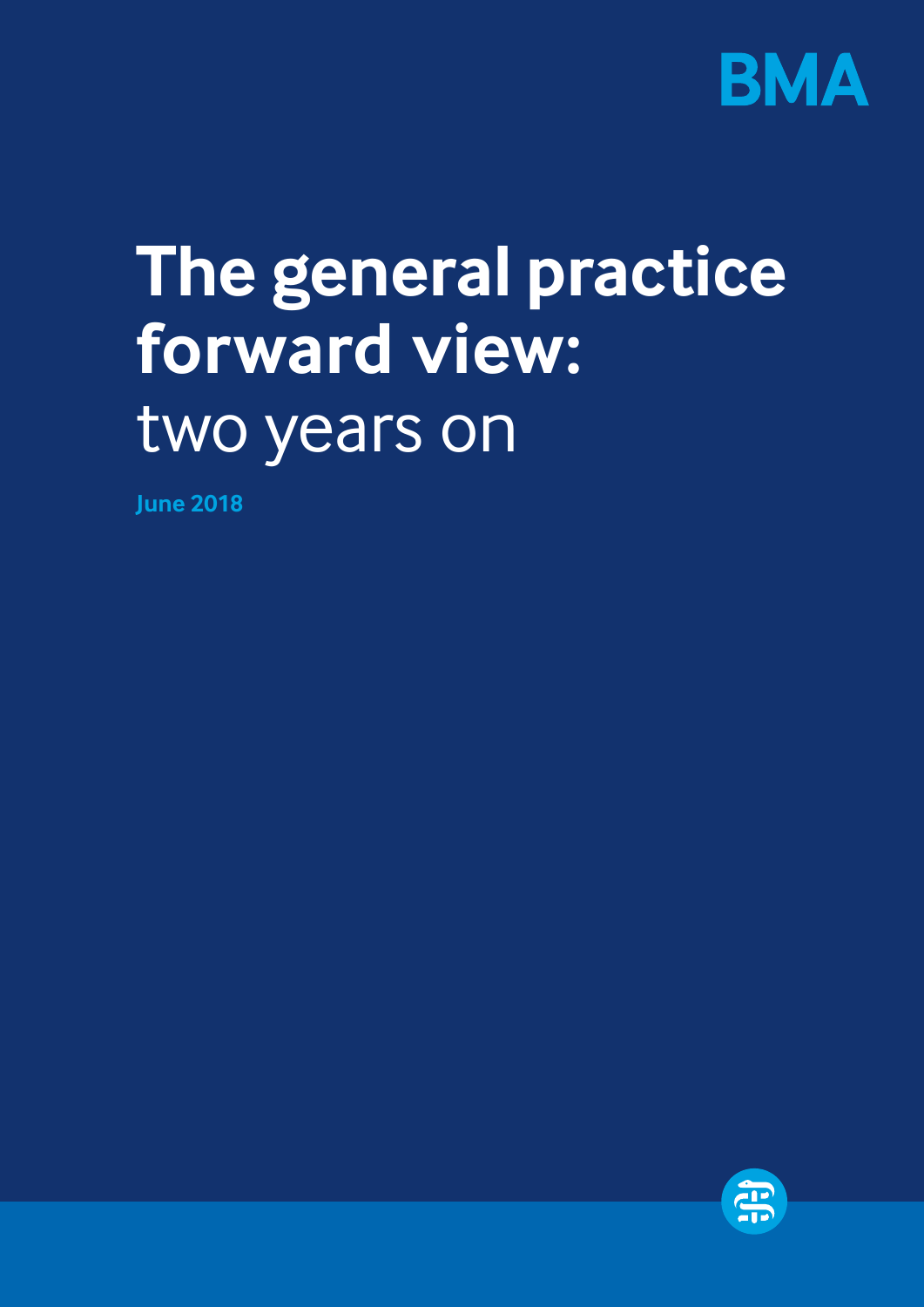# **Contents**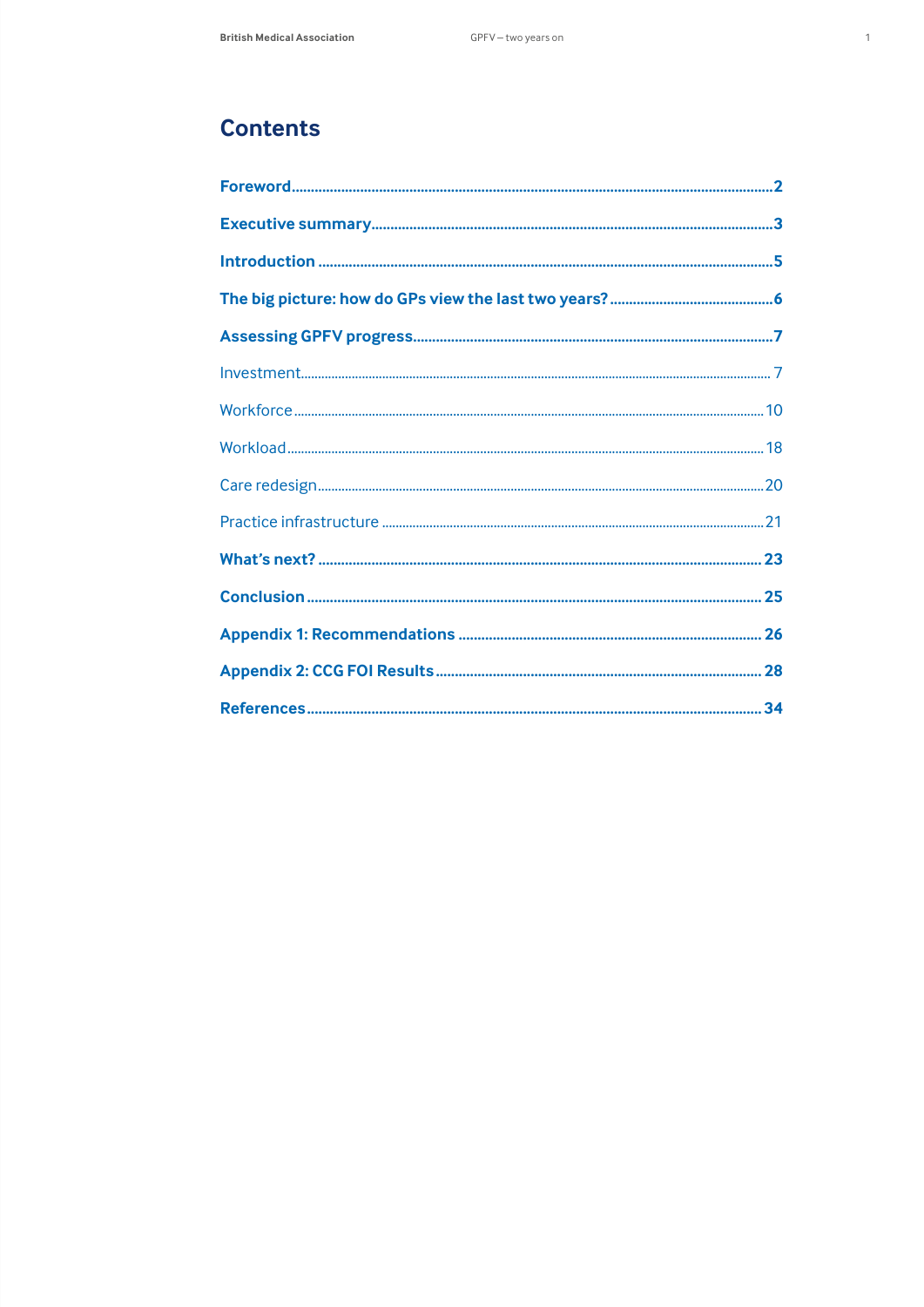

# **Foreword**

General practice lies at the very front line of the healthcare system, and as a GP, I appreciate how hard my colleagues work on a daily basis. This is why the BMA has made it a priority to call for adequate support for general practice and track the progress of the commitments made by NHSE (NHS England) in 2016 in its GPFV (General Practice Forward View).<sup>1</sup> It has now been two years since the Government acknowledged that general practice in England has been struggling to survive, and two years since it began providing additional funding and support for GPs and their work through the GPFV.

The publication of the GPFV provided an opportunity to focus on turning around the crisis in general practice. Unfortunately, our monitoring shows that two years in, the GPFV is struggling to deliver its potential. Not enough funding is making it to the frontline, stress and burnout are still on the rise, practice closures continue to have a damaging effect on patients and staff and the number of GPs is falling let alone getting anywhere near the additional 5,000 promised. Although some individual schemes appear to be having some impact, overall we are concerned that as a package of measures GPFV simply doesn't go far enough, fast enough.

Funding remains key. Since the GPFV was announced funding has increased for the NHS overall (although still well below the rate needed), but taking in to account the increased needs of a growing population, and with many more people living with multi-morbidity, the resources to support high quality primary care remain sadly lacking. The rhetoric about moving more resources into the community has not been matched by the reality on the ground. We also need much greater transparency regarding how the money that has been committed is being spent, and clearer and more robust processes in place to enable practices to access support more quickly.

The BMA's recent Saving General Practice report<sup>2</sup> highlighted many of the solutions that are now needed. With the right support, we can build on existing successful GPFV schemes such as the clinical pharmacists in general practice programme. With the government currently considering how it can put in place a long-term investment plan for the NHS, we have a vital opportunity to significantly upgrade the commitments made in the GPFV and reverse the historic underinvestment in general practice. As a society we need to make the right longterm decisions about how to invest wisely in our NHS, and we know that properly funding general practice is one of the most effective ways we can do that.

General practice is the cornerstone of our health system. Without it, the NHS is at risk of collapse. The BMA will continue to monitor the impact of the GPFV and to lobby for a substantial increase in resources directly to practices, so that general practice can do what it does best: provide outstanding care to patients in our communities.

*Chandra Kanneganti, GPFV policy lead for GPC and Chair of the North Staffs GP Federation*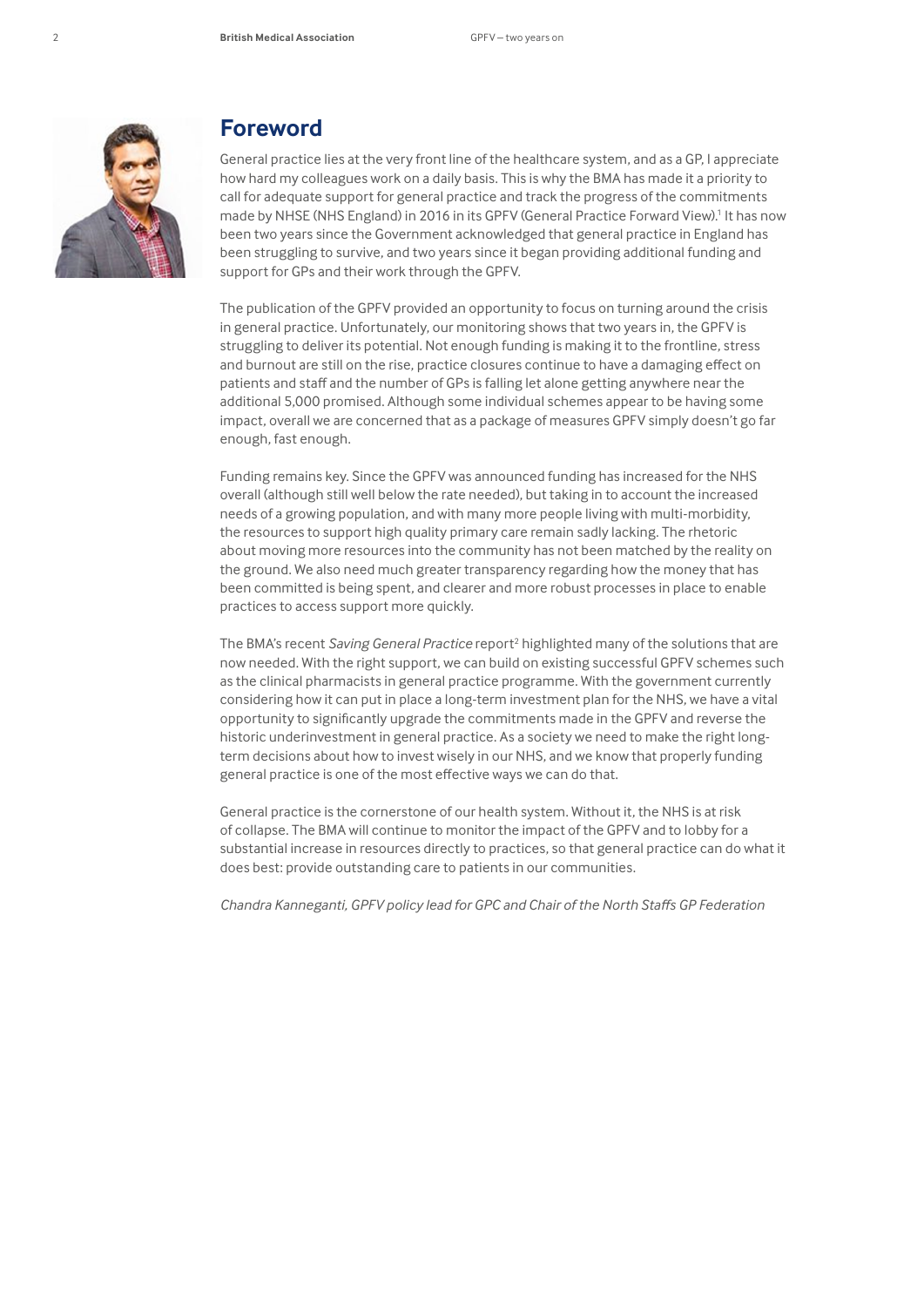# **Executive summary**

This report analyses the delivery and impact of the GPFV since its introduction in April 2016. The following has been identified regarding the different funding and support elements of the GPFV. A full list of the recommendations made in the report is also available in Appendix 1.

# **Investment**

- It is not clear whether recurrent GPFV funding is on track, and it also remains unclear whether funding from additional resources from CCGs is being delivered.
- Current funding for general practice falls £3.7 billion short of the BMA's target of 11% of the NHS budget. Although additional funding for the NHS was committed in the Autumn Budget 2017, the amount going to general practice in real terms has not increased.
- Continued practice closures are an indication of the need for greater investment.
- The BMA is calling for the Government to use its planned review of long term NHS funding to address historic underinvestment in general practice. We are also calling for greater transparency and accountability at a national and local level on how GPFV funding is being spent.

# **Workforce**

- Whilst more GPs appear to be entering training, GP recruitment still falls short of the annual recruitment target initially set in 2015/16.
- *Targeted Enhanced Recruitment Scheme* this seems to be making a positive impact on GP recruitment. 133 out of 144 training posts in England have now been filled.
- *Clinical pharmacists in primary care* to date NHSE has approved co-funding to support 3,200 practices to recruit 1,100 clinical pharmacists. This extra workforce is welcome to general practice. However, guidance on the application process for funding needs to be more transparent and consistent. Funding for the scheme should be made recurrent to ensure the initiative has a lasting impact.
- *GP Retention Scheme* a relatively low number of GPs are being retained through this scheme.
- *Induction and Refresher scheme* by the end of September 2017, 546 GPs had applied to join the scheme. Of these, 142 had completed the scheme and were able to work in practice without conditions. We welcome the impact this scheme has had. However, further work is needed to streamline the processes involved in the scheme, which GPs feel can be overly bureaucratic and time-consuming.
- *Practice Manager Development Programme* £1 million out of a total £6 million has been spent so far. However, processes for securing and spending the funding attached to this scheme are inconsistent across the country and are seen in some areas as too inflexible.
- *Mental health therapists* although the GPFV committed to recruiting an additional 3,000 mental health therapists into primary care, it has since become clear that these therapists are employed by IAPT (Improving Access to Psychological Therapies) services, and as such only some of them will work in practices.
- *Training reception and clerical staff* funding appears to be reaching the ground, with improvements in training being reported.
- The BMA is calling for a renewed focus on workforce planning, recruitment and retention to turn around the current crisis in the GP workforce. Measures to invest in the general practice team are welcome, but need recurrent funding in order to be sustainable.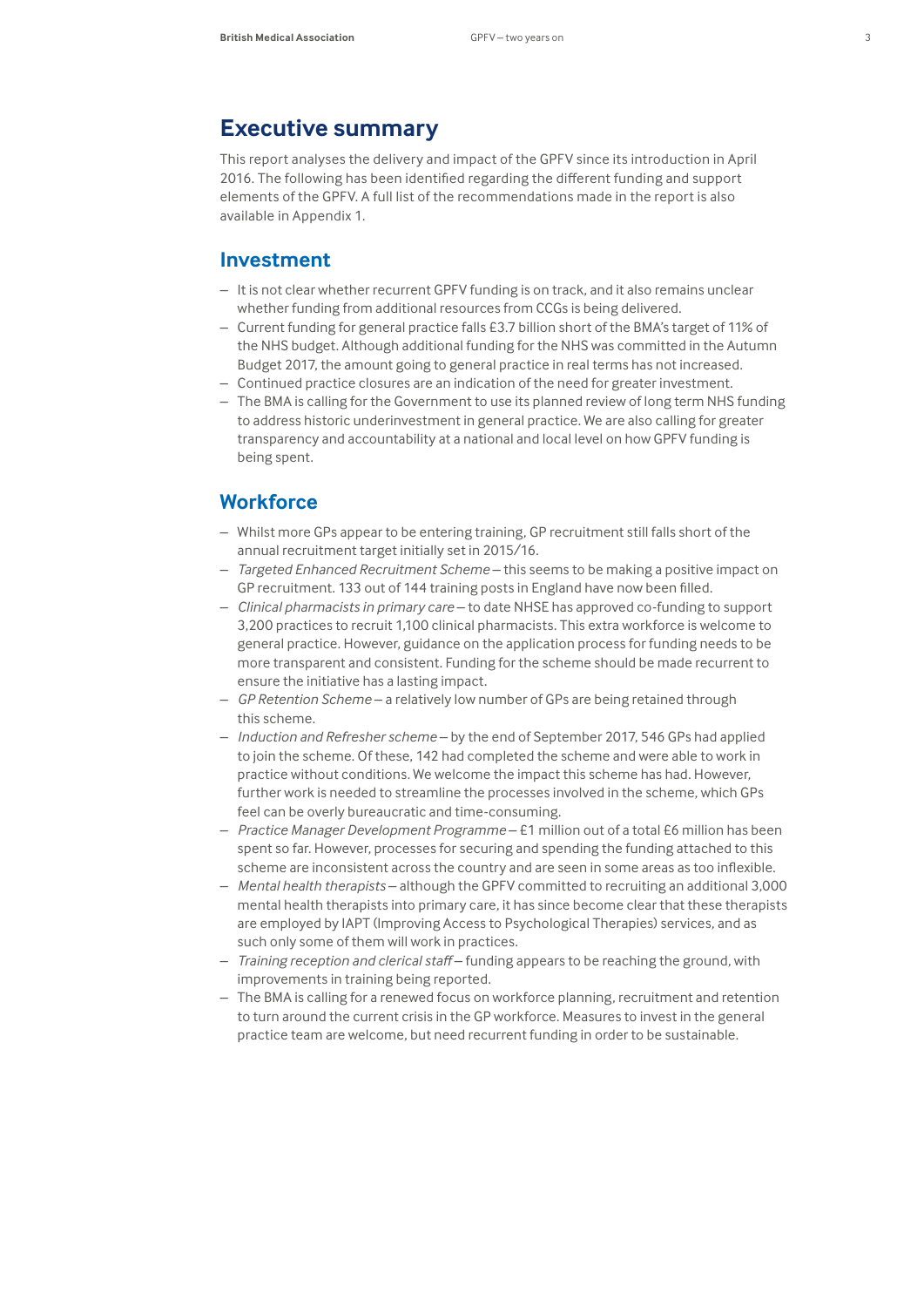# **Workload**

- *General Practice Resilience Programme* practices that have applied for funding are starting to see improvements as a result. However, practice closures are still taking place, so the impact and success of this programme needs to continue to be closely monitored.
- *Practice Transformational Support* –the majority of CCGs are planning to provide £3 per head over 2 years for general practice as instructed. There is, however, a need for greater transparency in how this funding will be spent.
- *Time for Care programme* feedback suggests that many practices are not seeing any improvement as a result of this support programme. It has also been reported that the processes for applying for funding can be overly complicated.

# **Care redesign**

– *Improving access to general practice* – although this programme appears to have been efficiently rolled out, further evaluation is needed to understand whether it is having a positive impact for patients and practices, and whether this represents good value for money.

# **Practice infrastructure**

- *Estates and Technology Transformation Fund* due to delays with Premises Cost Directions being agreed for implementation, many schemes set to be funded by the ETTF have been delayed and it is reported that securing funding for large scale projects has been difficult.
- *Online consultations* funding does not seem to be reaching practices for this initiative.

Although some positive impact has been seen from the GPFV funding and support streams, overall the GPFV is struggling to deliver on its commitments. More fundamentally, there is a widespread view across general practice that the GPFV does not go 'far enough, fast enough' and does not have the confidence of GPs. There is a strong case for undertaking a wholesale review of the GPFV, and current discussions in Government about establishing a longterm funding settlement for the NHS provide an opportunity to put in place a much more substantial package of measures that prioritises getting recurrent funding into frontline care<sup>3</sup>. It is therefore crucial that general practice is central to these funding decisions.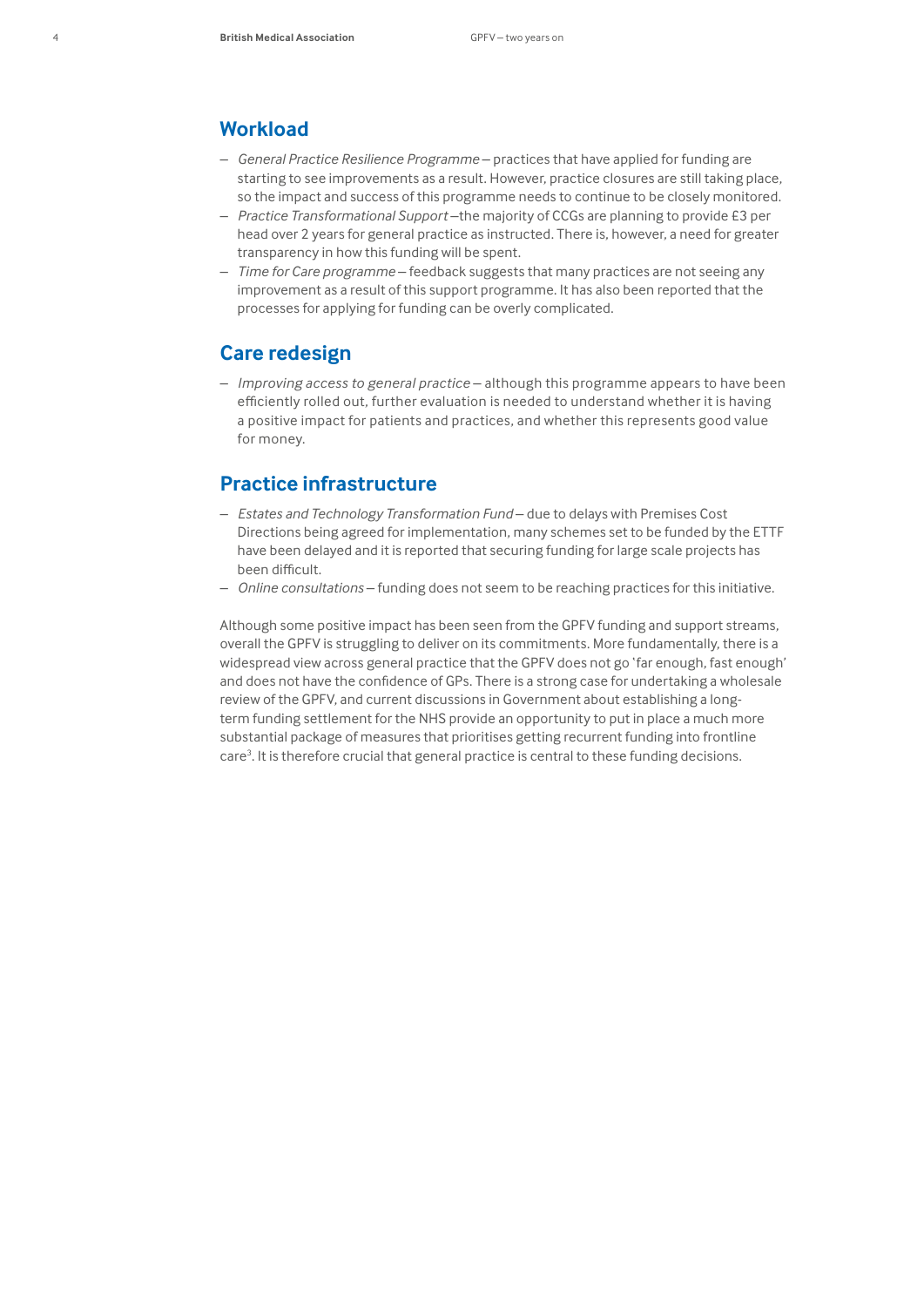# **Introduction**

It has now been two years since the Government introduced the GPFV, on 21 April 2016. The GPFV is an initiative that NHSE introduced to support general practice aiming to provide the most far reaching support offered in a decade, over a five-year period, across five key areas:

- Investment
- Workload
- Care redesign
- Practice infrastructure
- Workforce

This report evaluates how the implementation and delivery of the GPFV has progressed so far, and seeks to assess whether it is on track to deliver on its commitments. The GPFV responded to a number of issues raised in the BMA's *Urgent prescription for general practice.<sup>4</sup>* However, two years on, the evidence gathered in this report shows that the initiative is struggling to deliver the transformation that is needed to turn around the current crisis in general practice.

To assess whether the promises of investment and support made by NHSE in the GPFV are making a positive difference to practices on the ground two years on, we have:

- Surveyed BMA members working in general practice to understand how they have experienced the last two years of working at the frontline.<sup>5</sup>
- Surveyed LMCs (Local Medical Committees) in March 2018 regarding the implementation and delivery of specific funding and support programmes at a local level. 26 LMCs responded. This builds on a similar survey we conducted last year as part of our report on the first year of the GPFV.
- Engaged directly with GPs regarding the implementation of the GPFV, via a series of roadshow events conducted in early 2018.

This research is also informed by discussion and debate at BMA GPC England (General Practice Committee) meetings, numerous LMC conferences and other events throughout the last two years, providing a clear picture of how GPs view the progress of the GPFV so far.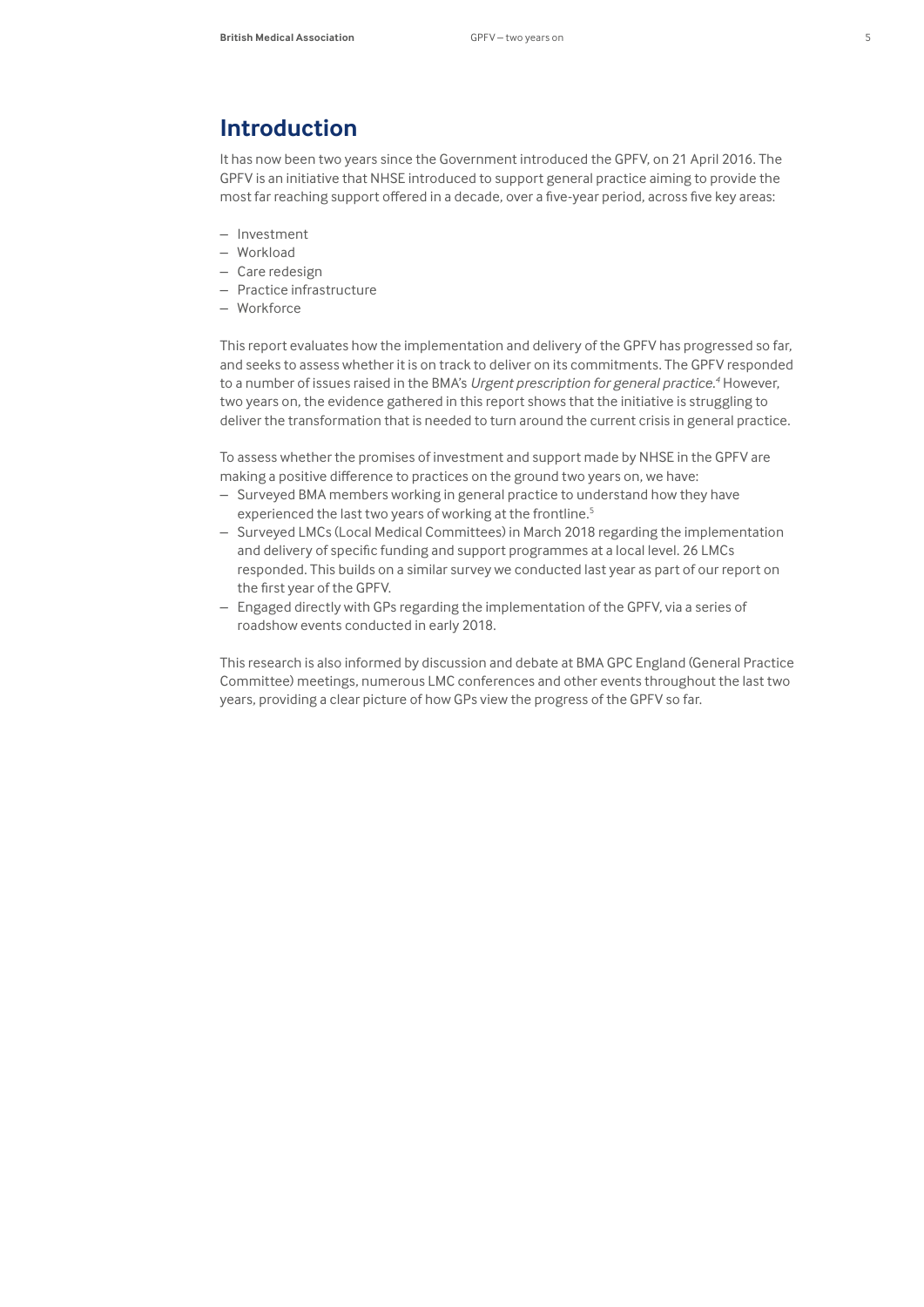# **The big picture: how do GPs view the last two years?**

In a BMA survey conducted in March 2018 we asked GPs for their views on what has happened in general practice since the GPFV was launched two years ago. The results suggest that there is widespread concern that the situation in general practice is worsening rather than improving.

#### **Level of pressure**

**75.5% said that the level of pressure in general practice has either worsened** (32%) or significantly worsened (43.5%) over the last two years, with 19% saying things have stayed the same.

#### **Practice workload**

**65% reported that their workload has worsened** over the last two years, with 28% saying things have stayed the same.

## **Workforce retention & vacancy rates**

**54% reported that retention and vacancy rates have either worsened** (37%) or significantly worsened (17%), with 37% saying they have stayed the same. Just 7.5% reported improvement.

#### **Care delivery**

**49% said care delivery has either worsened** (43.5%) or significantly worsened (5.5%) over the last two years, with 37% saying it has stayed the same.

## **Waiting times for appointments**

**59% said waiting times for appointments have either worsened** (31%) or significantly worsened (28%), with 33.3% stating they have stayed the same.

#### **Administrative processes**

**83% said administrative processes have either stayed the same** (44.7%), worsened (22.3%) or significantly worsened (16%).

#### **Practice infrastructure**

**60% stated that practice infrastructure has stayed the same**, with 21% saying it has worsened or significantly worsened.

These results clearly paint a worrying picture of the crisis facing general practice. They suggest that overall, GPs do not have confidence that things are improving since the GPFV was launched, and the experience of many GPs is that things have actually worsened.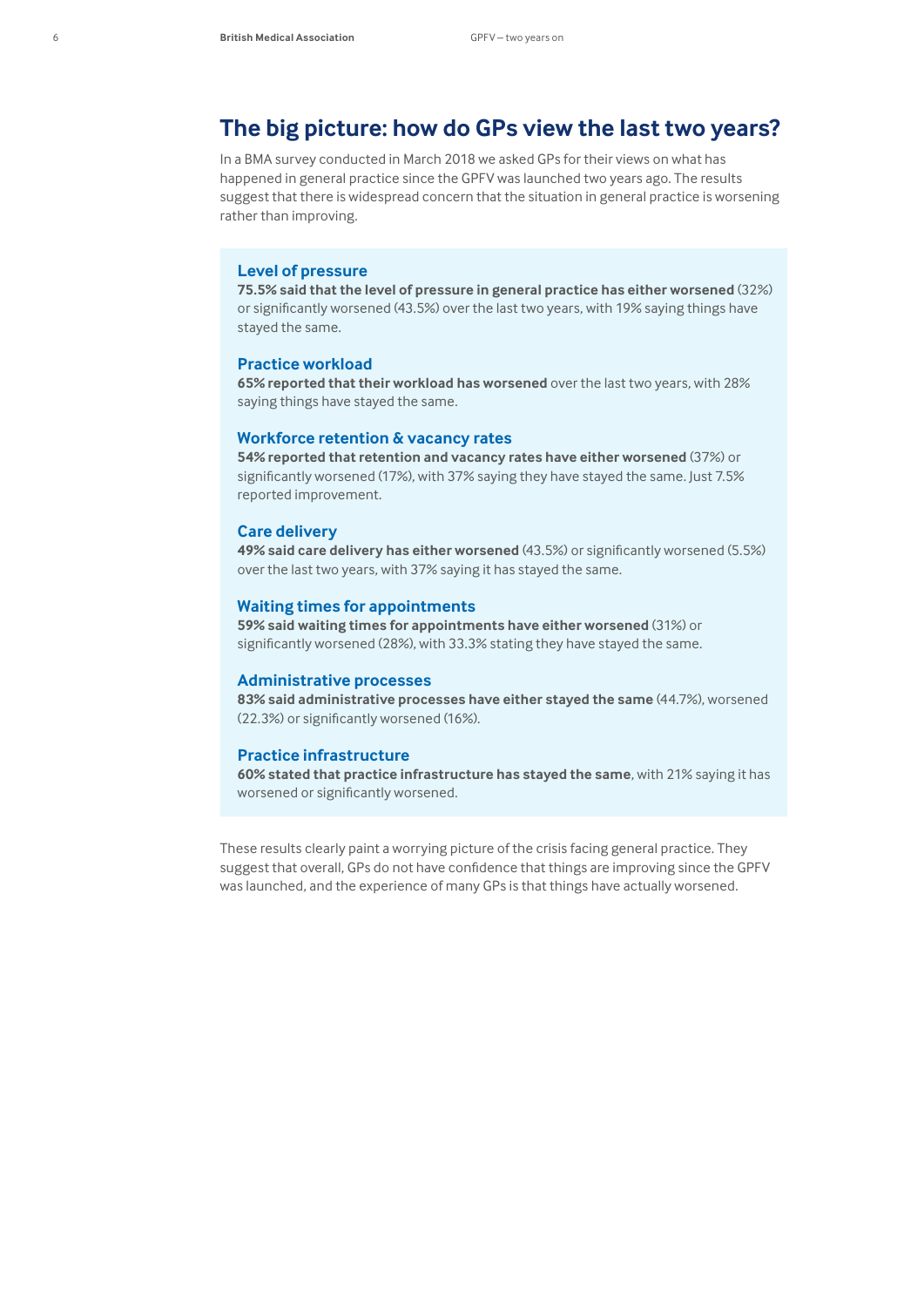# **Assessing GPFV progress**

The following provides key information on what funding and support streams were live during 2017/18 and progress on their delivery. This incorporates findings from our survey of LMCs in March 2018, to monitor and track the delivery and implementation of the GPFV commitments.

# **Investment**

## **What was committed?**

With a decade of underinvestment in general practice in England, the introduction of the GPFV was presented as a light at the end of the tunnel. In 2016, the GPFV promised to invest an additional recurrent £2.4 billion into general practice services, raising overall investment to a total of £12 billion a year by 2020/21. A further £508 million of non-recurrent funding was promised as part of a sustainability and transformation package, including an expectation that CCGs would spend an additional £3 per head on practice transformation across 2017/18 and 2018/19. In addition, £900 million of capital investment was promised. Finally, the GPFV also suggested that further funding would come from CCGs and STPs (sustainability and transformation partnerships) deciding to invest in primary care.

## **What has been delivered so far?**

As a result of last year's contract negotiation and agreement, an additional £238 million was invested in general practice, and a further £256 million update has been agreed for 2018/19 – money that will go directly to practices. Separately, CCGs will receive at least £6 per registered population head to fund provision of extended access hubs, with £138 million recurrent funding being invested in 2017/18, rising to £500 million by 2020/21. These funding streams count towards the promised £2.4 billion of recurrent investment.

However, other elements of the GPFV investment package are more difficult to track. The BMA's recent analysis<sup>6</sup> of funding for general practice in England found that although some funding increases appear to be on track, it remains unclear how much of this is genuinely recurrent (and therefore counts towards the promised £2.4 billion uplift) and also whether additional resources from CCGs and STPs are reaching general practice. The BMA has asked NHS England to provide more information on what funding is recurrent and non-recurrent, but to date has not received a response.

We also know that there has been reported underspend by CCGs in primary care.<sup>7</sup> A recent FOI (Freedom of Information Act) request issued by the BMA asking CCGs to confirm their implementation of the £3 per head transformational funding found that the majority plan to provide the full funding.<sup>a</sup> However, 13 areas had not allocated funding for 2017/18 and a further five areas did not respond to our request.

Responses to our 2018 LMC survey suggest that many practices have applied for GPFV funding but are still undergoing the process of securing it or funding has been held up altogether by CCGs or local NHSE teams. Many LMCs emphasised that practices are finding the processes involved in securing funding unecessarily long and bureacratic. Money is not reaching the frontline quickly enough, and there is significant frustration amongst GPs that investment is not reaching practices more directly.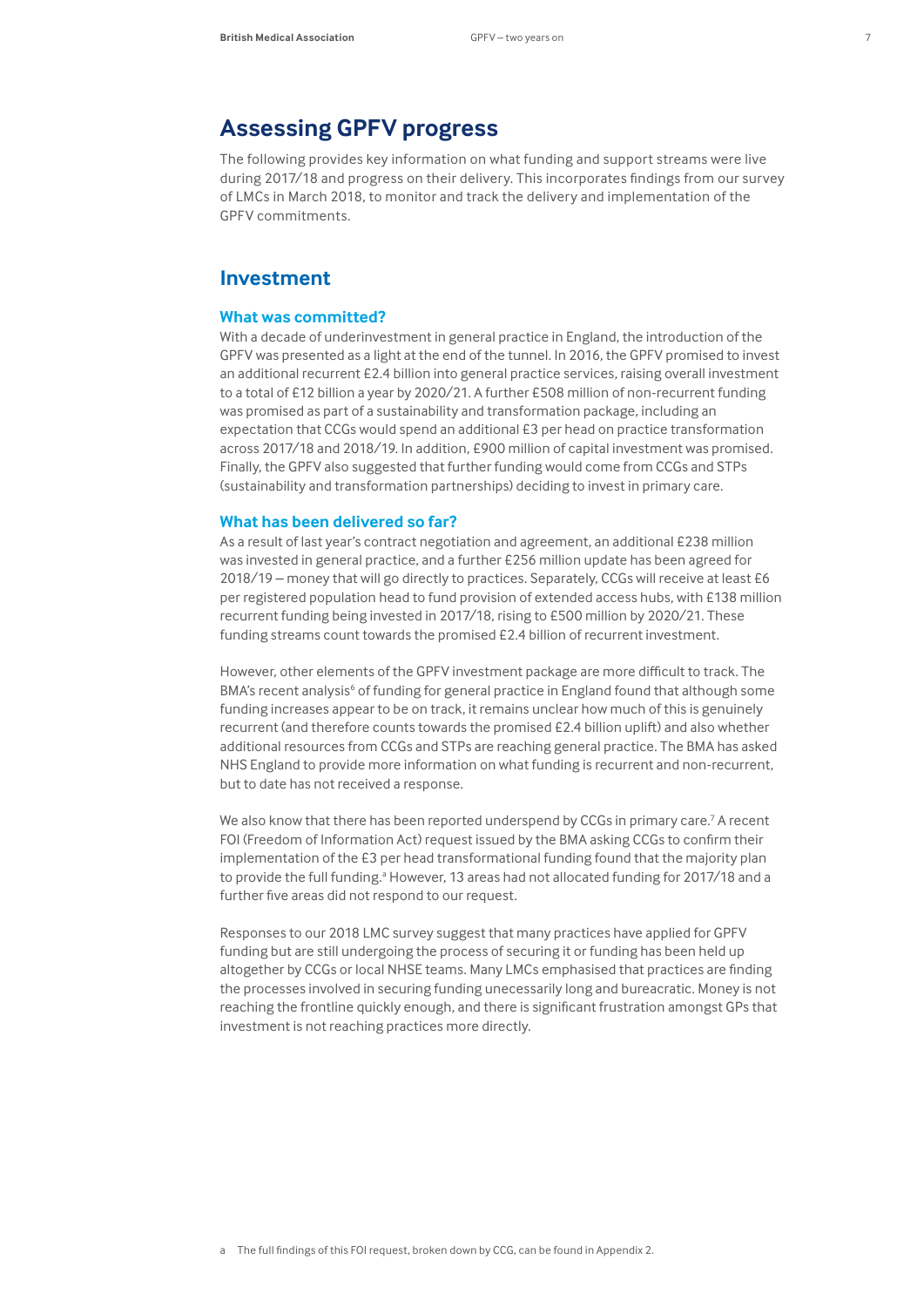## Recommendations

The BMA is calling for:

- A detailed review assessing whether the recurrent funding and support promised in the GPFV (including additional funding from CCGs) is being delivered.
- A review of how funding is flowing into general practice, with a view to streamlining processes. Investing directly into practices, rather than through complicated schemes, should be the default approach.
- More detailed information on general practice investment to be publicly available, including making a clear distinction between recurrent and non-recurrent funding increases.
- CCGs and STPs should be required to consult on and publish primary care plans, including details of how they intend to invest in general practice.

## **Funding gaps**

More broadly, the BMA is concerned that the GPFV investment package will not be enough to fully reverse the historic underfunding of general practice. The BMA's recent analysis<sup>8</sup> found that the proportion of the NHS budget going into general practice, excluding the reimbursement of drugs, remains well below historic levels, falling from 9.6% in 2005/06 to 7.9% in 2016/17.

In addition, it is disappointing that NHSE's refreshed planning guidance for 2018/19<sup>9</sup> has confirmed there will be no additional funding for general practice, despite the overall NHS budget increasing as a result of the Autumn Budget in 2017.10

In our *Saving General Practice* report the BMA called for 11% of the NHS budget to be invested in general practice by 2020/21. The current trajectory is that an additional £3.5 billion above GPFV investment would be required by 2020/21 to achieve this target. With the Government planning a new long-term funding plan for the NHS,<sup>11</sup> there is now an opportunity to achieve this if the political will is in place.

#### Recommendation

The government should use its planned review of long-term NHS funding to address historic underinvestment in general practice. It should announce a programme of planned increases in investment to bring general practice spending up to 11% of the NHS budget as part of a comprehensive package of overall investment in the NHS.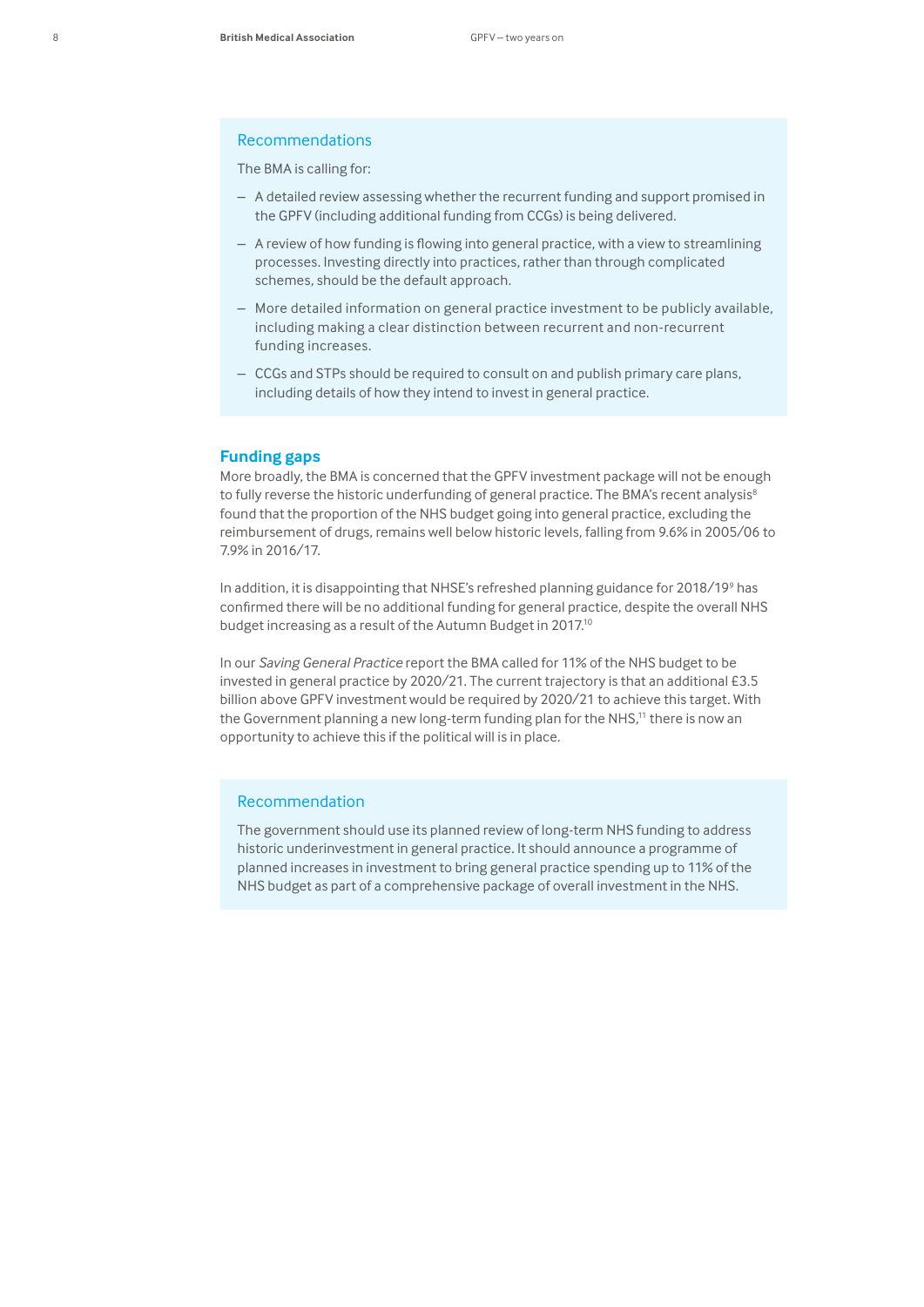## **Practice closures – BMA projections**

Practice closures are an indicator of the growing pressures facing general practice. Recent years have seen the number of practices decline significantly, partly due to mergers. However, some practices have been pushed to the brink resulting in them handing back their contract and closing the practice.

This is having an increasing impact on patients who are left without a local GP practice and must travel much further to access a service.

According to NHS Digital, there were 166 fewer practices in 2017 (7,361), compared to 2016 (7,527).12

The BMA has produced two trajectories of how practice closures may look in 2022, without further investment in general practice. Our projections estimate that England is set to lose between 618 and 777 practices between now and 2022. Partly this will be due to mergers but many of these losses will be due to continued pressures on general practice.



**Figure 1: Projected number of practices based on the rate of decline over the last 6 years**

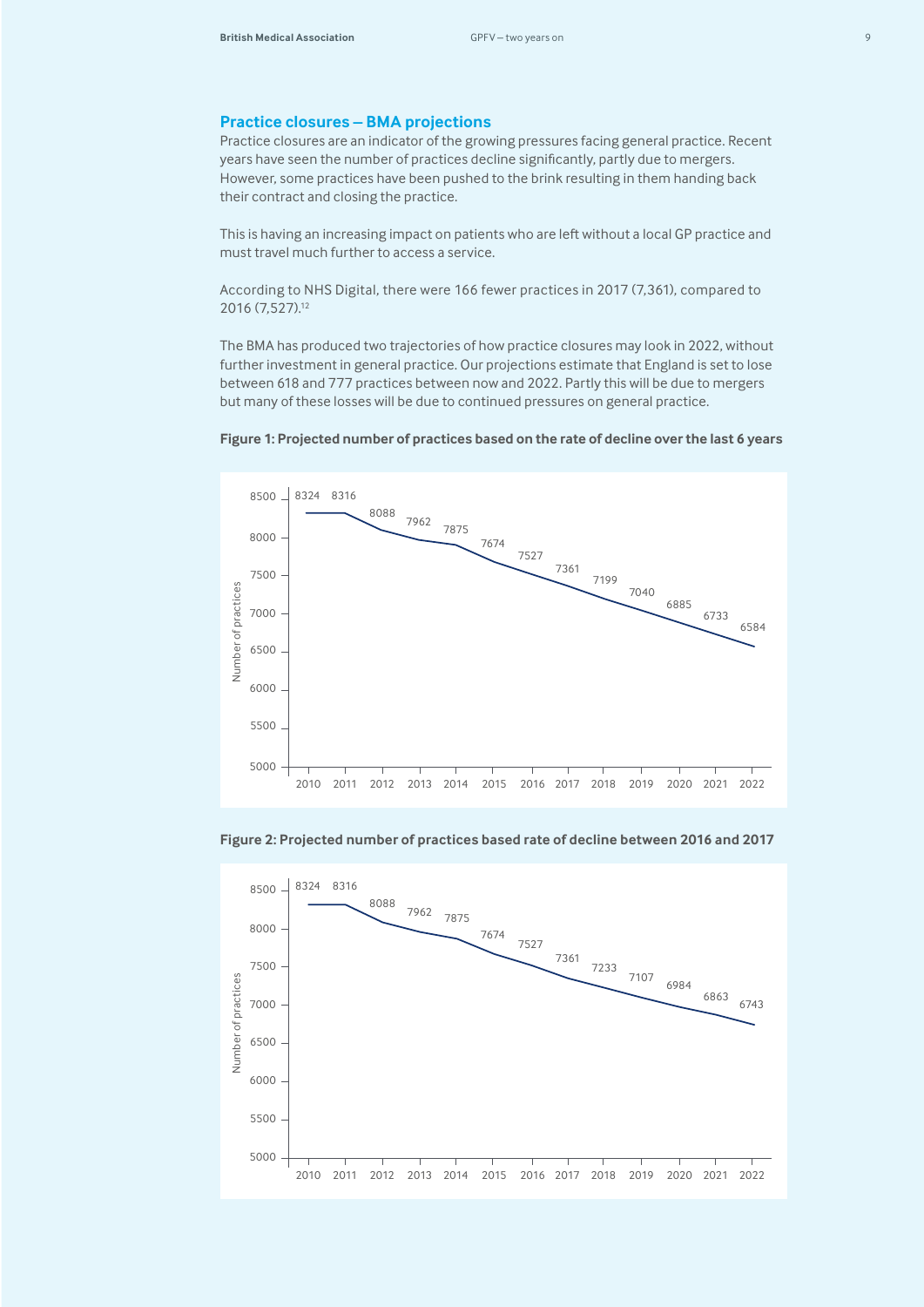# **Workforce**

## **Increased number of GPs**

In 2016, GPFV made a commitment to increase GP training and recruitment to 3,250 a year, to support the overall net growth of 5,000 extra doctors by 2020/21.

The latest national GP workforce figures<sup>b</sup> indicate that the number of FTE (full-time equivalent) GPs is declining. Since September 2016, the total number of FTE GPs<sup>c</sup> decreased by 505,<sup>13</sup> a 1.7% fall. The BMA is concerned that the GPFV is highly unlikely to meet its overall GP target by 2020/21.

Although 2017 saw a record number of doctors enter into GP training (3,15714), this still falls short of the annual recruitment target initially set in 2015/16.<sup>15</sup> Indeed the national workforce figures show, since September 2016, the total number of FTE trainee GPs decreased by 416, a 7.9% fall.



#### **Figure 3: Total number of GPs – Full Time Equivalent**

Source: NHS Digital<sup>16</sup>

#### *BMA analysis*

The BMA believes that to increase the number of GPs, the NHS needs an effective workforce strategy that will stabilise and build on the talent it has and make a demonstrable commitment to significant and sustained increased funding to support this. The BMA has long called for a comprehensive, workforce strategy to address issues relating to workforce monitoring and planning, resourcing sufficient education and training capacity and expanding skill-mix to support the doctor-led medical model of primary care.

b It should be noted that practices update their own workforce data onto an online primary web tool. This is extracted on a quarterly basis by NHS Digital, but it does not necessarily include 100% accurate data. Not all practices complete the data return correctly and around 5.8% are not updating it at all. NHS Digital provides estimates for missing data, so fluctuations in GP workforce numbers are always subject to change.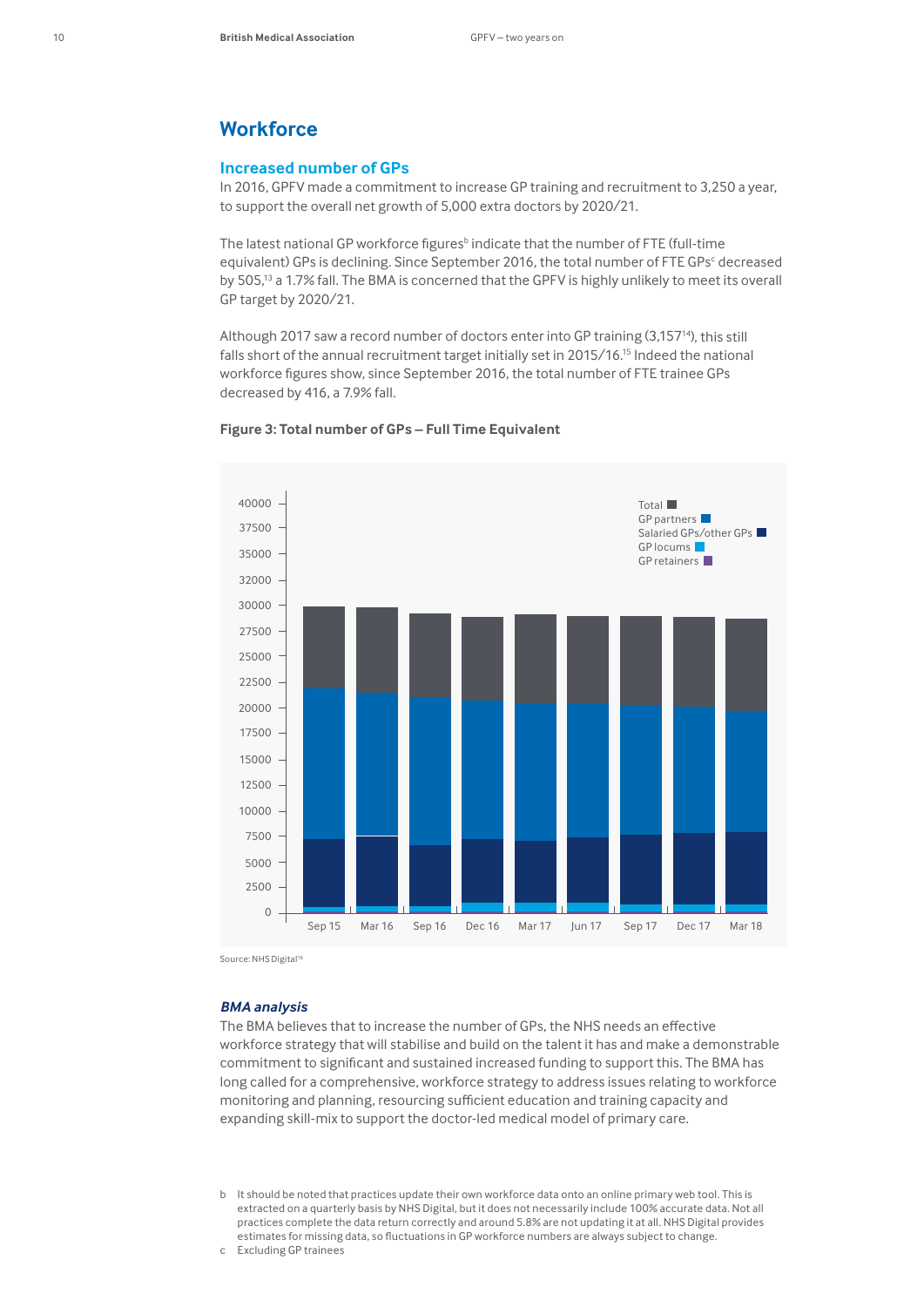## Recommendation

The workforce is the most important aspect of any organisation. Adequate numbers of trained, motivated and healthy staff, with the right skills delivering care in the right places is what is needed for general practice to keep delivering safe care. A robust strategy is needed, including:

- Better workforce planning supported by adequate data to ensure safe staffing levels
- A focus on the recruitment and retention of staff.
- A commitment to creating positive working cultures within the NHS.
- A more controlled workload with flexible working options.
- An improved training experience for GPs.
- A future immigration system that is responsive to the needs of the health and social care sectors.
- Better remuneration for GPs.

## **Targeted Enhanced Recruitment Scheme (TERS)**

The TERs scheme offers a one-off salary supplement of £20,000 to GP trainees committed to working in a select number of places in England that have been hard to recruit to for over a period of three consecutive years.

In 2016/17, the GPFV committed £2.1 million to TERS, and in 2017/18 committed an additional £2.88 million. As a result, 133 out of 144 training posts in England have now been filled, at an overall cost of £2.6 million.

#### *BMA analysis*

Through the GPFV, NHSE intends to commit an additional £5 million to TERS in 2018/19, to continue its work to ensure that England recruits the appropriate level of GPs for the population levels in each area. The scheme has had an encouraging impact on the number of trainees entering general practice. Plans are underway to evaluate the impact of the scheme, following an announcement by the Secretary of State for Health, Jeremy Hunt, indicating a further 250 posts being made available in 2018/19.

The BMA believe this scheme has made a significant impact on recruiting trainees into general practice and also into areas which are struggling to attract GPs.

#### **Clinical pharmacists in general practice**

The GPFV provides £22.4 million of funding each year over five years, to support the creation of clinical pharmacist posts in general practice. This is in addition to an initial £31 million pilot project previously announced by NHSE. This is designed to enable GPs to focus their skills where they are most needed, for example on diagnosing and treating patients with complex conditions.

*'The evidence for both saving money and improving quality is good. Working as part of the team and being a prescriber, our pharmacist has saved us time and not added to it. Working outside the practice this initiative is unlikely to work but as part of the practice team has significant benefits if embraced.' Dr Nigel Watson MBBS FRCGP, GP Arnewood Practice*

An application process has now been created to access clinical pharmacist funding. To date, NHSE has approved co-funding to support 3,200 practices, recruiting for 1,100 clinical pharmacist posts. Further application wave deadlines have also been announced up to February 2019.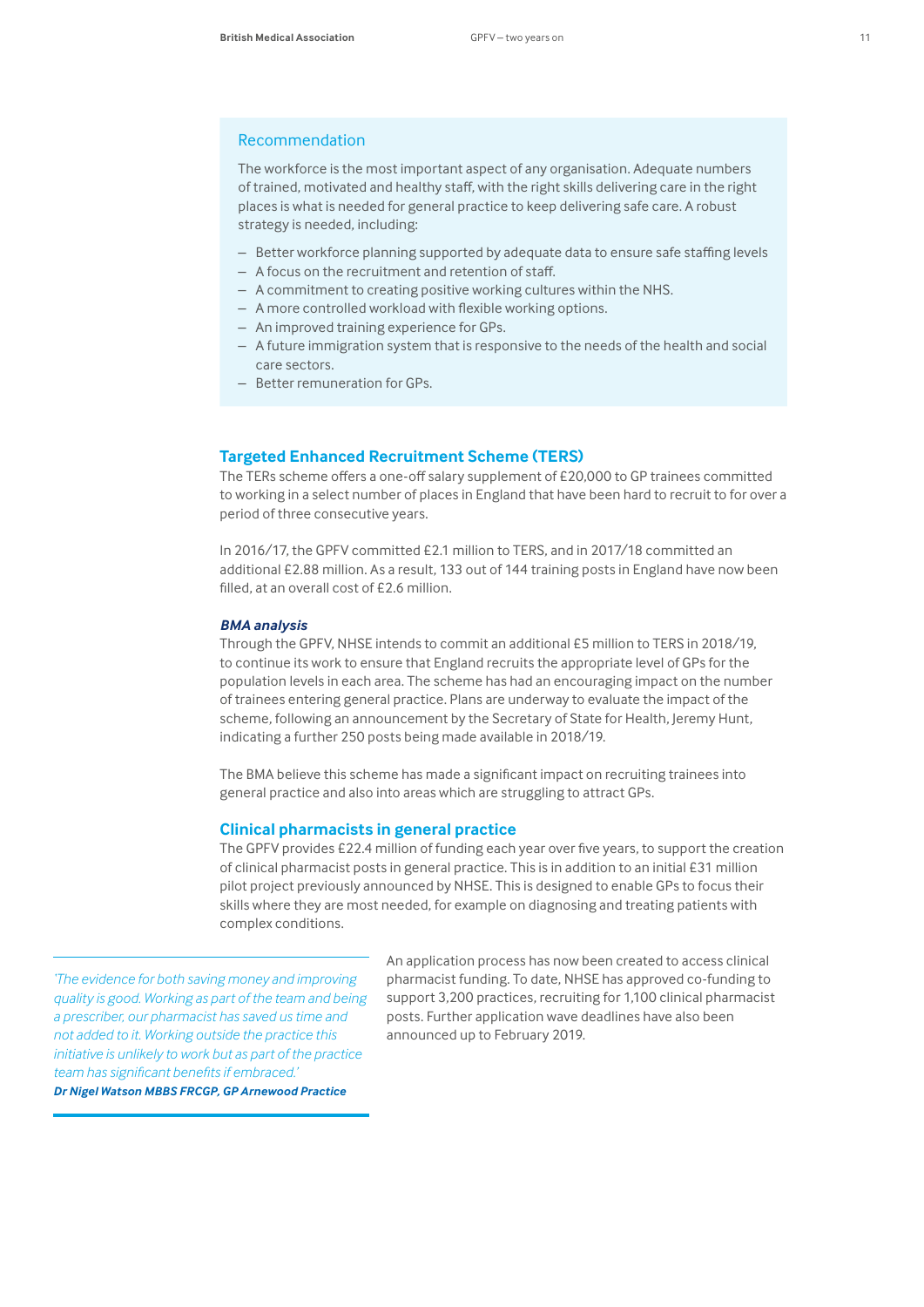#### *BMA analysis*

The BMA welcomes funding for this initiative. Our members have reported that it can save CCGs money through changes to prescribing and improve the quality of services in the practice. Indeed, in Northern Ireland, where pharmacists have been introduced to practices across the country, it has been seen as an important first step in securing the future of highquality GP-led services. Government fully funded the scheme, which by 2020/21 will see the creation of 300 posts employed by Northern Ireland's GP Federations. Pharmacists may work with more than one practice, particularly in rural areas, and different working patterns will be available according to patient and business need.

However, in England the process to secure funding is often laborious, especially for practices that would prefer a pharmacist for a different number of hours than an FTE. It has also been reported that there has been inconsistency with local NHSE teams and their approach to the set guidance. The majority of LMCs that responded to our survey reported that practices have applied for funding but some have been declined on the grounds of the number of registered patients.

## Recommendation

This programme needs:

- A clearer set of guidelines for the process to secure funding with local NHSE teams to enable them to provide a quick turnaround on decisions on funding and to provide consistency
- Full recurrent funding for pharmacists for every practice in line with the initiatives in Northern Ireland

#### **Case study:**

#### *Oakmeadow Surgery, Leicester – application for clinical pharmacist funding*

*'Our practice formally applied for a pharmacist practitioner during the second wave (beginning of 2017), and was advised in July 2017 that our bid was successful.* 

*We welcomed this funding, however, there have been various hurdles for us to jump through to reach this point. For example, the change of criteria to only one FTE per 30,000 patients, a delay caused by NHSE, as they insisted that pharmacists who are appointed should work full time. Additionally, there was no flexibility from NHSE around job sharing, which made it difficult for our practice, as it cares for 8,950 patients. We have now managed to fill the post; however, the contract will not begin until March 2018.* 

*In essence, the process has taken a year from beginning to end. This is not helpful for a practice, which is understaffed, trying to cope with an insufficient number of GPs (only 2 out of 4 partners in post) and nursing staff.*

*We believe that this process could be improved by having a clear set of criteria from the outset, a quick turnaround on approval by NHSE, and a hands-off approach to allow practices to have the flexibility to recruit the staff they need.'*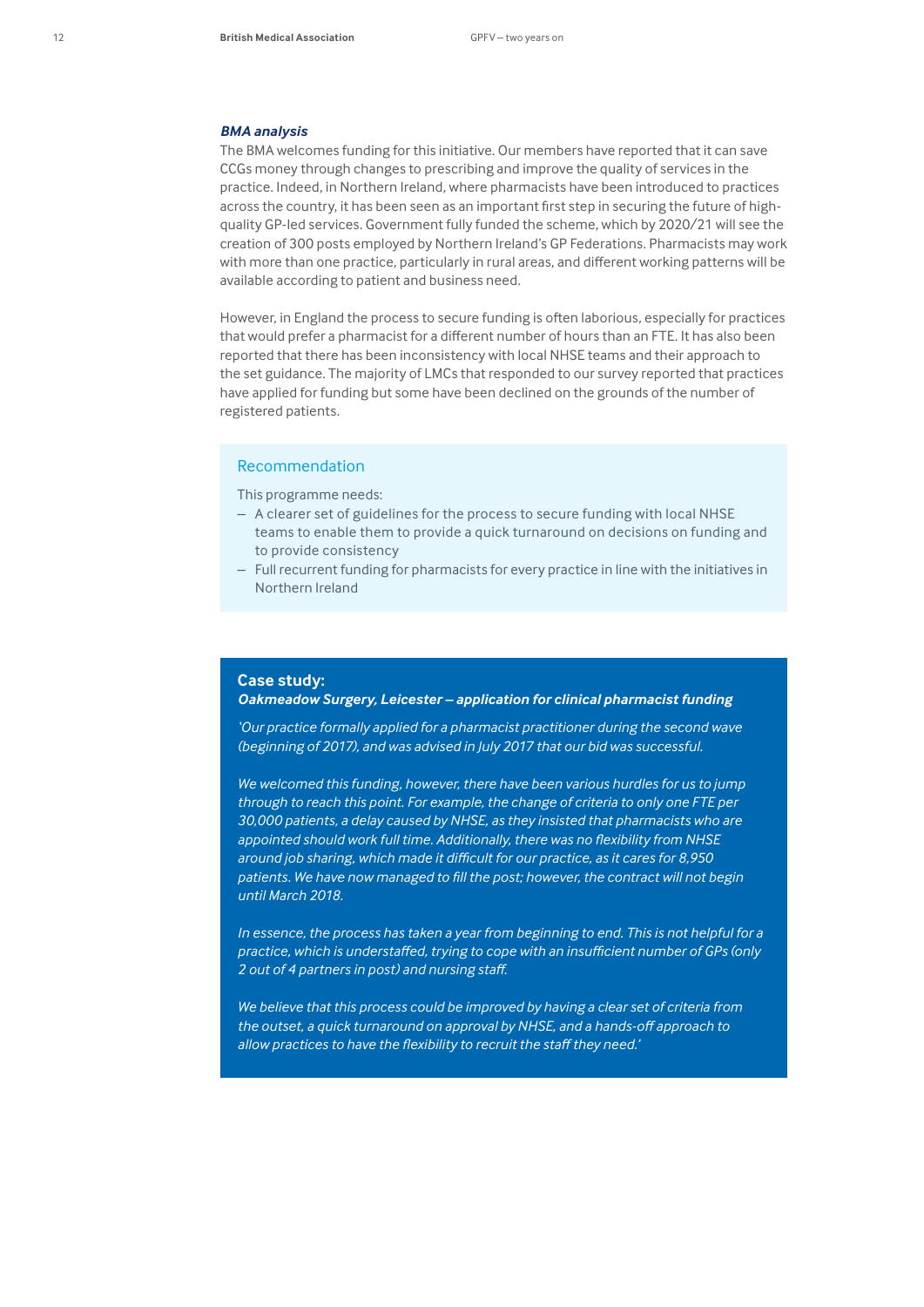## **GP Career Plus Scheme**

The GP Career Plus Scheme is a one-year flexible working pilot, aiming to recruit approximately 80 GPs who are thinking of retiring early across 10 pilot areas. The GPFV has committed £1 million over a 12-month period in 2017/18 to the scheme. The funding was allocated to all 10 sites in 2017/18.

In November 2017, a biannual review of the pilot reported:

- 24 experienced GPs have been recruited onto the scheme across six sites 17 of these GPs are over the age of 55.
- Recruitment of GPs is mixed some sites are doing well and others have found it harder to recruit. This is due to NHSE's hourly rate cap of £80 per hour not being competitive enough, availability of suitable GPs (GPs who are retired or those considering retirement), and initial employment models proposed not being attractive enough.
- GPs who are on the scheme particularly value: peer support and the opportunity to meet other GPs, the supportive nature of the scheme and cover for indemnity where provided.
- GPs have been attracted to the flexibility of the scheme and the ability to undertake clinical work without the administrative burden.
- GPs are supportive of the scheme and report feeling less professional isolation, having improved morale and feeling better supported.

A final review regarding the success and learning from the GP Career Plus pilot took place in April 2018. NHS England is now working with the BMA and the RCGP (Royal College of General Practitioners) to prepare guidance for commissioners on how to spend an additional £7 million in 2018/19 earmarked for GP retention initiatives.

#### *BMA analysis*

NHS England has recently reported that the pilot's concept helps to improve workforce resilience across local systems. Where schemes have become established, they appear to provide added value in helping to retain experienced GPs who would have otherwise left the NHS. The initial start-up funding enabled providers, e.g. federations, CCGs, partnerships etc, to establish flexible employment models.

The BMA believes that pooled working offers a viable alternative to being a regular locum. Experienced GPs who may have undertaken locum work after leaving or retiring now have another option to consider where pilots have been established. These employment models also use their complete range of skills, support continuous professional development (CPD) and provide assistance with indemnity costs.

The BMA supports having a range of possible retention initiatives to choose from, and the various models adopted in the pilot areas are included in the forthcoming guidance for commissioners. We do, however, caution against diluting the impact of GP retention initiatives. We know GPs in the GP Retention Scheme are having positive experiences – this scheme should be promoted to GPs as often as possible – and the GP Career Plus Scheme has worked well in certain areas.

## Recommendation

– Forthcoming additional funding for retention (around £7 million allocated across CCG areas in 2018/19) should be targeted on specific cohorts of GPs to ensure maximum positive impact, e.g. supporting newly qualified GPs and encouraging GPs approaching retirement to remain in the service by reducing their sessions to enable a more sustainable workload.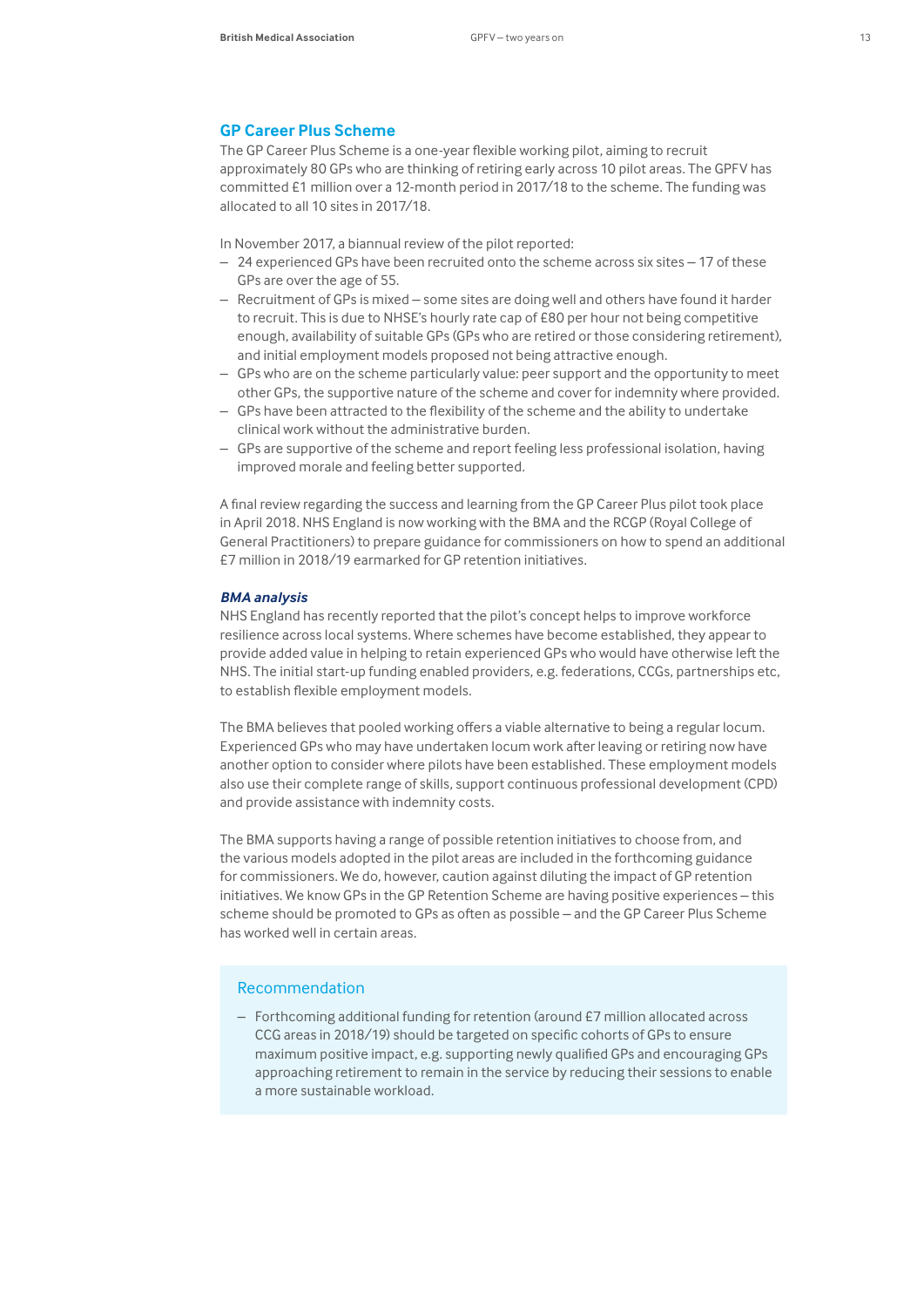#### **GP Retention Scheme**

The GP Retention Scheme is a package of financial and educational support to help doctors at risk of leaving the profession to remain in clinical general practice. This long-term scheme began on 1 April 2017, replacing the three year Retained Doctor Scheme, which was implemented in 2016, as part of the [GP workforce 10 point plan.](https://www.england.nhs.uk/wp-content/uploads/2018/01/general-practice-nursing-ten-point-plan-v17.pdf)

The SFE (Statement of Financial Entitlements) has been updated to reflect that practices will receive £76.92 per session for each GP on the scheme that they employ. GPs will receive an annual professional expenses supplement of £1,000 to £4,000 depending on how many sessions they do per week (up to four).

The latest provisional NHS Digital data (March 2018) shows that there are 286 retained GPs being supported, representing an increase of 131 GPs since September 2015. NHS England is currently working with the BMA to produce national promotional materials, including live case studies, to ensure that GPs who are seeking flexible working options are aware of the scheme.

#### *BMA analysis*

There are a relatively low number of GPs being retained through the retention scheme. As many GPs are leaving general practice, and a small number of trainees, comparatively, are choosing to become GPs, the BMA believes it is vital that more is done to make GPs aware of the scheme.

#### Recommendation

Further steps should be taken to explore how to make general practice more attractive, including:

- Further support for funded training programmes for doctors from disadvantaged areas.
- Improved opportunities for flexible working and portfolio career options.

## **GP Induction and Refresher Scheme**

The GP Induction and Refresher Scheme was designed to provide a safe, supported and direct route for qualified GPs to join or return to NHS general practice in England.

In 2016, the GP induction and refresher scheme committed a bursary, providing up to £3,500 a month per scheme for a GP who is on a practice placement; £1,714 to help towards indemnity costs and other fees; access to a dedicated account manager; and no assessment fees for first time applicants. Additionally, GPs are able to complete the scheme before moving back to England if living overseas and can access financial help of up to £8,000 for relocation costs if moving to certain hard-to-recruit areas.17 Various changes have been made since 2016 to make the scheme quicker and easier to navigate.

By the end of December 2017, 600 GPs had applied to join the I&R Scheme. Of these 167 GPs have completed the scheme and are now able to work in practice without conditions. A further 219 are currently on the scheme either undertaking assessments or placements.<sup>d</sup> This welcome increase in the number of GPs joining the scheme is clear evidence that it has improved recruitment in England for general practice and has attracted GPs back into the NHS who may not have necessarily otherwise returned.

#### *BMA analysis*

*We believe there have been issues with receiving the fee as the process was unclear on how to claim. Wessex, LMC* 

The BMA supports this scheme; however, LMCs reported that they are finding the programme time consuming, deterring them from taking part. While we are pleased with NHSE's improvements to this programme, and the ongoing efforts at streamlining, the timeframe needs to be shorter if it is to attract more GPs to work in the NHS.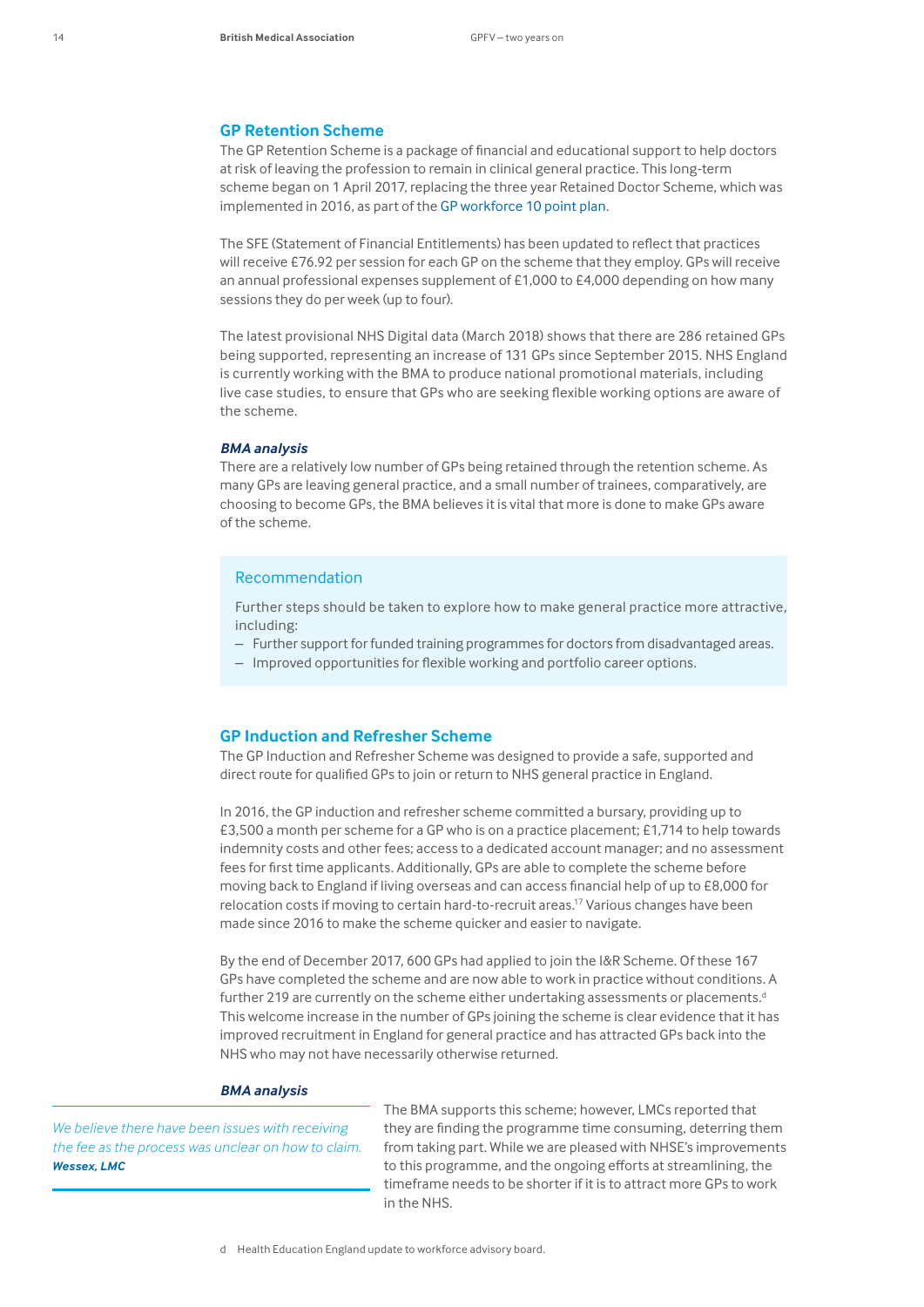## **NHS GP Health Service**

The NHS GP Health Service programme aims to improve access to support for GPs and trainee GPs who may be suffering from mental ill-health including stress and burnout. The total funding for the service is £19.5 million over five years.

Following its launch in January 2017, the NHS GP Health Service witnessed an initial surge; however, numbers are now starting to level out. As at the end of March 2018, the service has a caseload of around 1,110 GPs. Around 850 of these are new patients and the remaining 259 have transferred from other services. The commissioning estimate of 750 new patients within the first 12 month period was exceeded.<sup>18</sup>

NHSE is currently conducting a service user survey, which will provide information on satisfaction levels, as well as other data, to test how the service is performing.

#### *BMA analysis*

The BMA supported the NHS GP Health Service when it was introduced, and believes that it is a valuable service at a time when many GPs are experiencing burnout. However, this programme is a short-term fix for a much larger issue.

# Recommendations

The BMA calls for:

- Funding to be invested recurrently beyond the initial five-year commitment for the NHS GP Health Service.
- Occupational health services to be extended to cover all primary care staff.

#### **Practice manager development programme**

This programme provides funding to support the growth of local networks of practice managers. These aim to promote the sharing of good ideas, action learning and peer support. A total of £6 million was committed over three years, which started in 2016.

A total of £1 million has been spent to date. Three events for practice manager development have taken place so far. Best practice resources (tips, templates, and techniques) to aid quality improvement are now available on the programme [website](https://practiceindex.co.uk/gp/).<sup>19</sup>

Plans for bursaries for peer appraisals, mentoring and backfill to join local practice manager development work were also distributed to regional teams in October 2017.

| <b>Purpose</b>                                     | National allocation for 2017/18 |
|----------------------------------------------------|---------------------------------|
| To support face to face networking opportunities   | £239,500                        |
| To support training practice manager appraisers    | £200,000                        |
| To support practice manager coaching and mentoring | £523,000                        |

#### **Table 1: Local level allocation of funding during 2017/18**<sup>20</sup>

Funding for the period 2017/18 and 2018/19 is being used to support the following areas:

- eLearning and best practice resources
- Diploma in advanced practice management
- National practice manager development conferences

NHSE has reported that some parts of the country have been able to conclude spending plans within the 2017/18 financial year. However, in other places, plans or contracts are not yet finalised. As a result, where 2017/18 funding has not already been allocated, it will be carried over to 2018/19. This will not affect funding for 2018/19. Procurement options are also being updated.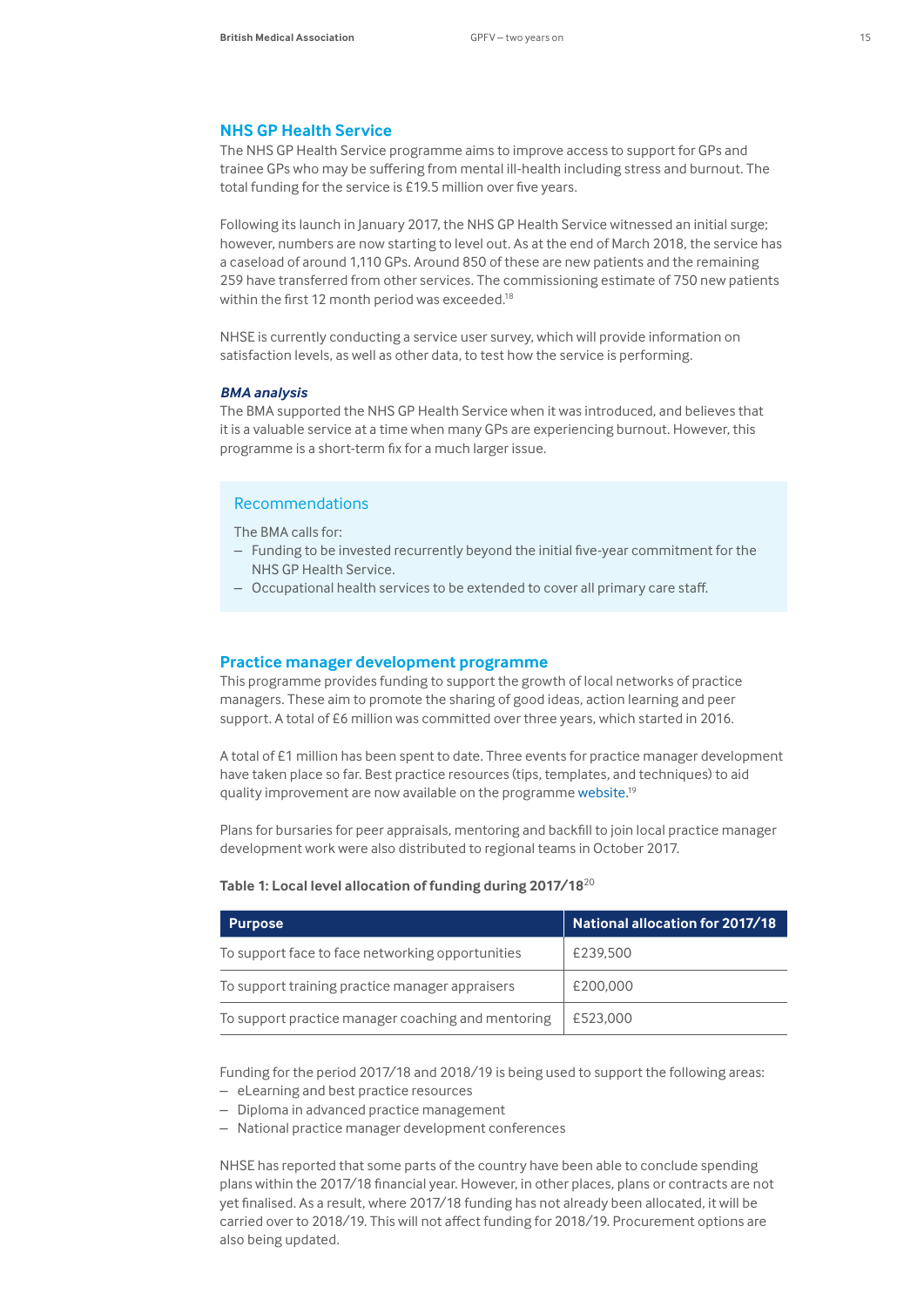#### *BMA analysis*

We welcome the ability to provide practice managers with the opportunity to expand training and development, however the process to access this support needs to be simplified. LMCs have reported that the length of time for securing funding for practice manager development varies, and is often a very bureaucratic process. LMCs have also reported that there has been inconsistency in how flexible local NHSE teams are with providing proposals and funding to practices, resulting in some not receiving funding. We welcome the approach that some areas have taken where funding has been provided to LMCs to lead on this work.

#### Recommendation

To improve the practice manager development programme, the BMA is calling for:

- A review of guidelines provided to local area teams to ensure that practices are consistently being given the flexibility to decide how best to use this funding.
- Full recurrent funding for practice manager training and to support practice manager networks.

#### **Mental health therapists to work in primary care**

The GPFV includes a commitment of 3,000 additional therapists working in primary care. This links to the Mental Health Forward View commitment to expand IAPT (Improving Access to Psychological Therapies) services by two thirds, to enable 1.5 million people with mental health problems to access treatment each year. New therapists will be employed by existing IAPT providers to support the desired move towards more integrated services.

In 2016/17 there were 539 new mental health therapy trainees and 2,175 patients were seen within an integrated service. In 2017/18, more than 600 new trainees were confirmed and 9,405 patients were seen in an integrated service.<sup>21</sup>

A national evaluation will be available in autumn 2018. NHSE and HEE (Health Education England) are working together to determine how best to use the available funding from April 2018 to ensure that sufficient capacity is in place to support the training expansion whilst also providing some contribution to salary support.

#### *BMA analysis*

*'Practices do have access to IAPT but it is not practice based and there are long waiting lists… (it) is not part or funded through GPFV as these are existing arrangements.' Derby and Derbyshire LMC*

As mental health therapists are employed by IAPT services, not by practices, only some of these new practitioners will work in practices. Practices are concerned that access to a mental health therapist will therefore be limited. Providing access to an on-hand mental health therapist was one of the key promises from NHSE in the GPFV. Mixed anxiety and depression are the most common mental health problems experienced in the UK, affecting one in

four people, and carry an economic and social cost of £105 billion a year.<sup>22</sup> It is imperative that practices have easy access to a therapist for their patients, yet just over half of the respondents to our 2018 LMC survey reported that this is not the case.

## Recommendation

LMCs, commissioners and IAPT service providers need to work together to design and implement co-location contractual arrangements that see mental health therapists deployed across GP practices and the costs for this included within Licence Agreements.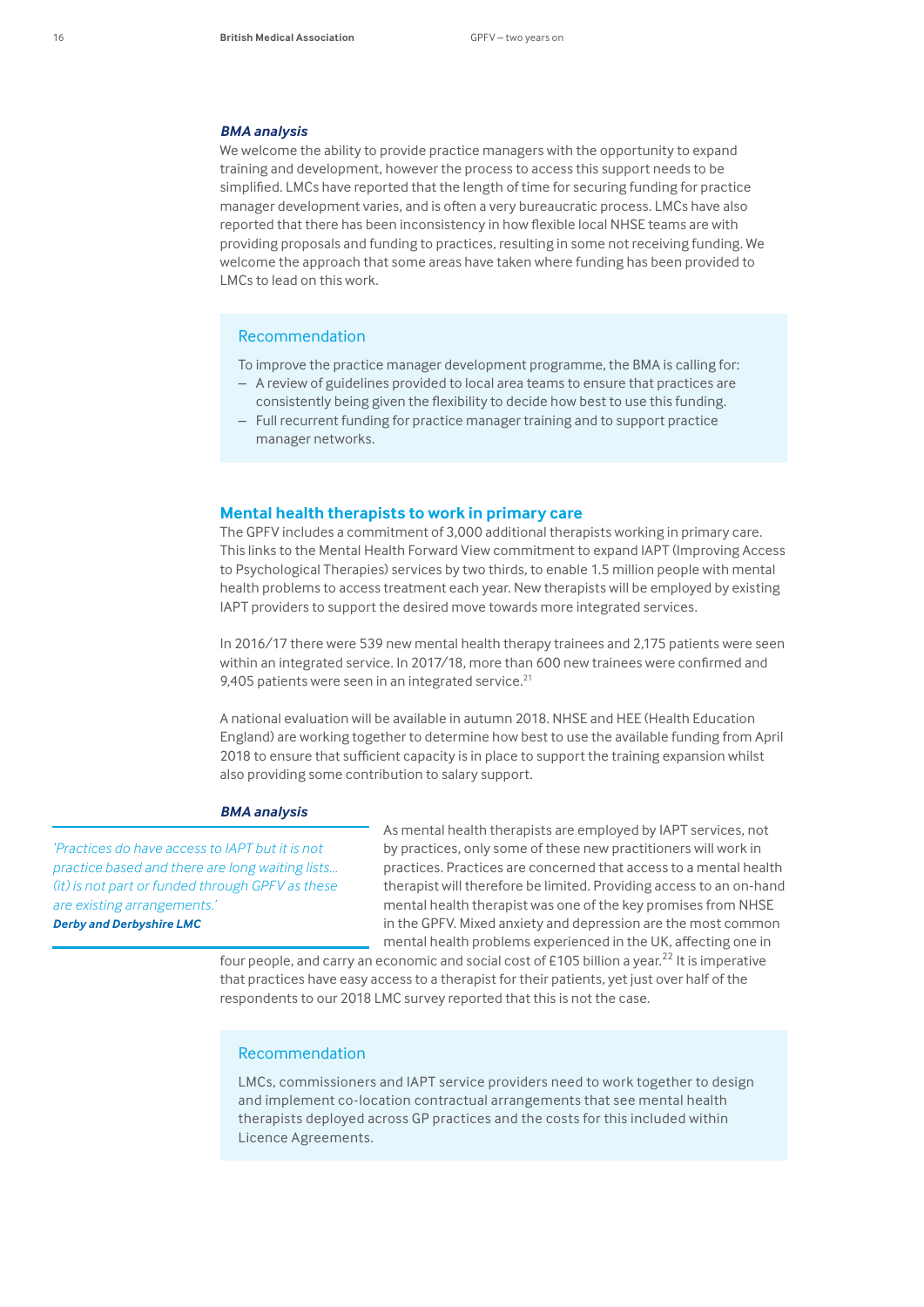# **Training for reception and clerical staff**

The GPFV promised funding for the training of reception and clerical staff in practices to undertake enhanced roles in active signposting and management of clinical correspondence. The CCG and their practices may choose any training provider they deem appropriate. The funds may be used for any of the following:

- The cost of purchasing training;
- Backfill costs for practices to cover staff time spent undertaking training;
- Support for practices for planning this change or undertaking training.

A total of £45 million was committed to the programme over five years. In 2017/18 £10 million was allocated to CCGs for practices.23

## *BMA analysis*

This programme seems to have been beneficial for practices. 23 out of 26 LMCs who responded to our survey reported improved efficiency in practices in their areas as a result of the scheme. However, it is absolutely vital that all LMCs are involved in discussions with CCGs about how this funding is best used to support staff in their constituent practices.

# **Workload**

## **General Practice Resilience Programme**

This programme aims to deliver a 'menu of support' that will help practices become more resilient and sustainable, better placed to tackle the challenges they face now and into the future, and secure continuing high-quality care for patients. It also addresses how clusters of practices might work together, what types of services could they deliver differently and what types of infrastructure they would require.

In 2016, the GPFV committed a sum of £40 million over four years (up to 2020). As at the end of February 2017, NHSE reported spending £16 million of this funding, and has indicated that it expects around £8 million to have been spent in 2017/18.24

## *BMA analysis*

In our 2018 LMC survey, 14 out of 26 LMCs said practices in their area that had applied for funding had seen improvements as a result of the scheme. The remaining 12 reported that they were not aware of the impact in their area.

Although in theory the resilience programme is positive for general practice, the BMA is concerned that this funding has come too late, as shown by the increased number of practice closures over the past two years.

## Recommendation

NHSE should monitor the impact of the General Practice Resilience Programme in relation to the number of practice closures to ensure that it is providing sufficient support for those practices facing significant challenges.

# **Practice transformation programme**

This programme supports providers to implement the 10 High Impact Actions<sup>25</sup> with the aim of reducing practice workload. CCGs were asked to spend £3 per head in general practice in 2017/18 and 2018/19, split over the two years, equating to £171m in total.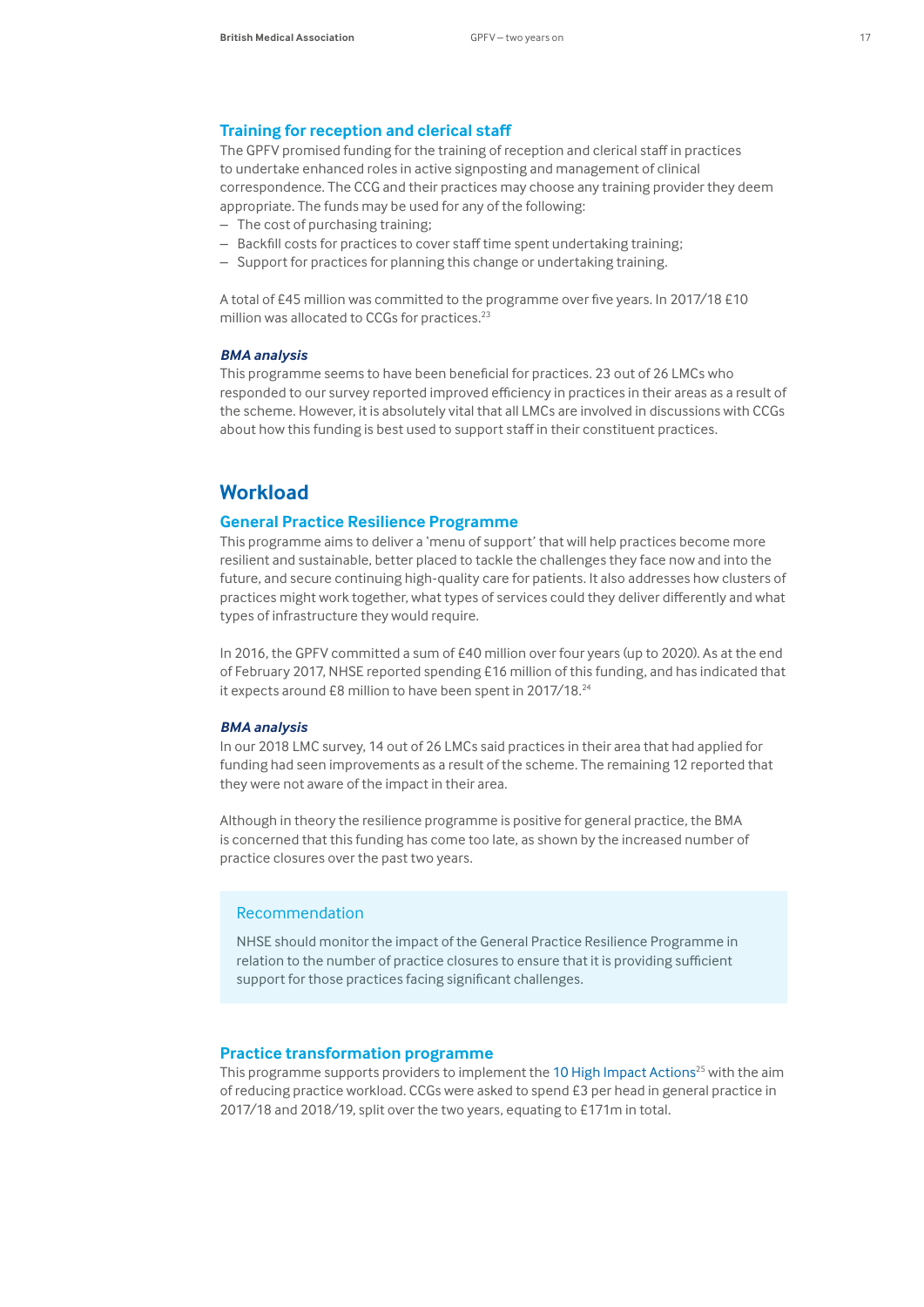#### *BMA analysis*

Recent results from a BMA FOI request to CCGs show that £81 million of transformational funding has been invested into general practices around the country for the 2017/18 financial year, equating to an average of £1.45 per head. The results also show that a total of £89 million is expected to be spent by CCGs in 2018/19, equating to £1.62 per head.<sup>e</sup>

With 21 out of 26 LMCs reporting in our LMC survey that funding has been spent, there is a need for greater transparency and publicly available data on how that money is being spent.

#### Recommendation

For transformation funding to make a significant difference, the BMA is calling for:

- NHSE to regularly collect and publish data on CCG spending against the £3 per head pledge. There is currently little information publicly available on the current spend.
- CCGs to be required to report on how they have spent funding, and where it is having an impact. NHSE should work with CCGs, GPC and LMCs to evaluate what impact the scheme is having in each region.
- More clarity around the future of transformation funding. The scheme currently provides money from a non-recurrent stream of funding, which finishes at the end of 2019. It is unclear what impact it will have on sustainability for practices once funding is no longer available.

## **Time for Care programme**

This programme provides national expertise and support for groups of practices, including a 9-12 month programme of workshops and learning sessions to plan and implement changes as part of their own Time for Care programme.

A total of £30 million was invested across five years. In 2016/17, NHSE reported that 86 schemes covering 107 CCGs were being supported by national resources and expertise.<sup>26</sup> The RCGP has recently published a review of the 10 High Impact Actions which comprise the Time for Care programme.<sup>27</sup>

It found that the impact of the different actions and the quality of the evidence base behind them was variable. Evidence around improvements in productive workflows was particularly positive; more support could be given to areas such as these that show evidence of working.

#### *BMA analysis*

*"It comes down to backfill, which is making it difficult for practices to access it. We have also heard that the application process is very cumbersome for practices to go through, which is putting off a lot of interest in this particular programme." Humberside LMC*

Last year, 16 out of 28 LMCs reported that practices in their area had received support for this programme. This year, 19 out of 26 LMCS reported their areas had received funding. However, over half of LMCs responding to the survey have indicated that they have not seen any improvement and it is not clear whether this programme is delivering the outputs that were originally planned. It has also been reported that the process to secure funding can be complicated.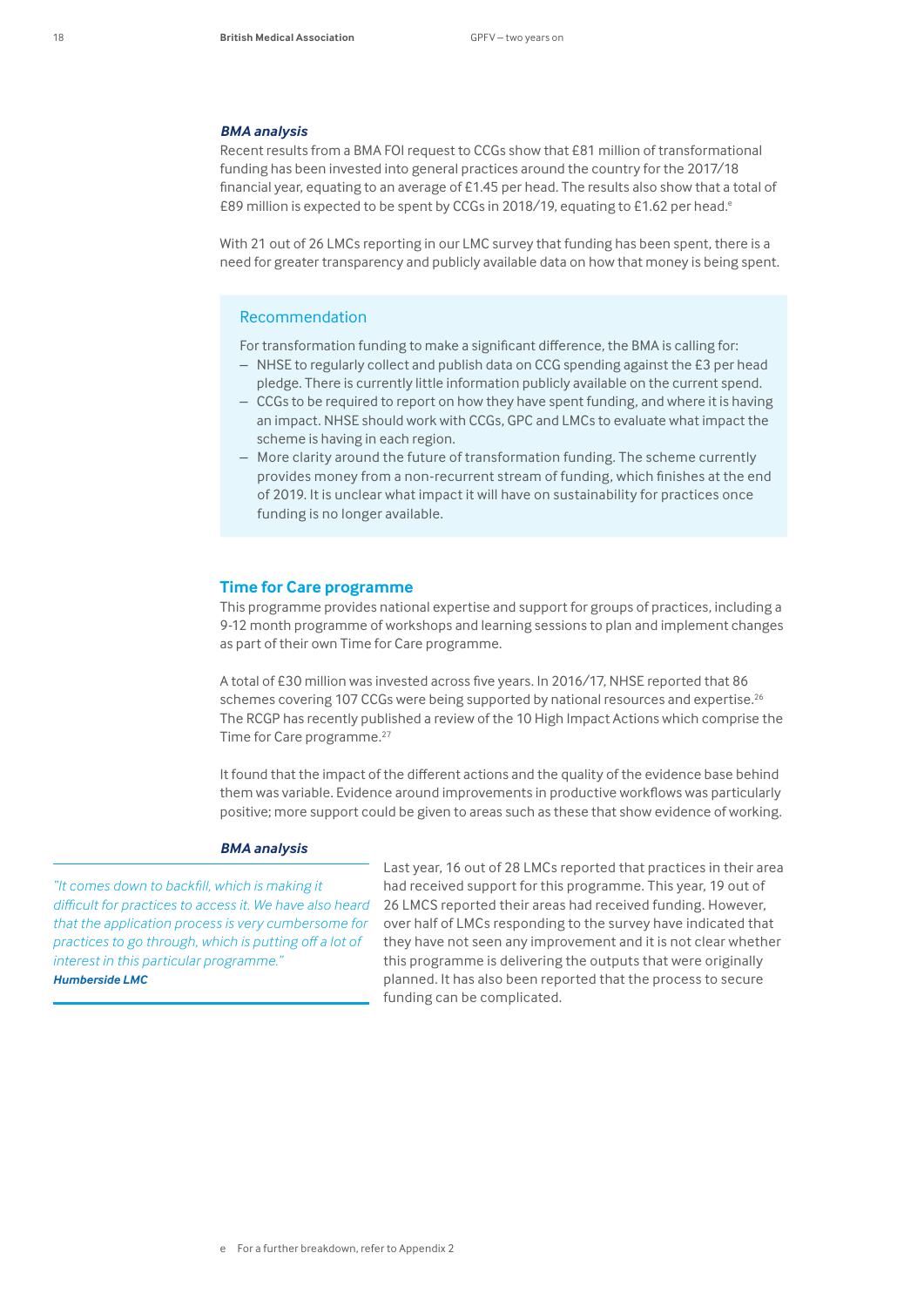# **Care redesign**

## **Improving access to general practice**

This programme provides funding for CCGs to commission extended access services in general practice, with the stated aim of all patients being able to access such services by October 2018. This does not mean that all practices have to offer extended access – services are commissioned on the basis that appointments will be made available to patients (often via a hub service) between 6:30pm and 8pm on weekdays, with provision of services at weekends based on an assessment of whether there is sufficient local need.

In 2017/18, NHS England has confirmed that £138 million is being provided to CCGs to commission these services, based on a rate of £6 per head for those areas currently involved in the scheme. All other CCGs will start with £3.34 per head in April 2018, increasing to £6 per head in October 2018 (by which time recurrent funding for the scheme will rise to £500 million). NHS England has stated that to date 50% of patients are covered by the scheme, which is on track to achieve its target.

#### *BMA analysis*

*'There is variation in the CCG approaches to this scheme based largely on their attitude to risk, own financial situation and interpretation of the procurement advice being given by NHSE and legal teams.' Hull & East Yorkshire LMC*

Although the scheme certainly appears to have been efficiently rolled out, further evaluation is needed to understand whether it is having a positive impact for patients and practices, and whether this represents good value for money. In the BMA's view the evidence is not strong enough to justify spending what amounts to a significant proportion of the recurrent spending promised in the GPFV in providing extended access, when this money might

be better invested in supporting core GP services. Many patients remain frustrated with being unable to get timely appointments during regular working hours, owing to increased demand and unmanageable GP workloads, and it is therefore these services that should be given priority for proper funding.

Finally, GPs have fed back that there is variation in how CCGs are choosing to implement the scheme, which may be leading to variations that are not justified by differences in patient need.

## Recommendation

NHS England should explore whether extended access services could help to relieve some of the pressure on core GP services by providing additional capacity they can book into.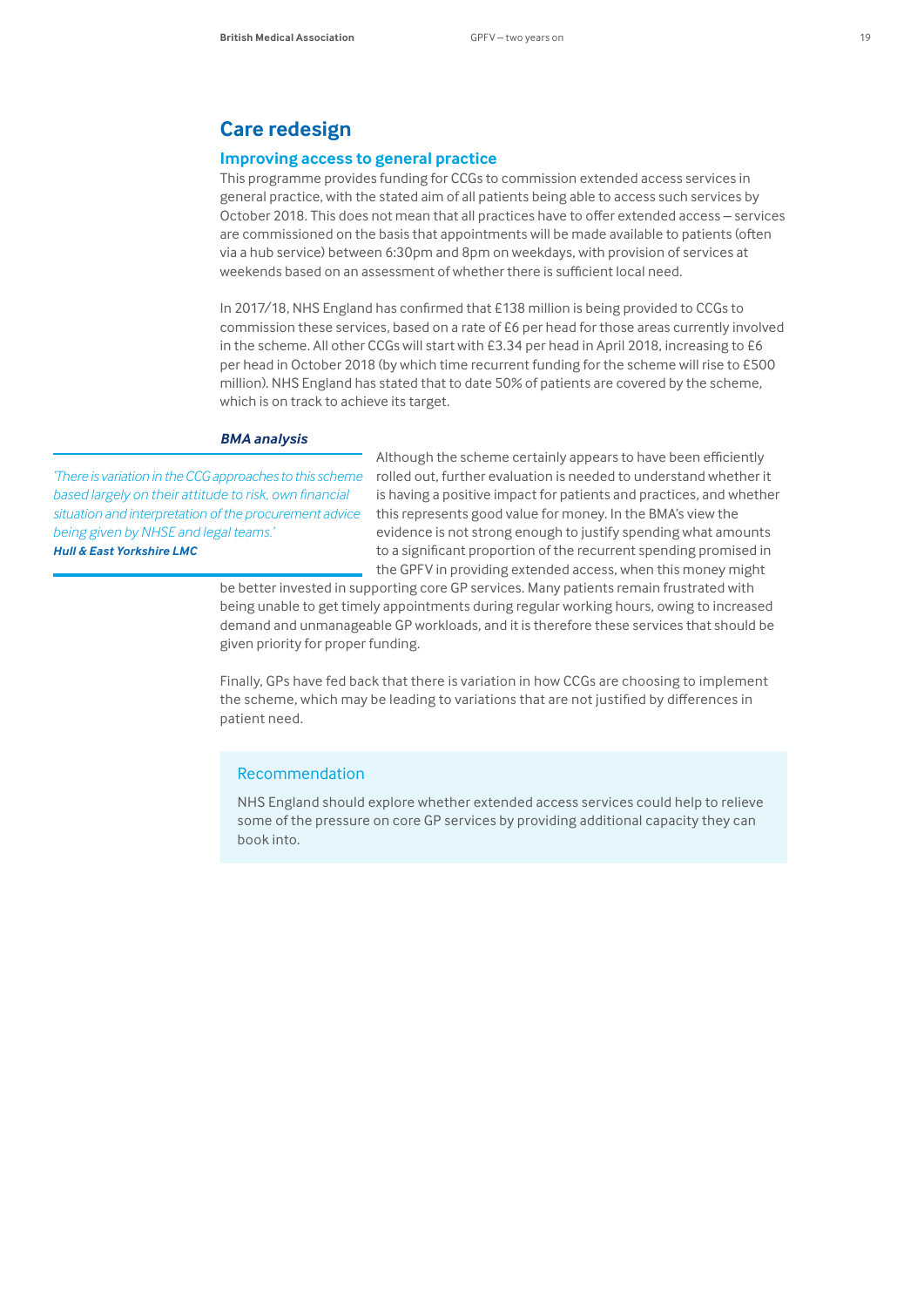# **Practice infrastructure**

#### **Estates and Technology Transformation Fund**

This investment is designed to accelerate the development of infrastructure to enable the improvement and expansion of joined-up out of hospital care for patients. This is made up of capital and revenue funding.

A total of £900 million will be invested across five years. This includes £300 million capital funding associated with the ETTF and over £100 million a year capital for business as usual, as well as some planned capital investment for national IT infrastructure.

NHS England has reported that as of February 2018, 866 projects have been completed, 927 projects are either in due diligence, supported by pre-project costs or in delivery; 132 have been withdrawn and 10 have been put on hold.<sup>f</sup>

*'All projects have been stalled. A brand new £15 million project has now been abandoned despite support from local GPs and CCGs owing only to barriers being put up by NHS England locally.' Cheshire LMC*

In 2017/18, as part of the ETTF promises, NHSE committed to pay up to 100% of improvement and development grants. Previously, grants could only cover up to 66% of the cost of the work. In order to allow 100% grants, NHS England needed to make amendments to the PCDs (Premises Cost Directions). Due to delays within NHS England and the DHSC (Department of Health and Social Care) the PCDs could not be agreed for implementation in 2017/18 and GPC was not able to reach agreement on the terms of development

grants, therefore only (up to) 66% grants could be provided, and only for improvement grants (not new developments). In relation to development grants, NHS England has reported that practices and their CCGs had proposed and started developing business cases for 162 new developments across the country, which cannot now progress.

#### *BMA analysis*

The BMA is concerned that some practices in NHS Property Services and Community Health Partnership buildings (both NHS providers) are facing challenges with service charges, which have significantly increased over the last few years and have led to some practices being unwilling to sign up to formal leases. Although these practices are in NHS properties, NHSE will not allow a practice to receive an ETTF grant without a formal lease in place. Those which have been approved initially cannot access funding due to being unable to agree to a formal lease.

13 out of 26 LMCs reported that practices in their area applied for funding, with only 8 areas securing contracts. Those that have secured contracts have reported that they had difficulty in securing funding for large projects but smaller renovations have been approved. The aim of the GPFV is to support the sustainability of general practice in England. It is unreasonable to expect GPs to be able to continue to provide high quality services to their patients without adequate premises, and fulfilling its initial funding promises with the ETTF should support this.

## Recommendation

Better premises and structures are vital to patient safety and necessary for GPs to deliver quality care within communities. As such, NHSE and DHSC need to urgently enable development grants as a key step for general practice to be able to meet population demand. The BMA is calling for:

- Fully funded rental and maintenance costs for all practices.
- Increased and ongoing capital investment in GP premises and associated revenue costs.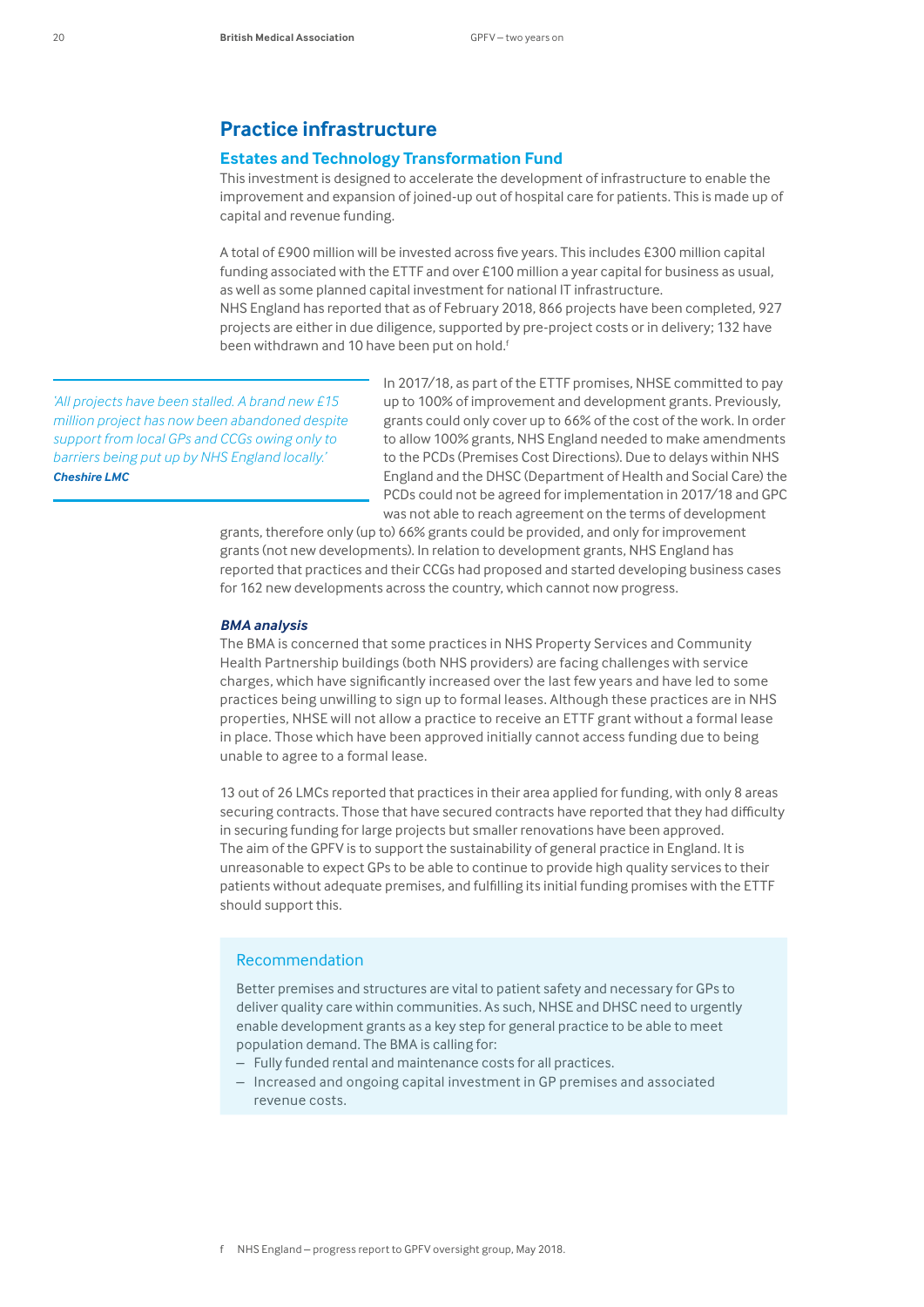#### **Online consultation systems**

The GPFV contained plans to enable patients to book consultations online and access relevant health information, plus digital tools and advice to help them to better manage their conditions. £15 million was to be made available to CCGs for online consultation systems for 2017/18.

#### *BMA analysis*

This is the first year that funding has been received. Largely negative feedback was received on this initiative from our LMC survey, with 20 out of 26 LMCs reporting that practices in their area had not received funding. The growing development of online GP services, both private and NHS, highlight the need to invest properly and consistently in enhancements to IT systems across all practices, to ensure all patients can benefit rather than a small minority.

## Recommendation

Slow and outdated systems cause delays in consultations, difficulties with datasharing and can lead to potential cyber-attacks, which places patient confidentiality at risk. The government should invest recurrent funding through GP Systems of Choice to ensure the current IT infrastructure is fit for purpose and to expand the availability of new IT initiatives.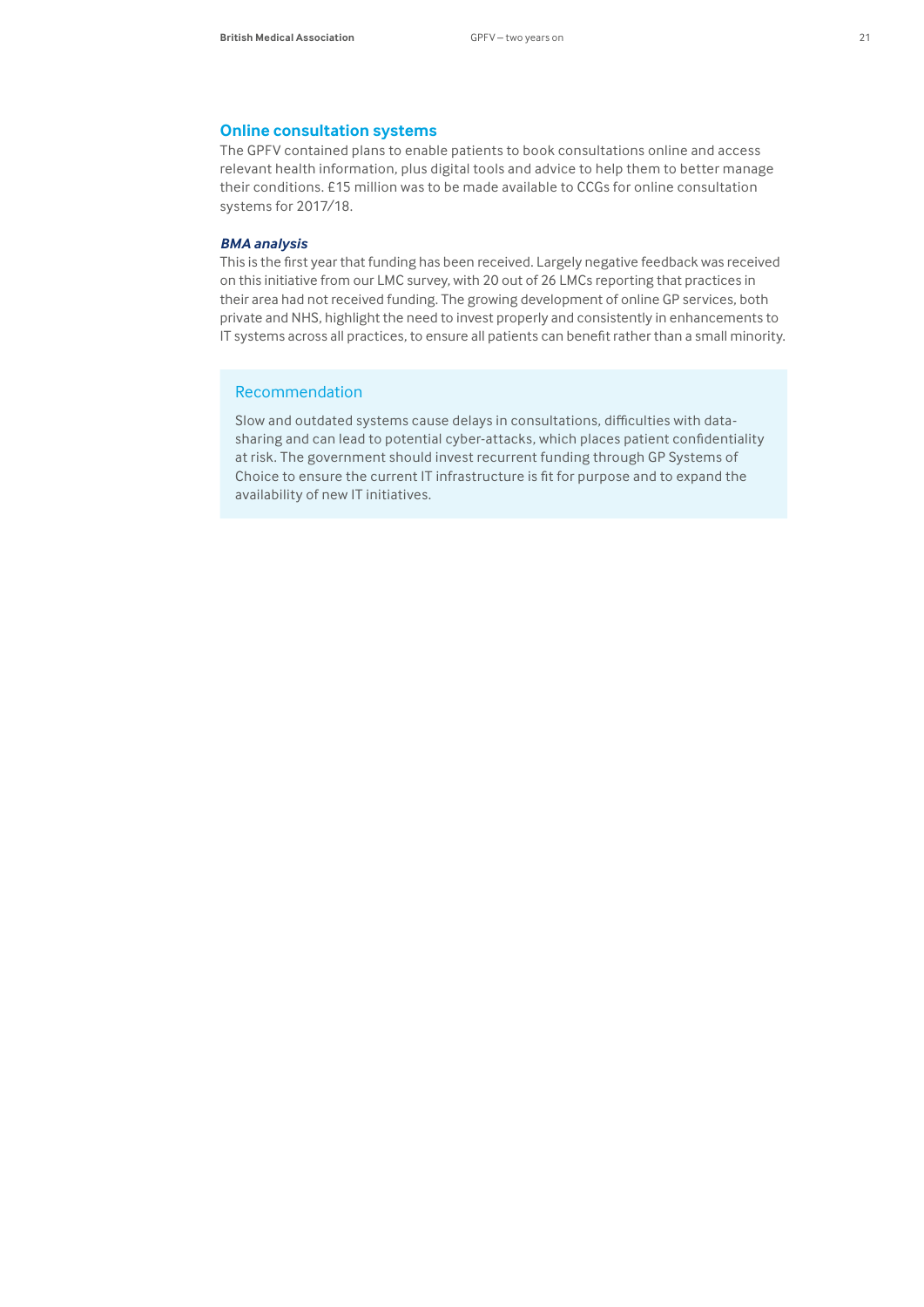# **What's next?**

The following outlines the next phase of some of the GPFV funding and commitments that are due to be launched in April 2018.

# **Investment**

#### **Primary care allocations**

The annual contract negotiation will provide an additional £256 million for 2018/19, representing an increase of 3.4% to the contract in April 2018. Coupled with the £238.7 million for 2017/18 and the £220 million for 2016/17, this should represent 19% of the overall £2.4 billion budget, allocated over five years.

## **Future funding gaps**

However, general practice has experienced almost a decade of underinvestment at a time when population growth and increasingly complex health needs mean it is more important than ever that it is supported as the cornerstone of the NHS.

The BMA has recently called for an increase in funding for general practice to 11% of the overall NHS budget. Current investment falls £3.7 billion short of the BMA's funding target. By 2020/21 the funding gap is projected to be £3.5 billion. This analysis now incorporates the additional funding for the NHS announced in the Autumn Budget 2017 – an extra £6.3 billion over this Parliament.<sup>28</sup> However, even with this extra NHS funding, the proportion going to general practice has not been increased. This makes the funding gap in 2020/21 slightly higher than the £3.4 billion gap previously projected by the BMA.<sup>29</sup>





Source: NHS Digital<sup>30</sup>; Department of Health<sup>31</sup>; Nuffield Trust<sup>32</sup>

# **Expanding on multidisciplinary primary care**

The GPFV promised to:

- increase the number of clinical pharmacists working in GP surgeries to 1,300 by March 2019, to help free up GP time and ensure efficient use of medicines.
- Support universities to train 3,000 physician associates by 2020. HEE will work with NHS England to incentivise up to 1,000 of these staff to work in general practice.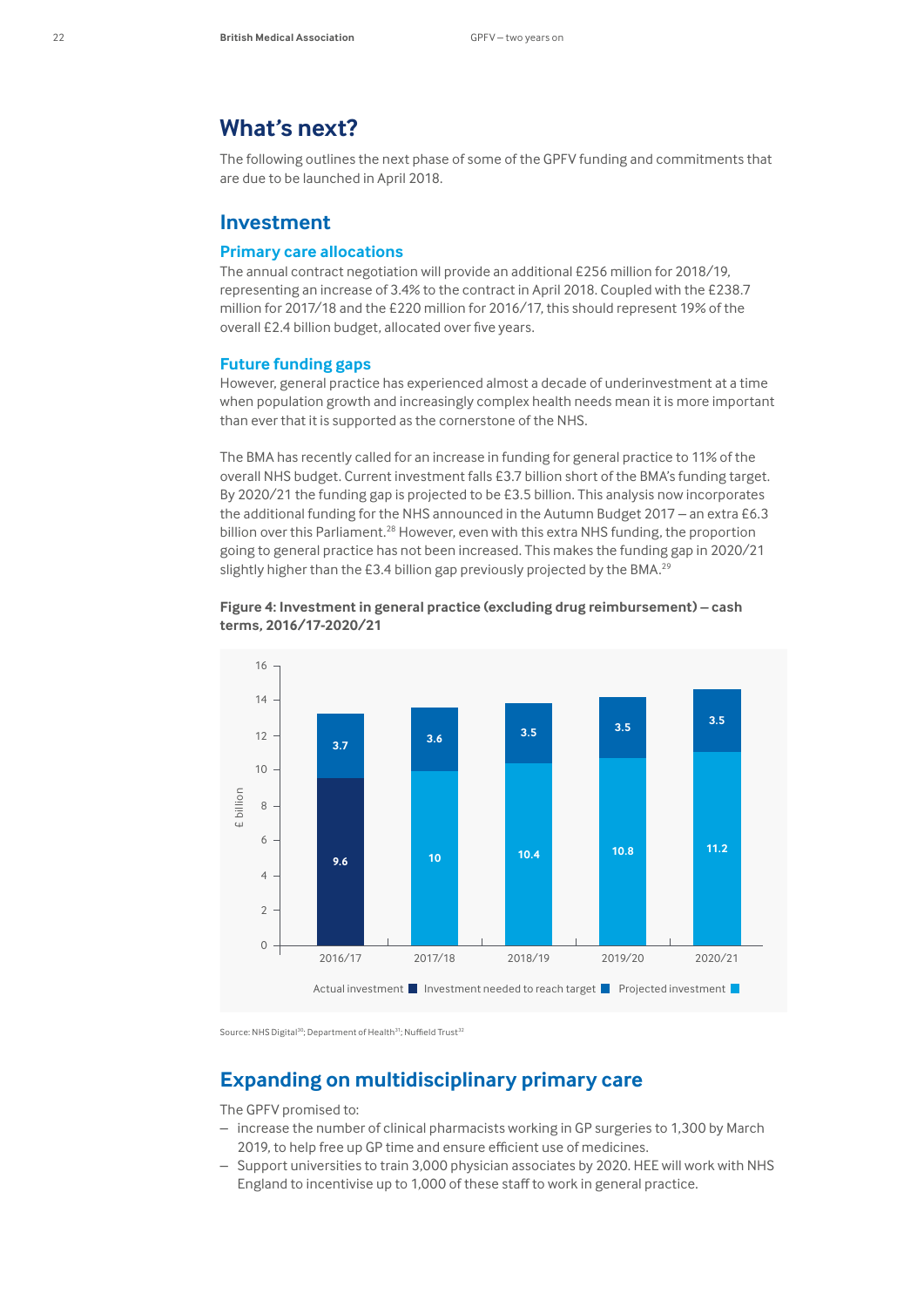# **GP international recruitment programme**

The NHS in England is recruiting at least 2,000 suitably qualified overseas doctors into GP practices by 2020. This is called the International GP Recruitment programme.

Initially this will focus on doctors from the EEA (European Economic Area) whose training is recognised in the UK under European law and who get automatic recognition to join the GMC's (General Medical Council) GP Register.

The RCGP and the GMC are reviewing the curriculum, training and assessment processes for GPs trained outside the EEA. Hopefully this will identify how the GP registration process can be streamlined for those doctors whose training is similar to that of the UK's.

Currently, NHSE is still establishing the national infrastructure for this, and results are unlikely to be seen for another two years.

To support the recruitment of GPs from overseas, the BMA believe that there needs to be:

- An ongoing commitment to the international recruitment of GPs that includes a structured induction and mentoring scheme.
- Permanent residence for all existing EEA doctors currently working in the UK.
- Employment policy that ensures all existing non-EEA doctors working in the UK will be given indefinite leave to remain.
- Addition of general practice to the Migration Advisory Committee Shortage Occupation list.

# **Practice nurses**

A total of £15 million will be given to practices until 2021 to retain and recruit practice nurses, as well as for training purposes. Feedback from the 2018 LMC survey suggests that many practices have already applied for this funding. Outputs from this programme will not be available for evaluation until next year.

# **Indemnity**

As part of the 2017/18 contract changes, GPC negotiated for the average increase in indemnity fees to be covered by central funding. £30 million was provided to practices on a per-patient basis (unweighted).

For 2018/19 GPC has negotiated an additional £30 million, meaning £60 million will be provided to practices in the same way as last year, for the average increase in indemnity over the last two years.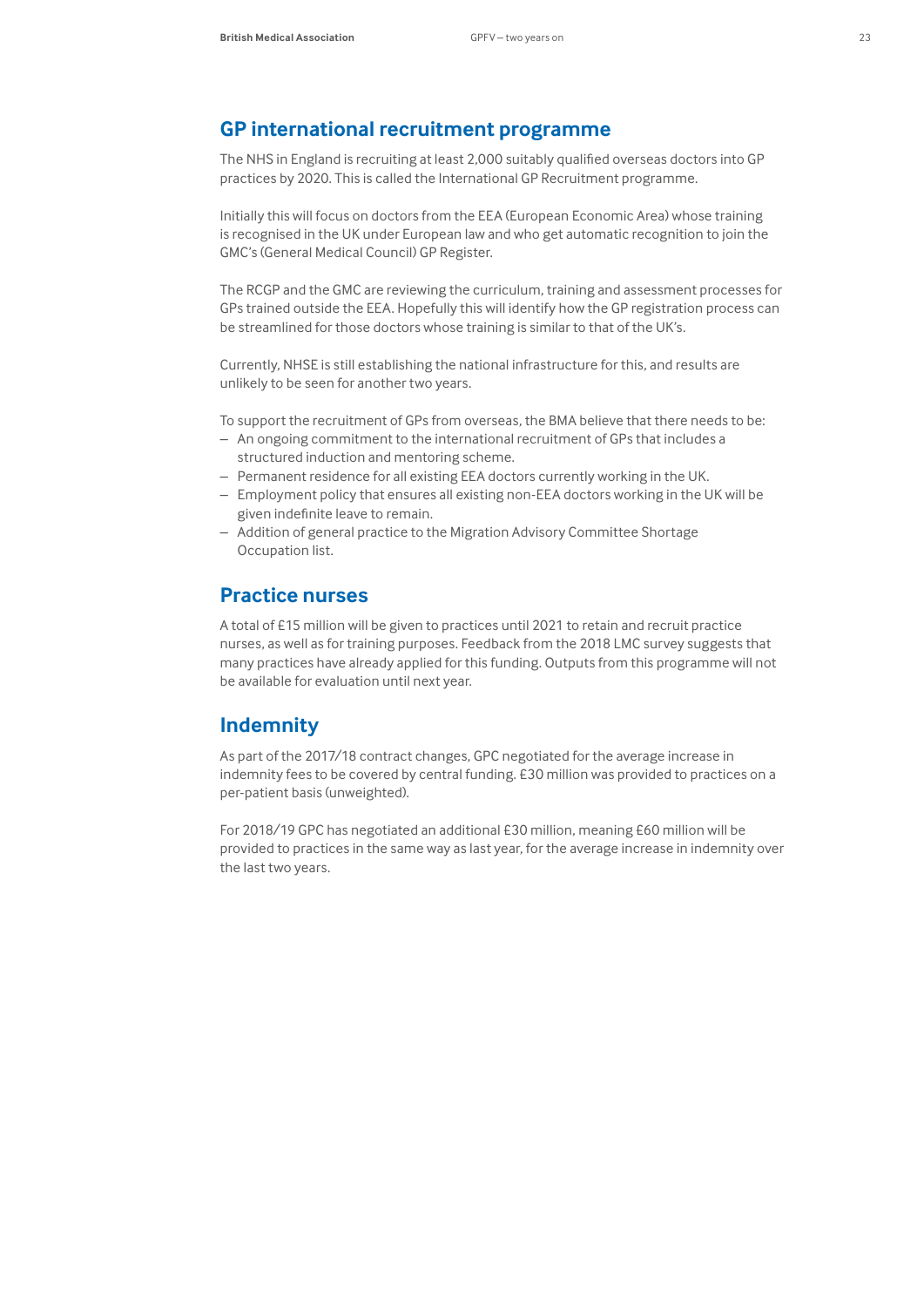# **Conclusion**

This paper provides further evidence that general practice remains in critical condition. Our 2018 LMC survey illustrates that although there may be some positive impact from programmes, overall, the GPFV is struggling to deliver on its promises. There is now a general lack of confidence in the GPFV, as it has failed to make a big enough impact on the recruitment and retention crisis, and has been unable, so far, to make any significant inroad into the unmanageable daily workload within general practice.

However, our analysis does show that some initiatives being taken forward as part of the GPFV are having an impact on the ground. This suggests that a better-resourced package of measures – along the lines set out in the BMA's *Saving general practice33* report – would be able to have much greater impact. Put simply, the GPFV needs an urgent upgrade, so it can go further and faster to turn around the current crisis in general practice. Investment needs to go directly to practices and not be blocked at local level by complex processes for practices to navigate.

The Government's decision to announce a long-term funding settlement for the NHS this summer provides an opportunity to review the funding outlook for general practice, and escape the cycle of underinvestment caused by short-term planning. The future of general practice must therefore be central to the discussions around this and any announcements that are made later this year.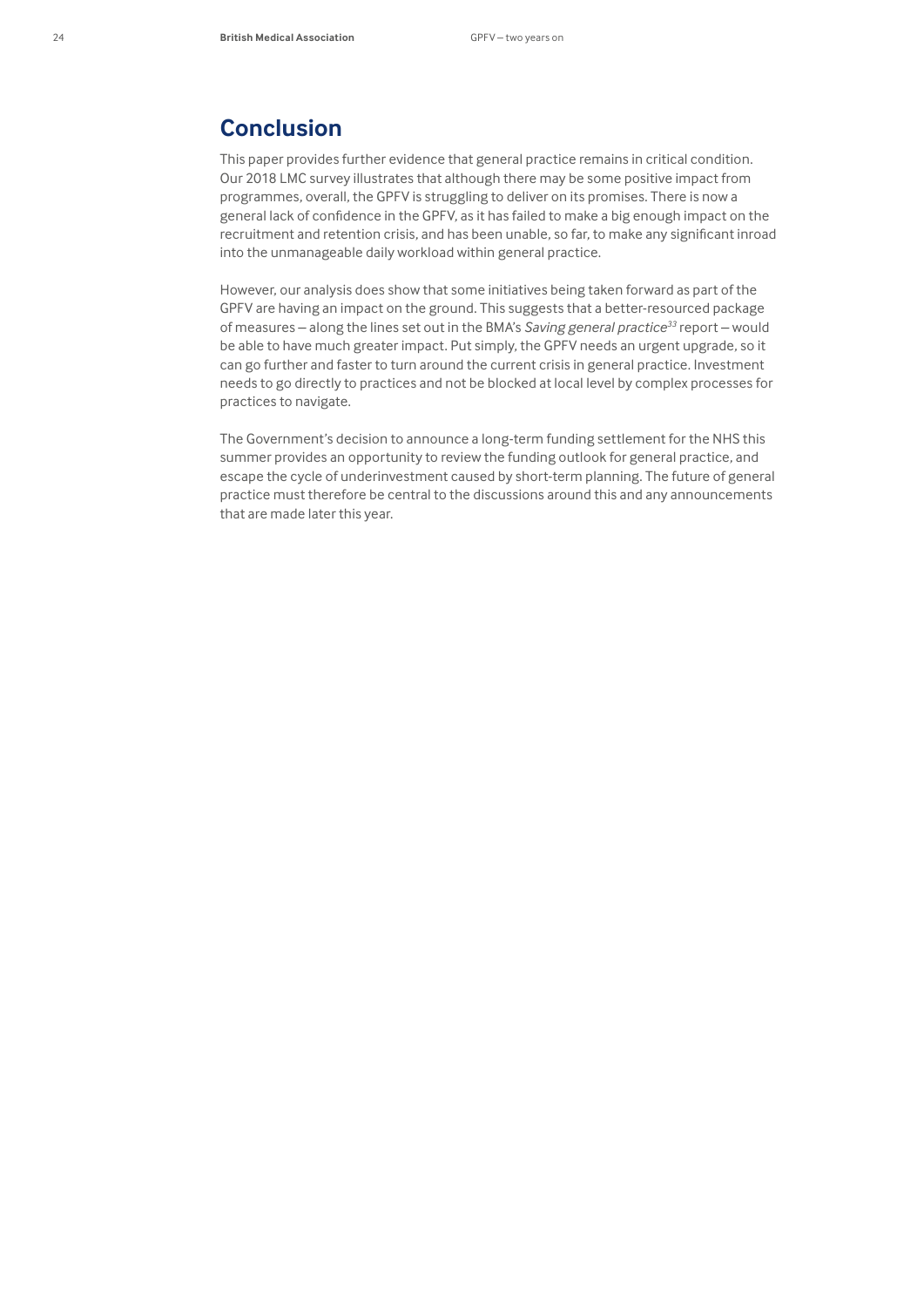# **Appendix 1: Recommendations**

# **Funding**

The BMA calls for:

- A detailed review assessing whether funding and support promised in the GPFV (including additional funding from CCGs) is being delivered.
- A review of how funding is flowing into general practice, with a view to streamlining processes. Investing directly into practices, rather than through complicated schemes, should be the default approach.
- More detailed information on general practice investment to be publicly available, including making a clear distinction between recurrent and non-recurrent funding increases.
- CCGs and STPs should be required to consult on and publish primary care plans, including details of how they intend to invest in general practice.

The government should use its planned review of long-term NHS funding to address historic underinvestment in general practice. It should announce a programme of planned increases in investment to bring general practice spending up to 11% of the NHS budget as part of a comprehensive package of overall investment in the NHS.

# **Workforce**

A robust strategy is needed, including:

- Better workforce planning supported by adequate data to ensure safe staffing levels.
- A focus on the recruitment and retention of staff.
- A commitment to creating positive working cultures within the NHS.
- A more controlled workload with flexible working options.
- An improved training experience for GPs.
- A future immigration system that is responsive to the needs of the health and social care sectors.
- Better remuneration for GPs.

On the Clinical Pharmacists in General Practice programme, there should be:

- A clearer set of guidelines for the process to secure funding with local NHSE teams to enable local NHSE teams to provide a quick turnaround on decisions on funding and to provide consistency.
- Full recurrent funding for pharmacists should be made available for every practice.

Forthcoming additional funding for retention (around £7 million allocated across CCG areas in 2018/19) should be targeted on specific cohorts of GPs to ensure maximum positive impact, e.g. supporting newly qualified GPs and allowing GPs approaching retirement to reduce their sessions.

Further steps should be taken to explore how to make general practice more attractive, including:

- Further support for funded training programmes for doctors from disadvantaged areas.
- Improved opportunities for flexible working and portfolio career options.
- The BMA calls for:
- Funding to be invested recurrently beyond the initial five-year commitment for the NHS GP Health Service.
- Occupational health services to be extended to cover all primary care staff.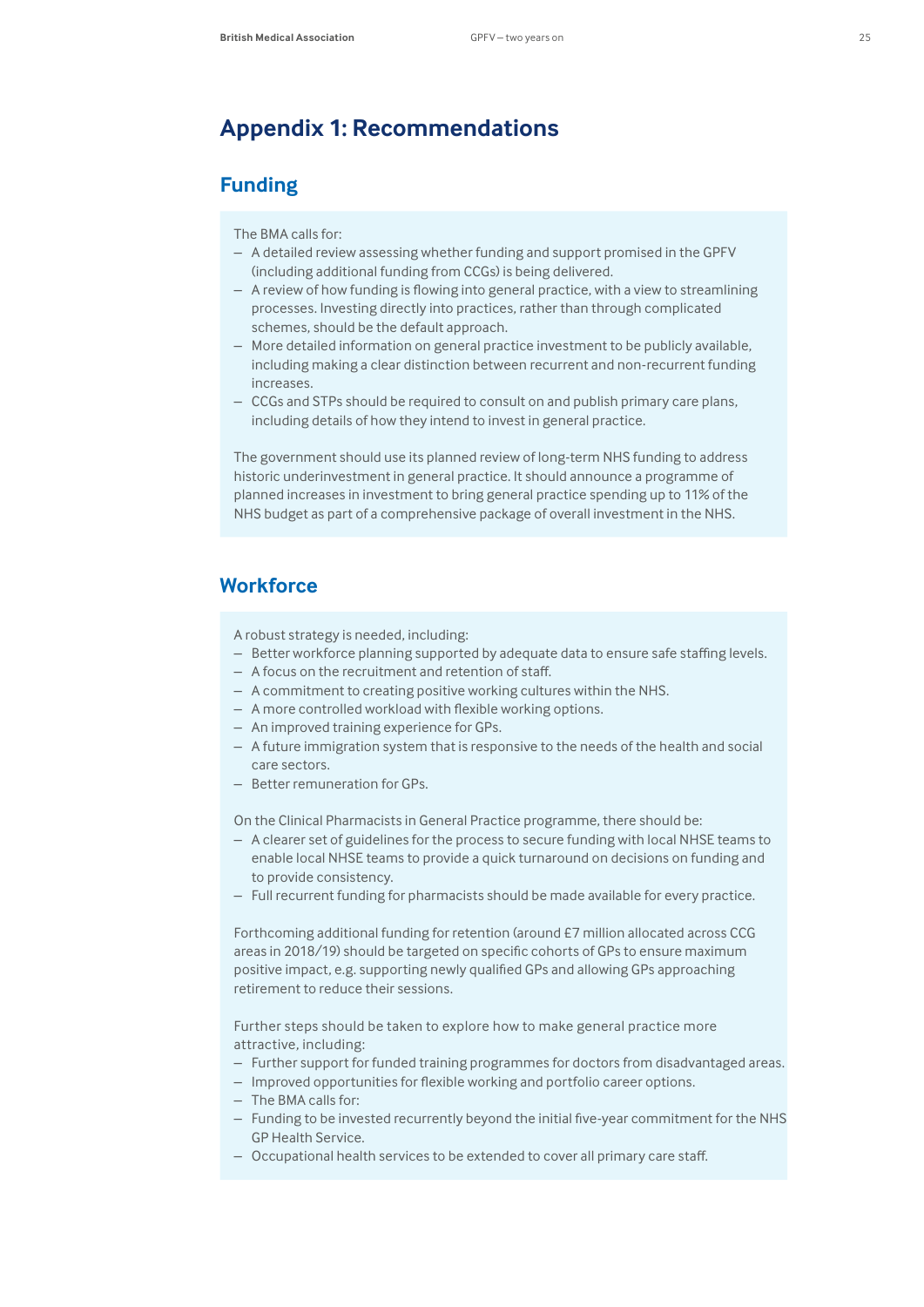- To improve the practice manager development programme, the BMA is calling for:
- A review of guidelines provided to local area teams to ensure that practices are consistently being given the flexibility to decided how best to use this funding.
- Full recurrent funding for practice manager training and to support practice manager networks.

LMCs, commissioners and IAPT service providers need to work together to design and implement co-location contractual arrangements that see mental health therapists deployed across GP practices and the costs for this included within Licence Agreements.

# **Workload**

NHSE should monitor the impact of the General Practice Resilience Programme in relation to the number of practice closures to ensure that it is providing sufficient support for those practices facing significant challenges.

For transformation funding to make a significant difference, the BMA is calling for:

- NHSE to regularly collect and publish data on CCG spending against the £3 per head pledge. There is currently little information publicly available on the current spend.
- CCGs to be required to report on how they have spent funding, and where it is having an impact. NHSE should work with CCGs, GPC and LMCs to evaluate what impact the scheme is having in each region.
- More clarity around the future of transformation funding. The scheme currently provides money from a non-recurrent stream of funding, which finishes at the end of 2019. It is unclear what impact it will have on sustainability for practices once funding is no longer available.

NHS England should explore whether extended access services could help provide additional capacity to wider general practice, by offering appointment slots they can book into.

# **Practice infrastructure**

Better premises and structures are vital to patient safety and necessary for GPs to deliver quality care within communities. As such, NHSE and DHSC need to urgently enable development grants as a key step for general practice to be able to meet population demand.

The BMA is calling for:

- Fully funded rental and maintenance costs for all practices.
- Increased and ongoing capital investment in GP premises and associated revenue costs.

Slow and outdated systems cause delays in consultations, difficulties with data sharing and can lead to potential cyber-attacks, which places patient confidentiality at risk. The Government should invest recurrent funding through GP Systems of Choice to ensure the current IT infrastructure is fit for purpose and to expand the availability of new IT initiatives.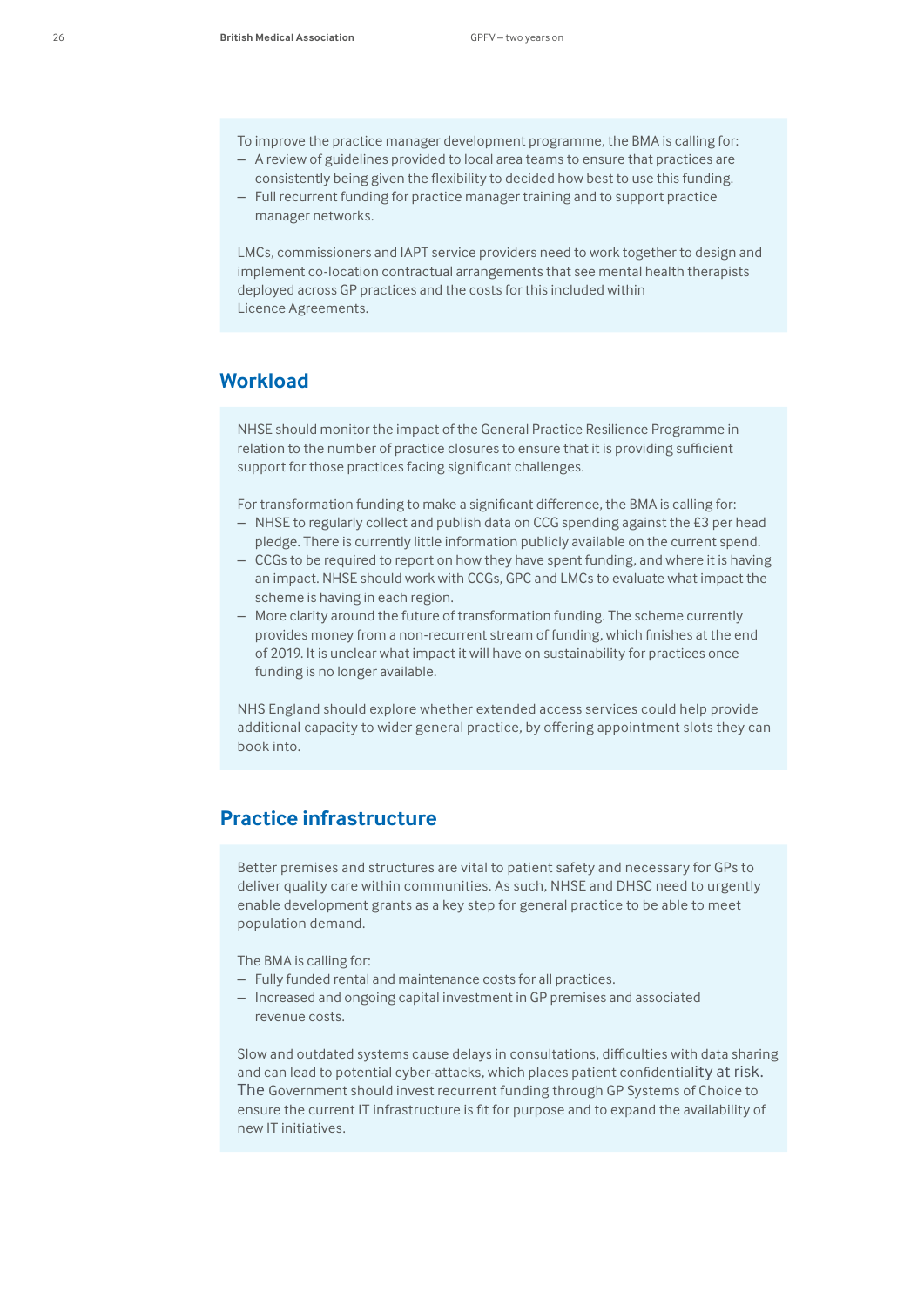# **Appendix 2: CCG FOI Results**

CCG plans for transformational funding – results from BMA FOI request, November 2017

| <b>CCG</b>                                     | 2017/18<br>per head<br>spend (£) | 2017/18<br>total<br>spend (£) | 2018/19<br>per head<br>spend (£) | 2018/19<br>total<br>spend (£) | To note                                                                                                                                                                               |
|------------------------------------------------|----------------------------------|-------------------------------|----------------------------------|-------------------------------|---------------------------------------------------------------------------------------------------------------------------------------------------------------------------------------|
| NHS Airedale, Wharfedale and Craven CCG        | 1.50                             | 236,000                       | 1.50                             | 236,000                       |                                                                                                                                                                                       |
| NHS Ashford CCG                                | 3.00                             | 393,891                       | 0.00                             | $\mathbf{0}$                  |                                                                                                                                                                                       |
| NHS Aylesbury Vale CCG                         | 1.00                             | $\frac{1}{2}$                 | 2.00                             |                               | Total funding will be split with<br>Chiltern CCG.                                                                                                                                     |
| NHS Barking & Dagenham CCG                     | 1.50                             | 333,585                       | 1.50                             | 333,585                       |                                                                                                                                                                                       |
| <b>NHS Barnet CCG</b>                          | 1.50                             | 600,000                       | 1.50                             | 600,000                       |                                                                                                                                                                                       |
| NHS Barnsley CCG                               | 1.50                             | 386,000                       | 1.50                             | 386,000                       |                                                                                                                                                                                       |
| NHS Basildon and Brentwood CCG                 | 1.50                             | 202,500                       | 1.50                             | 202,500                       |                                                                                                                                                                                       |
| NHS Bassetlaw CCG                              | 1.50                             | 172,000                       | 1.50                             | 173,000                       |                                                                                                                                                                                       |
| NHS Bath and North East Somerset CCG           | 0.45                             | 90,204                        | 2.55                             | 523,796                       |                                                                                                                                                                                       |
| NHS Bedfordshire CCG                           | 1.50                             | 700,000                       | 1.50                             | 700,000                       |                                                                                                                                                                                       |
| <b>NHS Bexley CCG</b>                          | 1.50                             | 357,000                       | 1.50                             | 357,000                       |                                                                                                                                                                                       |
| NHS Birmingham Cross City CCG                  | 1.50                             | 1,092,000                     | 1.50                             | 1,092,000                     |                                                                                                                                                                                       |
| NHS Birmingham South and Central CCG           | 1.50                             | 489,000                       | 1.50                             | 500,000                       |                                                                                                                                                                                       |
| NHS Blackburn with Darwen CCG                  | 1.16                             | 200,000                       | 1.84                             | 316,000                       |                                                                                                                                                                                       |
| NHS Blackpool CCG                              | 1.50                             | 259,891                       | 1.50                             | 259,891                       |                                                                                                                                                                                       |
| NHS Bolton CCG                                 | 1.50                             | 455,000                       | 1.50                             | 455,000                       |                                                                                                                                                                                       |
| NHS Bracknell and Ascot CCG                    | 1.50                             | 211,298                       | 1.50                             | 211,298                       |                                                                                                                                                                                       |
| NHS Bradford City                              | 1.50                             | 190,000                       | 1.50                             | 190,000                       |                                                                                                                                                                                       |
| <b>NHS Bradford Districts</b>                  | 1.50                             | 520,000                       | 1.50                             | 520,000                       |                                                                                                                                                                                       |
| NHS Brent CCG                                  | 1.50                             | 553,500                       | 1.50                             | 553,500                       |                                                                                                                                                                                       |
| NHS Brighton & Hove CCG                        | $\overline{\phantom{m}}$         | $\overline{a}$                | $\overline{\phantom{a}}$         | $\overline{\phantom{a}}$      | In total, the CCG will be providing<br>£3 per patient over the two years.<br>The CCG has not yet determined<br>how much of this will be spent in<br>the two relevant financial years. |
| <b>NHS Bristol CCG</b>                         | 1.00                             | 494,000                       | 2.00                             | 987,000                       |                                                                                                                                                                                       |
| NHS Bromley CCG                                | 2.02                             | 700,000                       | 0.98                             | 338,000                       |                                                                                                                                                                                       |
| <b>NHS Bury</b>                                | 3.00                             | 605,000                       | 0.00                             | $\circ$                       |                                                                                                                                                                                       |
| <b>NHS Calderdale CCG</b>                      | 1.50                             | 329,000                       | 1.50                             | 329,000                       |                                                                                                                                                                                       |
| NHS Cambridgeshire and Peterborough<br>CCG     | 1.50                             | 1,398,000                     | 1.50                             | 1,398,000                     |                                                                                                                                                                                       |
| NHS Camden CCG                                 | 1.49                             | 366,000                       | 1.51                             | 366,000                       |                                                                                                                                                                                       |
| NHS Cannock Chase CCG                          | 1.50                             | 198,410                       | 1.50                             | 198,410                       |                                                                                                                                                                                       |
| NHS Canterbury and Coastal CCG                 | 3.00                             | 672,600                       | 0.00                             | $\circ$                       |                                                                                                                                                                                       |
| NHS Castle Point, Rayleigh and Rochford<br>CCG | 0.75                             | 138,000                       | 2.25                             | 414,000                       |                                                                                                                                                                                       |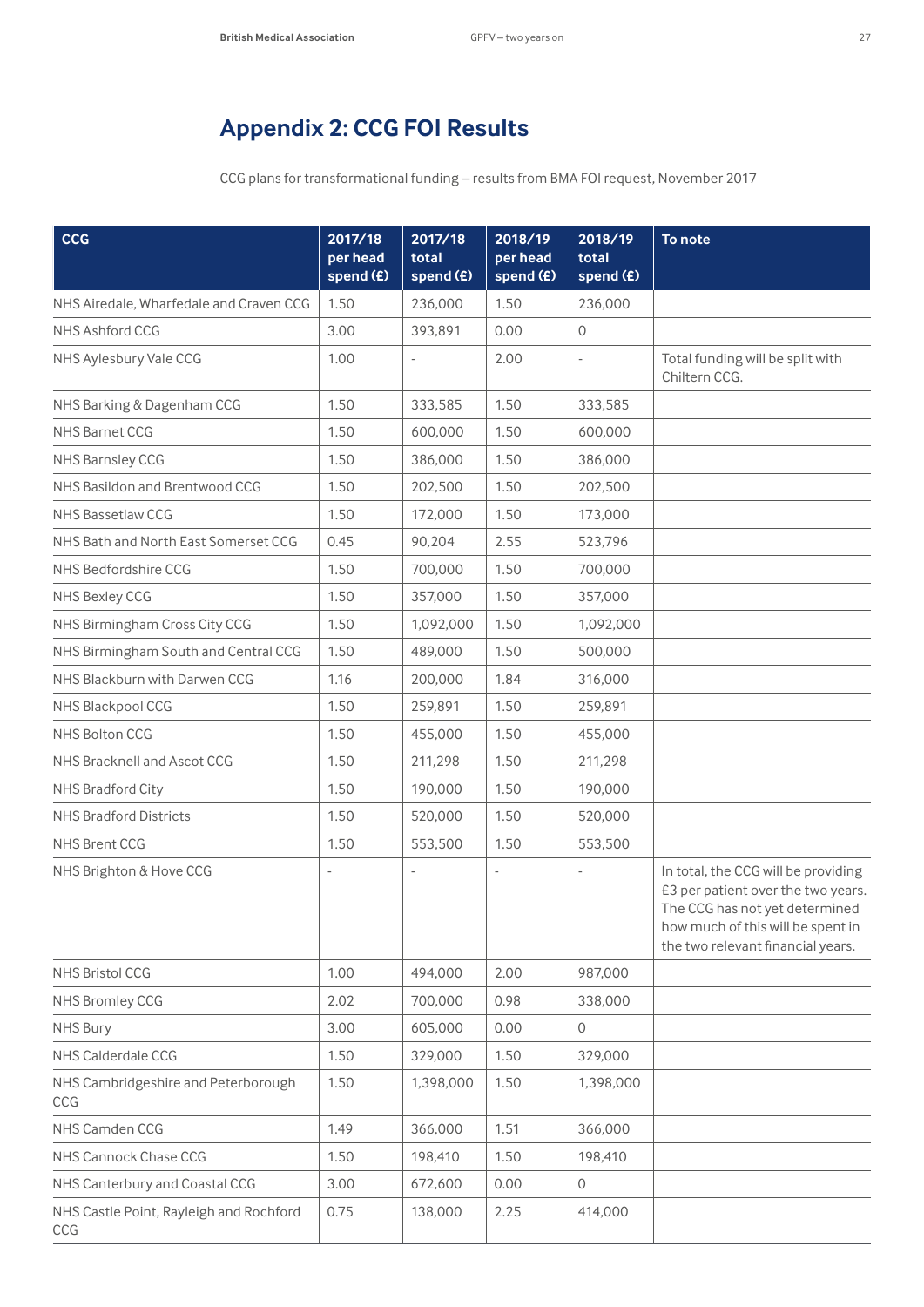| <b>CCG</b>                                        | 2017/18<br>per head<br>spend (£) | 2017/18<br>total<br>spend (£) | 2018/19<br>per head<br>spend (£) | 2018/19<br>total<br>spend (£) | To note                                                                                                                                                                                                                                                                                                                                                                                                                                                               |
|---------------------------------------------------|----------------------------------|-------------------------------|----------------------------------|-------------------------------|-----------------------------------------------------------------------------------------------------------------------------------------------------------------------------------------------------------------------------------------------------------------------------------------------------------------------------------------------------------------------------------------------------------------------------------------------------------------------|
| NHS Central London (Westminster CCG)              | 1.00                             | 203,000                       | 2.00                             | 406,000                       |                                                                                                                                                                                                                                                                                                                                                                                                                                                                       |
| <b>NHS Chiltern CCG</b>                           | 1.00                             |                               | 2.00                             | $\overline{\phantom{a}}$      | Total funding will be split with<br>Aylesbury CCG.                                                                                                                                                                                                                                                                                                                                                                                                                    |
| NHS Chorley and South Ribble CCG                  | 1.00                             | 181,000                       | 2.00                             | 362,000                       |                                                                                                                                                                                                                                                                                                                                                                                                                                                                       |
| NHS City and Hackney CCG                          | 1.00                             | 306,053                       | 2.05                             | 623,947                       |                                                                                                                                                                                                                                                                                                                                                                                                                                                                       |
| NHS Coastal West Sussex CCG                       | 1.50                             | 765,700                       | 1.50                             | 765,700                       |                                                                                                                                                                                                                                                                                                                                                                                                                                                                       |
| NHS Corby CCG                                     | 1.50                             | 117,000                       | 1.50                             | 117,000                       |                                                                                                                                                                                                                                                                                                                                                                                                                                                                       |
| NHS Coventry and Rugby CCG                        | 1.00                             | 500,000                       | 2.00                             | 966,000                       |                                                                                                                                                                                                                                                                                                                                                                                                                                                                       |
| <b>NHS Crawley CCG</b>                            | 1.50                             | 187,167                       | 1.50                             | 187,167                       |                                                                                                                                                                                                                                                                                                                                                                                                                                                                       |
| NHS Croydon                                       | 1.50                             | 607,000                       | 1.50                             | 607,000                       |                                                                                                                                                                                                                                                                                                                                                                                                                                                                       |
| NHS Cumbria CCG                                   | 1.50                             | 484.000                       | 1.50                             | 484,000                       |                                                                                                                                                                                                                                                                                                                                                                                                                                                                       |
| NHS Darlington CCG                                | 0.50                             | 55,000                        | 2.50                             | 277,000                       |                                                                                                                                                                                                                                                                                                                                                                                                                                                                       |
| NHS Dartford, Gravesham and Swanley<br>CCG        | 1.50                             | 392,238                       | 1.50                             | 400,114                       |                                                                                                                                                                                                                                                                                                                                                                                                                                                                       |
| <b>NHS Doncaster CCG</b>                          | 3.00                             | 944,000                       | 0.00                             | $\circ$                       |                                                                                                                                                                                                                                                                                                                                                                                                                                                                       |
| <b>NHS Dorset CCG</b>                             | 1.375                            | 1,100,000                     | 1.625                            | 1,300,000                     |                                                                                                                                                                                                                                                                                                                                                                                                                                                                       |
| <b>NHS Dudley CCG</b>                             | 1.50                             | 476,000                       | 1.50                             | 476,000                       |                                                                                                                                                                                                                                                                                                                                                                                                                                                                       |
| NHS Durham Dales, Easington and<br>Sedgefield CCG | 1.50                             | 428,000                       | 1.50                             | 428,000                       |                                                                                                                                                                                                                                                                                                                                                                                                                                                                       |
| <b>NHS Ealing CCG</b>                             | 1.00                             | 430,087                       | 2.00                             | 860,174                       |                                                                                                                                                                                                                                                                                                                                                                                                                                                                       |
| NHS East and North Hertfordshire CCG              | 1.50                             | 887,885                       | 1.50                             | 904,717                       |                                                                                                                                                                                                                                                                                                                                                                                                                                                                       |
| NHS East Lancashire CCG                           | 3.00                             | 1,127,475                     | 0.00                             | $\mathbf{0}$                  |                                                                                                                                                                                                                                                                                                                                                                                                                                                                       |
| NHS East Leicestershire and Rutland CCG           | 1.00                             | 326,000                       | 2.00                             | 652,000                       |                                                                                                                                                                                                                                                                                                                                                                                                                                                                       |
| NHS East Riding of Yorkshire CCG                  | 1.50                             | 452,380                       | 1.50                             | 452,380                       |                                                                                                                                                                                                                                                                                                                                                                                                                                                                       |
| NHS East Staffordshire CCG                        | 0.65                             | 91,000                        | 2.35                             | 326,000                       |                                                                                                                                                                                                                                                                                                                                                                                                                                                                       |
| <b>NHS East Surrey CCG</b>                        | 1.50                             | 276,000                       | 1.50                             | 276,000                       |                                                                                                                                                                                                                                                                                                                                                                                                                                                                       |
| NHS Eastbourne, Hailsham and Seaford<br>CCG       | 1.50                             | 274,950                       | 1.50                             | 274,950                       |                                                                                                                                                                                                                                                                                                                                                                                                                                                                       |
| NHS Eastern Cheshire CCG                          | 1.50                             | 312,000                       | 1.50                             | 312,000                       |                                                                                                                                                                                                                                                                                                                                                                                                                                                                       |
| <b>NHS Enfield CCG</b>                            | $\overline{a}$                   |                               |                                  | $\overline{a}$                | The £3 per head is being utilised<br>as part of the Enfield Single Offer<br>which is a 2-year contract with<br>the local GP Federation. There<br>are currently 8 clinical services<br>within Phase I of the Single<br>Offer of which 6 will be delivered<br>through local general practices<br>and it has been agreed that 2 will<br>be provided to Enfield patients at<br>scale. The total finance allocated<br>to the Enfield Single Offer is £2<br>million pounds. |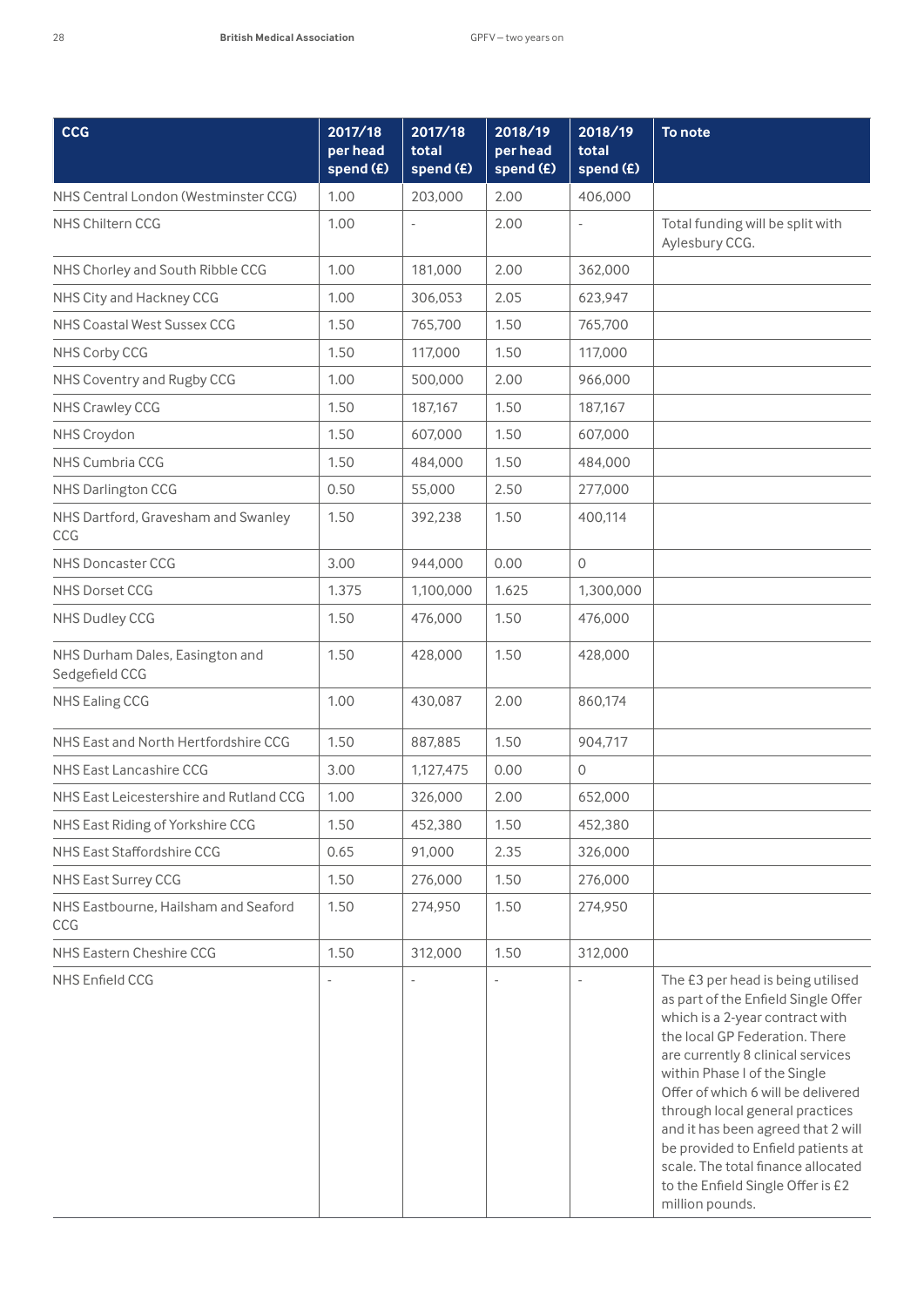| <b>CCG</b>                                     | 2017/18<br>per head<br>spend (£) | 2017/18<br>total<br>spend (£) | 2018/19<br>per head<br>spend (£) | 2018/19<br>total<br>spend (£) | To note                                                                                                                                              |
|------------------------------------------------|----------------------------------|-------------------------------|----------------------------------|-------------------------------|------------------------------------------------------------------------------------------------------------------------------------------------------|
| NHS Erewash CCG                                | 1.50                             | 147,000                       | 0.00                             | $\circ$                       | Funding was provided in 2016/17<br>and 2017/18. £200k was made<br>available in 2016/17, taking the<br>total investment to £347k (£3.54<br>per head). |
| NHS Fareham and Gosport CCG                    | 1.50                             | 306,000                       | 1.50                             | 310,000                       |                                                                                                                                                      |
| NHS Fylde & Wyre CCG                           | 1.76                             | 267,000                       | 1.24                             | 187,000                       |                                                                                                                                                      |
| NHS Gloucestershire CCG                        | 1.89                             | 1,240,200                     | 1.89                             | 1,240,200                     |                                                                                                                                                      |
| NHS Great Yarmouth & Waveney CCG               | 1.50                             | 358,000                       | 1.50                             | 358,000                       |                                                                                                                                                      |
| NHS Greater Huddersfield CCG                   | 1.00                             | 244,000                       | 2.00                             | 495,000                       |                                                                                                                                                      |
| NHS Greater Preston CCG                        | 1.00                             | 212,000                       | 2.00                             | 414,000                       |                                                                                                                                                      |
| <b>NHS Greenwich</b>                           |                                  |                               |                                  |                               | Did not provide information.                                                                                                                         |
| NHS Guildford and Waverley CCG                 | 1.50                             | 336,000                       | 1.50                             | 339,000                       |                                                                                                                                                      |
| NHS Halton CCG                                 | 1.50                             | 195,795                       | 1.50                             | 196,217                       |                                                                                                                                                      |
| NHS Hambleton, Richmondshire and<br>Whitby CCG | 3.00                             | 426,000                       | 0.00                             | $\circ$                       |                                                                                                                                                      |
| NHS Hammersmith and Fulham CCG                 | 1.50                             | 317,000                       | 1.50                             | 317,000                       |                                                                                                                                                      |
| NHS Hardwick CCG                               | 1.50                             | 155,000                       | 1.50                             | 156,000                       |                                                                                                                                                      |
| NHS Haringey CCG                               | 0.75                             | 232,000                       | 2.25                             | 697,000                       |                                                                                                                                                      |
| NHS Harrogate and Rural District CCG           | 0.00                             | 0                             | 3.00                             | 463,000                       |                                                                                                                                                      |
| NHS Harrow CCG                                 | 1.00                             | 260,000                       | 2.00                             | 536,485                       |                                                                                                                                                      |
| NHS Hartlepool and Stockton-on-Tees<br>CCG     | 0.50                             | 148,000                       | 2.50                             | 740,000                       |                                                                                                                                                      |
| NHS Hastings & Rother CCG                      | 1.50                             | 280,000                       | 1.50                             | 280,000                       |                                                                                                                                                      |
| <b>NHS Havering CCG</b>                        | 1.50                             | 408,757                       | 1.50                             | 408,757                       |                                                                                                                                                      |
| NHS Herefordshire CCG                          | 0.00                             | $\mathbf{O}$                  | 3.00                             | 561,000                       |                                                                                                                                                      |
| NHS Herts Valleys CCG                          | 1.50                             | 958,000                       | 1.50                             | 958,000                       |                                                                                                                                                      |
| NHS Heywood Middleton & Rochdale CCG           | $\overline{\phantom{a}}$         | $\overline{\phantom{0}}$      |                                  | $\overline{\phantom{a}}$      | Did not provide information.                                                                                                                         |
| NHS High Weald Lewes Havens CCG                | 6.00                             | 1,018,752                     |                                  |                               | 2018/19 figures are yet to be<br>confirmed.                                                                                                          |
| NHS Hillingdon CCG                             | 1.63                             | 490,000                       | 1.36                             | 410,000                       |                                                                                                                                                      |
| NHS Horsham and Mid Sussex CCG                 | 1.50                             | 337,574                       | 1.50                             | 337,563                       |                                                                                                                                                      |
| <b>NHS Hounslow CCG</b>                        | 1.50                             | 468,000                       | 1.50                             | 468,000                       |                                                                                                                                                      |
| NHS Hull CCG                                   | 1.50                             | 440,000                       | 1.50                             | 440,000                       |                                                                                                                                                      |
| NHS Ipswich and East Suffolk CCG               | 1.00                             | 402,000                       | 2.00                             | 803,000                       |                                                                                                                                                      |
| NHS Isle of Wight CCG                          | 1.50                             | 214,500                       | 1.50                             | 214,500                       |                                                                                                                                                      |
| NHS Islington CCG                              | 1.5                              | 357,837                       | 1.5                              | 357,837                       |                                                                                                                                                      |
| <b>NHS Kernow CCG</b>                          | 1.50                             | 848,000                       | 1.50                             | 848,000                       |                                                                                                                                                      |
| NHS Kingston CCG                               | 1.50                             | 309,000                       | 1.50                             | 309,000                       |                                                                                                                                                      |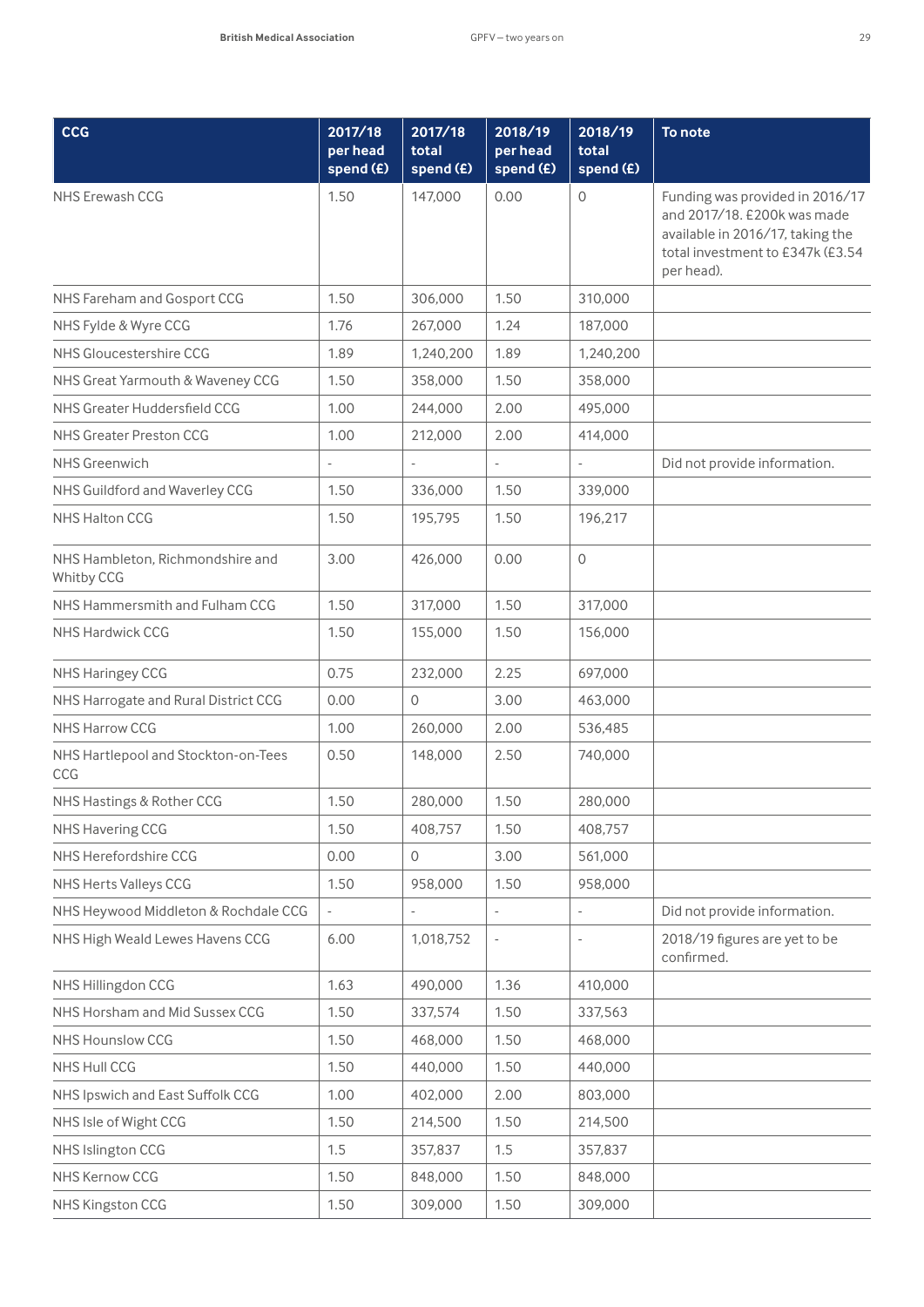| <b>CCG</b>                                  | 2017/18<br>per head | 2017/18<br>total         | 2018/19<br>per head | 2018/19<br>total         | To note                                     |
|---------------------------------------------|---------------------|--------------------------|---------------------|--------------------------|---------------------------------------------|
|                                             | spend (£)           | spend (£)                | spend (£)           | spend (£)                |                                             |
| <b>NHS Knowsley CCG</b>                     | 1.50                | 244,000                  | 1.50                | 244,000                  |                                             |
| NHS Lambeth CCG                             | 1.50                | 593,579                  | 1.50                | 593,579                  |                                             |
| NHS Leeds South and East CCG                | 1.50                | 417,000                  | 1.50                | 417,000                  |                                             |
| NHS Leeds West CCG                          | 1.50                | 557.000                  | 1.50                | 557,000                  |                                             |
| NHS Leeds North CCG                         | 1.50                | 350,000                  | 1.50                | 350,000                  |                                             |
| NHS Leicester City CCG                      | 1.50                | 582,500                  | 1.50                | 582,500                  |                                             |
| NHS Lewisham CCG                            | 1.50                | $\overline{\phantom{a}}$ | L,                  | $\overline{\phantom{a}}$ | Unclear information provided.               |
| NHS Lincolnshire East CCG                   | 1.50                | 369,225                  | 1.50                | 369,225                  |                                             |
| NHS Lincolnshire West CCG                   | 0.20                | 45,000                   | 2.80                | 660,000                  |                                             |
| <b>NHS Liverpool CCG</b>                    | 3.00                | 1,750,995                | 0.00                | 0                        |                                             |
| <b>NHS Luton CCG</b>                        | 1.50                | 350,000                  | 1.50                | 350,000                  |                                             |
| <b>NHS Manchester</b>                       | 1.50                | 908,000                  | 1.50                | 908,000                  |                                             |
| NHS Mansfield & Ashfield CCG                | 0.00                | $\Omega$                 | 3.00                | 571,100                  |                                             |
| NHS Medway CCG                              | 1.50                | 444,000                  | 1.50                | 444,000                  |                                             |
| <b>NHS Merton</b>                           | 1.50                | 336,000                  | 1.50                | 336,000                  |                                             |
| NHS Mid Essex CCG                           | 1.30                | 500,000                  | 1.70                | 665,000                  |                                             |
| NHS Milton Keynes CCG                       |                     |                          |                     |                          | Did not provide information.                |
| NHS Morecambe Bay CCG                       | 1.50                | 180,500                  | 1.50                | 180,500                  |                                             |
| NHS Nene CCG                                | 1.50                | 999,000                  |                     |                          | 2018/19 figures are yet to be<br>confirmed. |
| NHS Newark and Sherwood CCG                 | 0.00                | $\circ$                  | 3.00                | 395,800                  |                                             |
| NHS Newbury and District CCG                | 1.00                | 114,000                  | 2.00                | 230,000                  |                                             |
| NHS Newcastle Gateshead CCG                 | 1.00                | 500,000                  | 2.00                | 1,000,000                |                                             |
| NHS Newham CCG                              |                     |                          |                     |                          | Did not respond.                            |
| NHS North & West Reading CCG                | 1.00                | 104,000                  | 2.00                | 209,000                  |                                             |
| NHS North Derbyshire CCG                    | 1.50                | 468,225                  | 1.50                | 470,000                  |                                             |
| NHS North Durham CCG                        | 1.77                | 450,000                  | 1.57                | 400,000                  |                                             |
| NHS North East Essex CCG                    | 1.50                | 517,000                  | 1.50                | 521,000                  |                                             |
| NHS North East Hampshire and Farnham<br>CCG | 0.60                | 135,000                  | 2.40                | 540,000                  |                                             |
| NHS North East Lincolnshire CCG             | 1.50                | 254,000                  | 1.50                | 254,000                  |                                             |
| NHS North Hampshire CCG                     | 1.50                | 335,610                  | 1.50                | 338,949                  |                                             |
| NHS North Kirklees CCG                      | 0.00                | 0                        | 3.00                | 574,500                  |                                             |
| NHS North Lincolnshire CCG                  | 0.00                | $\circ$                  | 3.00                | 558,000                  |                                             |
| NHS North Norfolk CCG                       | 1.50                | 260,000                  | 1.50                | 260,000                  |                                             |
| NHS North Somerset CCG                      | 1.00                | 219,009                  | 2.00                | 438,018                  |                                             |
| NHS North Staffordshire CCG                 | 1.50                | 326,400                  | 1.50                | 326,400                  |                                             |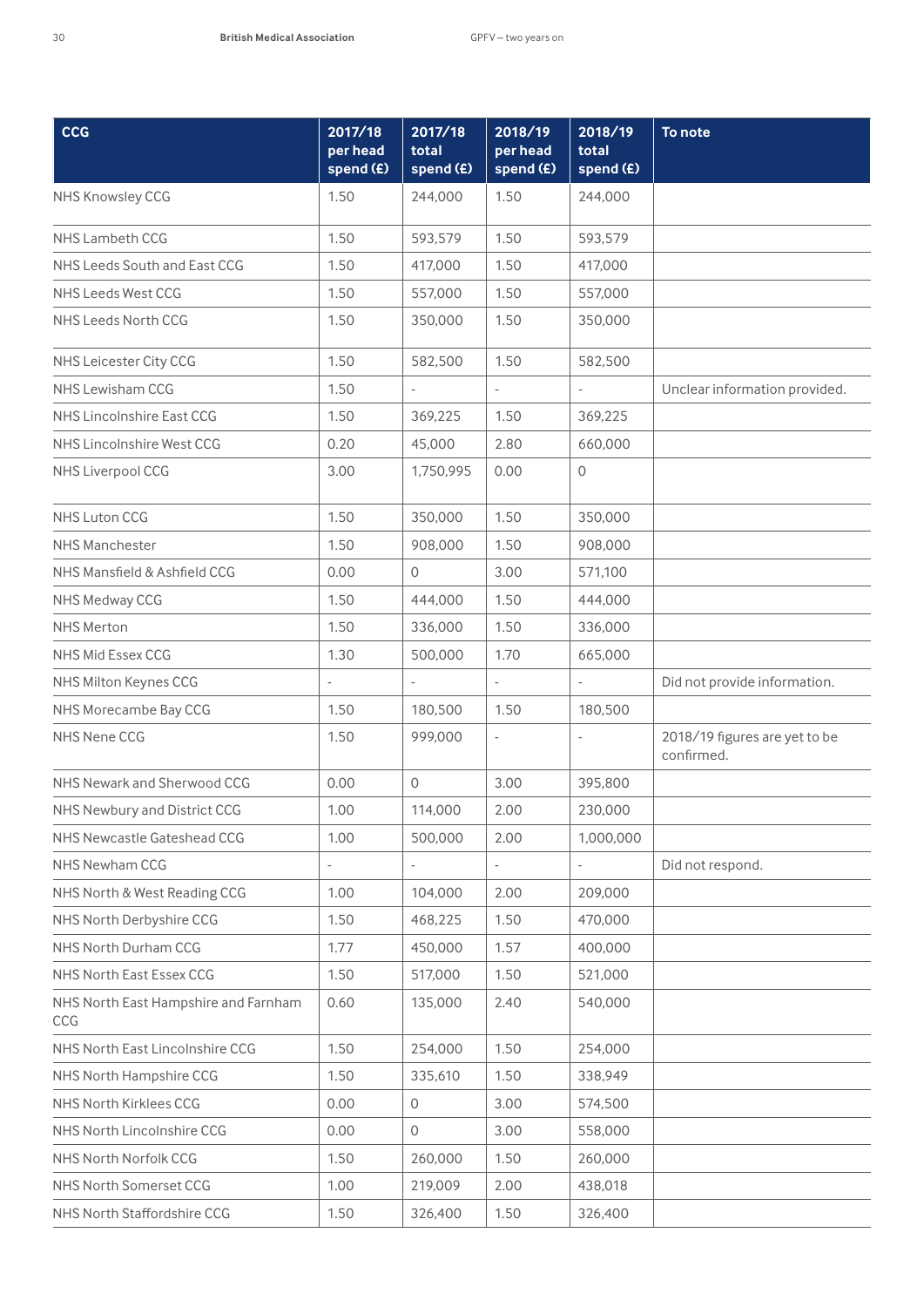| <b>CCG</b>                                              | 2017/18<br>per head<br>spend (£) | 2017/18<br>total<br>spend (£) | 2018/19<br>per head<br>spend (£) | 2018/19<br>total<br>spend (£) | To note                                                                                                                                                                 |
|---------------------------------------------------------|----------------------------------|-------------------------------|----------------------------------|-------------------------------|-------------------------------------------------------------------------------------------------------------------------------------------------------------------------|
| NHS North Tyneside CCG                                  | 1.50                             | 329,000                       | 1.50                             | 329,000                       |                                                                                                                                                                         |
| NHS North West Surrey                                   | 1.50                             | 554,919                       | 1.50                             | 554,919                       |                                                                                                                                                                         |
| NHS North, East, West Devon CCG                         | 0.00                             | $\circ$                       | 3.00                             | 3,600,000                     |                                                                                                                                                                         |
| NHS Northumberland CCG                                  | 1.50                             | 484,000                       | 1.50                             | 484,000                       |                                                                                                                                                                         |
| <b>NHS Norwich CCG</b>                                  | 1.50                             | 320,000                       | 1.50                             | 320,000                       |                                                                                                                                                                         |
| NHS Nottingham City CCG                                 | 1.50                             | 500,000                       | 1.50                             | 500,000                       |                                                                                                                                                                         |
| NHS Nottingham North & East CCG                         | 0.00                             | $\circ$                       | 3.00                             | 460,000                       |                                                                                                                                                                         |
| NHS Nottingham West CCG                                 | 0.00                             | $\circ$                       | 3.00                             | 290,000                       |                                                                                                                                                                         |
| NHS Oldham CCG                                          | 1.50                             | 373,500                       | 1.50                             | 373,500                       |                                                                                                                                                                         |
| NHS Oxfordshire CCG                                     |                                  | 3,200,000                     |                                  |                               | Unclear information provided.                                                                                                                                           |
| NHS Portsmouth CCG                                      | 1.50                             | 321,614                       | 1.50                             | 321,614                       |                                                                                                                                                                         |
| NHS Redbridge CCG                                       | 1.50                             | 467,709                       | 1.50                             | 467,709                       |                                                                                                                                                                         |
| NHS Redditch and Bromsgrove CCG                         | 1.50                             | 263,641                       | 1.50                             | 264,766                       |                                                                                                                                                                         |
| NHS Richmond CCG                                        | 1.50                             | 330,000                       | 1.50                             | 330,000                       |                                                                                                                                                                         |
| NHS Rotherham CCG                                       | 1.50                             | 389,202                       | 1.50                             | 389,202                       |                                                                                                                                                                         |
| NHS Rushcliffe CCG                                      | 0.00                             | $\circ$                       | 3.00                             | 380,000                       |                                                                                                                                                                         |
| NHS Salford CCG                                         | 5.00                             | 1,300,000                     | 6.00                             | 1,600,000                     |                                                                                                                                                                         |
| NHS Sandwell and West Birmingham CCG                    | 1.50                             | 852,665                       | 1.50                             | 865,589                       |                                                                                                                                                                         |
| NHS Scarborough and Ryedale CCG                         | 1.43                             | 172,000                       | 1.43                             | 172,000                       |                                                                                                                                                                         |
| NHS Sheffield CCG                                       | 1.50                             | 833,000                       | 1.50                             | 833,000                       |                                                                                                                                                                         |
| NHS Shropshire CCG                                      | 1.50                             | 459,528                       | 1.50                             | 459,528                       |                                                                                                                                                                         |
| NHS Slough CCG                                          | 1.50                             | 236,345                       | 1.50                             | 236,345                       |                                                                                                                                                                         |
| NHS Solihull CCG                                        | 1.50                             | 371,088                       | 1.50                             |                               | It is anticipated that £1.50 will be<br>available in 2018-19, but this has<br>not yet formally been agreed due<br>to the merger of the Birmingham<br>and Solihull CCGs. |
| <b>NHS Somerset CCG</b>                                 | 1.50                             | 847,000                       | 1.50                             | 847,000                       |                                                                                                                                                                         |
| NHS South Cheshire CCG                                  | 1.50                             | 272,000                       | 1.50                             | 272,000                       |                                                                                                                                                                         |
| NHS South Devon and Torbay CCG                          | 0.00                             | 0                             | 3.00                             | 3,600,000                     |                                                                                                                                                                         |
| NHS South East Staffs and Seisdon and<br>Peninsular CCG | 1.50                             | 326,090                       | 1.50                             | 326,090                       |                                                                                                                                                                         |
| NHS South Eastern Hampshire CCG                         | 1.50                             | 320,000                       | 1.50                             | 322,000                       |                                                                                                                                                                         |
| NHS South Gloucestershire CCG                           | 1.00                             | 268,000                       | 2.00                             | 537,000                       |                                                                                                                                                                         |
| NHS South Kent Coast CCG                                | 1.50                             | 301,500                       | 1.50                             | 301,500                       |                                                                                                                                                                         |
| NHS South Lincolnshire CCG                              | 3.00                             | 498,000                       | 0.00                             | $\circ$                       |                                                                                                                                                                         |
| NHS South Norfolk CCG                                   | 1.23                             | 283,710                       | 1.77                             | 407,000                       |                                                                                                                                                                         |
| NHS South Reading CCG                                   | 1.00                             | 126,000                       | 2.00                             | 254,000                       |                                                                                                                                                                         |
| NHS South Sefton CCG                                    | 3.00                             | 465,000                       | 0.00                             | $\circ$                       |                                                                                                                                                                         |
| NHS South Tees CCG                                      |                                  |                               |                                  |                               | Unable to publish information.                                                                                                                                          |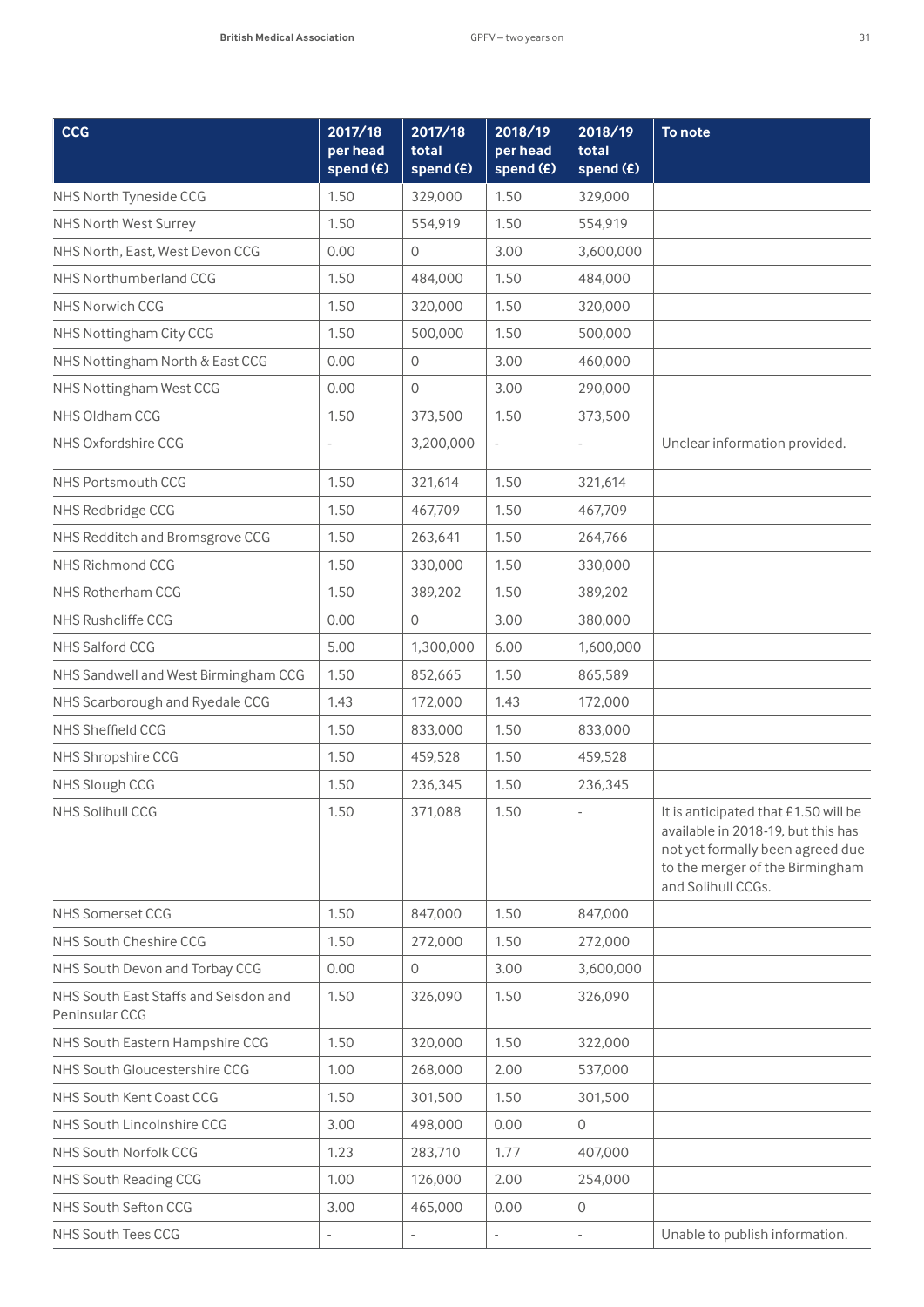| <b>CCG</b>                      | 2017/18<br>per head<br>spend (£) | 2017/18<br>total<br>spend (£) | 2018/19<br>per head<br>spend (£) | 2018/19<br>total<br>spend (£) | To note                                      |
|---------------------------------|----------------------------------|-------------------------------|----------------------------------|-------------------------------|----------------------------------------------|
| NHS South Tyneside CCG          | 1.50                             | 233,000                       | 1.50                             | 233,000                       |                                              |
| NHS South Warwickshire CCG      | 1.50                             | 399,000                       | 1.50                             | 421,000                       |                                              |
| NHS South West Lincolnshire CCG | 3.00                             | 329,000                       | 0.00                             | $\circ$                       |                                              |
| NHS South Worcestershire CCG    | 1.50                             | 455,415                       | 1.50                             | 457,403                       |                                              |
| NHS Southampton City CCG        | 1.50                             | 415,000                       | 1.50                             | 417,000                       |                                              |
| NHS Southend CCG                | 0.75                             | 140,000                       | 2.25                             | 420,000                       |                                              |
| NHS Southern Derbyshire CCG     | 1.50                             | 825,000                       | 1.50                             | 825,000                       |                                              |
| NHS Southport and Formby CCG    | 3.00                             | 374,000                       | 0.00                             | $\circ$                       |                                              |
| <b>NHS Southwark CCG</b>        | 1.50                             | 459,000                       | 1.50                             | 459,000                       |                                              |
| <b>NHS St Helens CCG</b>        | 1.50                             | 294,000                       | 1.50                             | 294,000                       |                                              |
| NHS Stafford and Surrounds CCG  | 1.50                             | 222,003                       | 1.50                             | 222,003                       |                                              |
| <b>NHS Stockport CCG</b>        | 1.50                             | 462,000                       | 1.50                             | 462,000                       |                                              |
| NHS Stoke on Trent CCG          | 1.50                             | 431,964                       | 1.50                             | 431,964                       |                                              |
| NHS Sunderland CCG              | 3.00                             | 852,000                       | 0.00                             | $\mathbf{0}$                  |                                              |
| NHS Surrey Downs CCG            | 1.50                             | 462,324                       | 1.50                             | 466,433                       |                                              |
| NHS Surrey Heath CCG            | 3.00                             | 286,000                       | 0.00                             | $\mathbf{0}$                  |                                              |
| <b>NHS Sutton CCG</b>           | 1.50                             | 289,000                       | 1.50                             | 290,000                       |                                              |
| <b>NHS Swale CCG</b>            | 1.50                             | 167,664                       | 1.50                             | 169,530                       |                                              |
| NHS Swindon CCG                 | 1.50                             | 359,000                       | 1.50                             | 359,000                       |                                              |
| NHS Tameside and Glossop CCG    | 1.50                             | 389,000                       | 1.50                             | 389,000                       |                                              |
| NHS Telford & Wrekin CCG        | 0.00                             | $\mathbf{O}$                  | 0.00                             | 0                             | £3.00 per head (£522,408) paid in<br>2016/17 |
| <b>NHS Thanet CCG</b>           | 1.50                             | 219,226                       | 1.50                             | 221,132                       |                                              |
| <b>NHS Thurrock CCG</b>         | 0.00                             | 0                             | 3.00                             | 522,000                       |                                              |
| <b>NHS Tower Hamlets CCG</b>    | 0.75                             | 220,000                       | 2.25                             | 684,000                       |                                              |
| NHS Trafford CCG                | $\overline{\phantom{m}}$         | $\overline{\phantom{a}}$      | $\overline{\phantom{a}}$         | $\overline{\phantom{a}}$      | Did not provide information.                 |
| NHS Vale of York CCG            | 0.00                             | $\circ$                       | 3.00                             | 1,070,000                     |                                              |
| NHS Vale Royal CCG              | 1.50                             | 156,000                       | 1.50                             | 156,000                       |                                              |
| NHS Wakefield CCG               | 1.50                             | 547,746                       | 1.50                             | 547,746                       |                                              |
| <b>NHS Walsall CCG</b>          | 0.75                             | 210,200                       | 2.25                             | 627,000                       |                                              |
| NHS Waltham Forest CCG          | 1.50                             | 450,000                       | 1.50                             | 450,000                       |                                              |
| NHS Wandsworth CCG              | 1.74                             | 597,000                       | 1.26                             | 431,000                       |                                              |
| NHS Warrington CCG              | 1.50                             | 322,000                       | 1.50                             | 322,000                       |                                              |
| NHS Warwickshire North CCG      | 1.50                             | 282,000                       | 1.50                             | 282,000                       |                                              |
| NHS West Cheshire CCG           | 1.50                             | 390,000                       | 1.50                             | 390,000                       |                                              |
| NHS West Essex CCG              | 1.50                             | 456,000                       | 1.50                             | 456,000                       |                                              |
| NHS West Hampshire CCG          | 3.00                             | 1,678,000                     | 3.00                             | 1,678,000                     |                                              |
| NHS West Kent CCG               | 1.50                             | 573,000                       | 1.50                             | 893,000                       |                                              |
| NHS West Lancashire CCG         | 1.50                             | 165,000                       | 1.50                             | 165,000                       |                                              |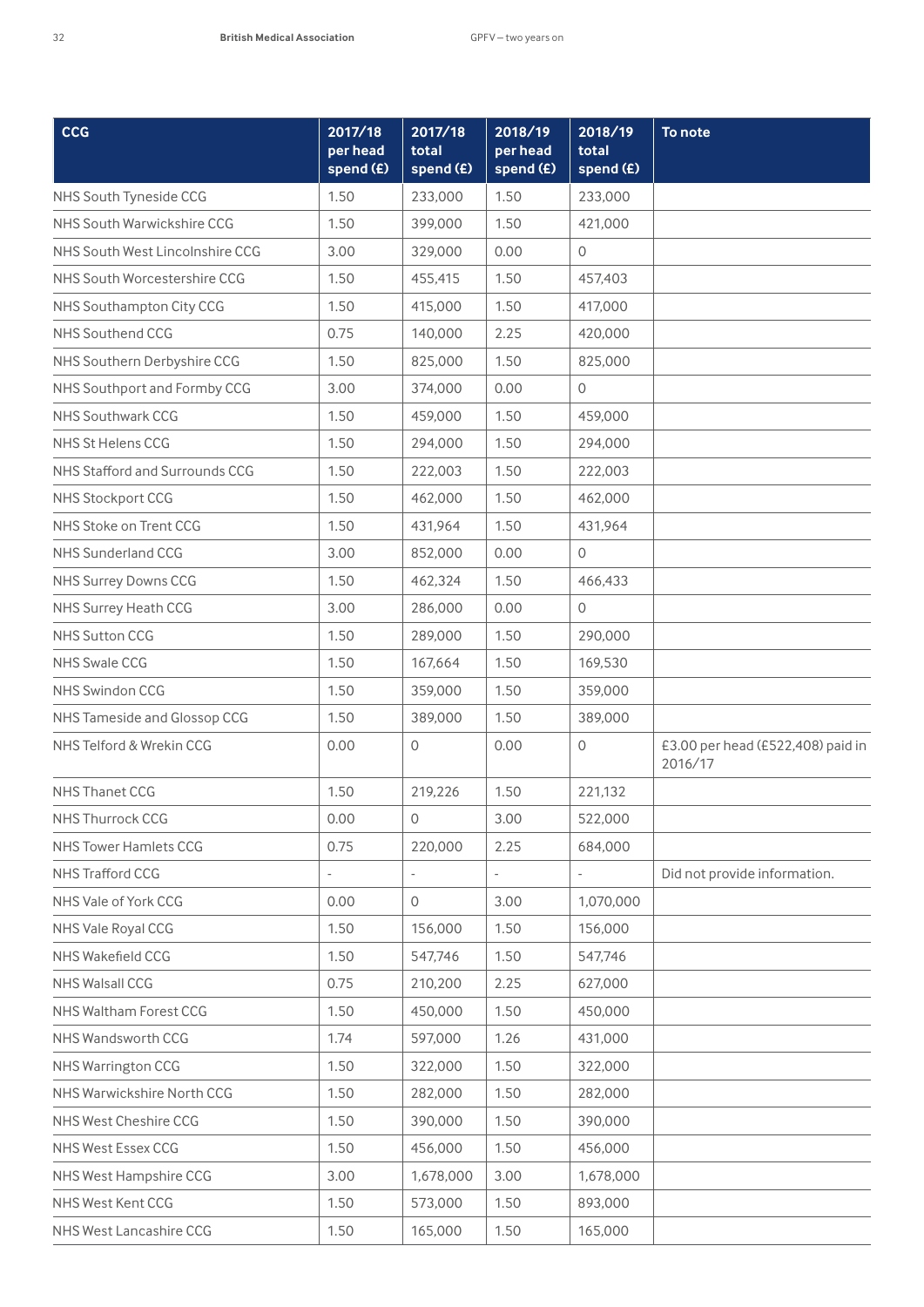| <b>CCG</b>                            | 2017/18<br>per head<br>spend (£) | 2017/18<br>total<br>spend $(E)$ | 2018/19<br>per head<br>spend (£) | 2018/19<br>total<br>spend $(E)$ | To note             |
|---------------------------------------|----------------------------------|---------------------------------|----------------------------------|---------------------------------|---------------------|
| NHS West Leicestershire CCG           | 1.50                             | 527,000                         | 1.50                             | 580,000                         |                     |
| NHS West London CCG                   | 1.50                             | 368,000                         | 1.50                             | 368,000                         |                     |
| NHS West Norfolk CCG                  | 1.50                             | $\overline{\phantom{a}}$        | 1.50                             | $\overline{\phantom{0}}$        | Incomplete response |
| NHS West Suffolk CCG                  | 1.00                             | 247,000                         | 2.00                             | 494,000                         |                     |
| NHS Wigan                             | 3.33                             | 1,221,401                       | 0.00                             | 0                               |                     |
| NHS Wiltshire CCG                     | 1.50                             | 733,000                         | 1.50                             | 733,000                         |                     |
| NHS Windsor, Ascot and Maidenhead CCG | 1.50                             | 233,136                         | 1.50                             | 233,136                         |                     |
| <b>NHS Wirral CCG</b>                 | 1.50                             | 501.000                         | 3.00                             | 1,002,000                       |                     |
| NHS Wokingham CCG                     | 1.00                             | 147,000                         | 2.00                             | 297,000                         |                     |
| NHS Wolverhampton CCG                 | 1.50                             | 435,000                         | 1.50                             | 435,000                         |                     |
| NHS Wyre Forest CCG                   | 1.50                             | 171,878                         | 1.50                             | 172,215                         |                     |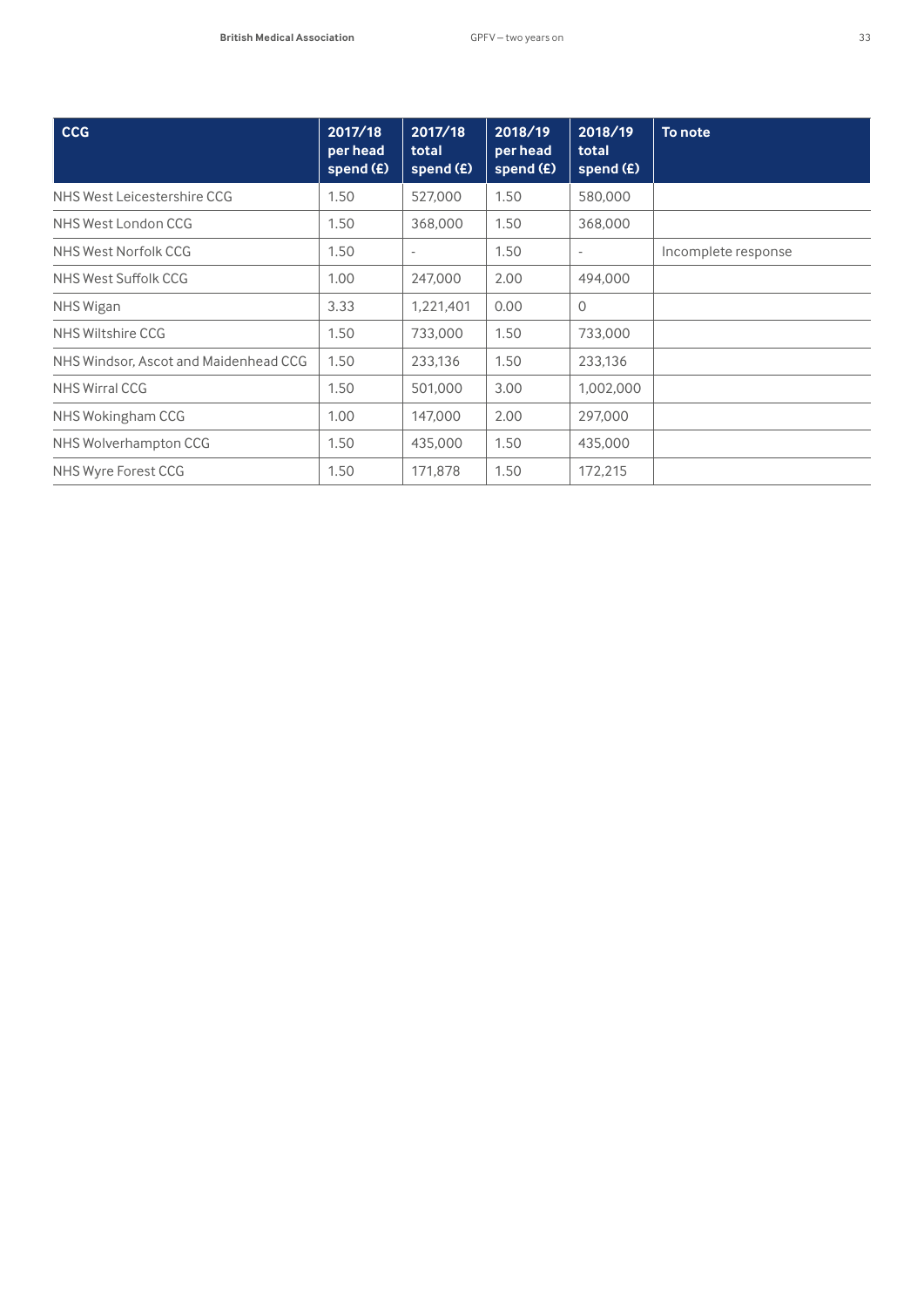# **References**

- 1 NHS England. General Practice Forward View: [https://www.england.nhs.uk/wp](https://www.england.nhs.uk/wp-content/uploads/2016/04/gpfv.pdf)[content/uploads/2016/04/gpfv.pdf](https://www.england.nhs.uk/wp-content/uploads/2016/04/gpfv.pdf)
- 2 British Medical Association (2017) Saving general practice. [https://www.bma.org.](https://www.bma.org.uk/collective-voice/influence/key-negotiations/training-and-workforce/saving-general-practice) [uk/collective-voice/influence/key-negotiations/training-and-workforce/saving](https://www.bma.org.uk/collective-voice/influence/key-negotiations/training-and-workforce/saving-general-practice)[general-practice](https://www.bma.org.uk/collective-voice/influence/key-negotiations/training-and-workforce/saving-general-practice)
- 3 Liaison Committee, March 27 2018, Oral evidence. [https://www.parliament.uk/](https://www.parliament.uk/documents/commons-committees/liaison/LC-27-03-18.pdf) [documents/commons-committees/liaison/LC-27-03-18.pdf](https://www.parliament.uk/documents/commons-committees/liaison/LC-27-03-18.pdf)
- 4 British Medical Association (2016) Responsive, safe and sustainable: our urgent prescription for general practice.
- 5 BMA members were surveyed as part of our regular Quarterly Survey in March 2018. 98 GPs responded to this section of the survey.
- 6 British Medical Association (2017) Investment in general practice in England. [https://](https://www.bma.org.uk/collective-voice/influence/key-negotiations/nhs-funding/investment-in-general-practice-in-england) [www.bma.org.uk/collective-voice/influence/key-negotiations/nhs-funding/](https://www.bma.org.uk/collective-voice/influence/key-negotiations/nhs-funding/investment-in-general-practice-in-england) [investment-in-general-practice-in-england](https://www.bma.org.uk/collective-voice/influence/key-negotiations/nhs-funding/investment-in-general-practice-in-england)
- 7 HSJ (2017) Primary care underspend helps counter trust deficits. Article: [https://](https://www.hsj.co.uk/primary-care/primary-care-underspend-helps-counter-trust-deficits/7020337.article) [www.hsj.co.uk/primary-care/primary-care-underspend-helps-counter-trust](https://www.hsj.co.uk/primary-care/primary-care-underspend-helps-counter-trust-deficits/7020337.article)[deficits/7020337.article](https://www.hsj.co.uk/primary-care/primary-care-underspend-helps-counter-trust-deficits/7020337.article)
- 8 British Medical Association (2017) Investment in general practice in England. [https://](https://www.bma.org.uk/collective-voice/influence/key-negotiations/nhs-funding/investment-in-general-practice-in-england) [www.bma.org.uk/collective-voice/influence/key-negotiations/nhs-funding/](https://www.bma.org.uk/collective-voice/influence/key-negotiations/nhs-funding/investment-in-general-practice-in-england) [investment-in-general-practice-in-england](https://www.bma.org.uk/collective-voice/influence/key-negotiations/nhs-funding/investment-in-general-practice-in-england)
- 9 NHS England. Refreshing NHS Plans for 2018/19. [https://www.england.nhs.uk/wp](https://www.england.nhs.uk/wp-content/uploads/2018/02/planning-guidance-18-19.pdf)[content/uploads/2018/02/planning-guidance-18-19.pdf](https://www.england.nhs.uk/wp-content/uploads/2018/02/planning-guidance-18-19.pdf)
- 10 HM Treasury. Autumn Budget 2017. [https://assets.publishing.service.gov.uk/](https://assets.publishing.service.gov.uk/government/uploads/system/uploads/attachment_data/file/661480/autumn_budget_2017_web.pdf) [government/uploads/system/uploads/attachment\\_data/file/661480/autumn\\_](https://assets.publishing.service.gov.uk/government/uploads/system/uploads/attachment_data/file/661480/autumn_budget_2017_web.pdf) [budget\\_2017\\_web.pdf](https://assets.publishing.service.gov.uk/government/uploads/system/uploads/attachment_data/file/661480/autumn_budget_2017_web.pdf)
- 11 Liaison Committee, March 27 2018, Oral evidence. [https://www.parliament.uk/](https://www.parliament.uk/documents/commons-committees/liaison/LC-27-03-18.pdf) [documents/commons-committees/liaison/LC-27-03-18.pdf](https://www.parliament.uk/documents/commons-committees/liaison/LC-27-03-18.pdf)
- 12 NHS Digital. General and Personal Medical Services, England As at 30 September 2017, Final Experimental statistics
- 13 General and Personal Medical Services, England: Final 31 December 2017 and Provisional 31 March 2018, experimental statistics.
- 14 GP National Recruitment Office. General Practice ST1 recruitment figures 2017: [https://](https://gprecruitment.hee.nhs.uk/Portals/8/Documents/Annual%20Reports/GP%20ST1%20Recruitment%20Figures%202017.pdf) [gprecruitment.hee.nhs.uk/Portals/8/Documents/Annual%20Reports/GP%20ST1%20](https://gprecruitment.hee.nhs.uk/Portals/8/Documents/Annual%20Reports/GP%20ST1%20Recruitment%20Figures%202017.pdf) [Recruitment%20Figures%202017.pdf](https://gprecruitment.hee.nhs.uk/Portals/8/Documents/Annual%20Reports/GP%20ST1%20Recruitment%20Figures%202017.pdf)
- 15 Health Education England. A mandate from the Government to Health Education England: April 2015 to March 2016: [https://assets.publishing.service.gov.uk/](https://assets.publishing.service.gov.uk/government/uploads/system/uploads/attachment_data/file/411200/HEE_Mandate.pdf) [government/uploads/system/uploads/attachment\\_data/file/411200/HEE\\_](https://assets.publishing.service.gov.uk/government/uploads/system/uploads/attachment_data/file/411200/HEE_Mandate.pdf) [Mandate.pdf](https://assets.publishing.service.gov.uk/government/uploads/system/uploads/attachment_data/file/411200/HEE_Mandate.pdf)
- 16 NHS Digital. General and Personal Medical Services, England : Final 31 December 2017 and Provisional 31 March 2018, experimental statistics
- 17 NHS England. Targeted Investment in Recruiting Returning Doctors Scheme: www.england.nhs.uk/gp/gpfv/workforce/returning-to-practice/returning-doctors
- 18 GP Workforce Advisory Board status report (March 2018)
- 19 Practice Index. General practice: https://practiceindex.co.uk/gp
- 20 NHS England. General Practice Development Programme. Practice Manager Development local activities: financial and monitoring guidance
- 21 GP Workforce Advisory Board status report (March 2018)
- 22 NHS England (2016) The Five Year Forward View for Mental Health. https://www.england.nhs.uk/wp-content/uploads/2016/02/Mental-Health-Taskforce-FYFV-final.pdf
- 23 NHS England. GPFV: GP Development Fund / Training for reception and Clerical Staff: https://www.england.nhs.uk/gp/gpfv/redesign/gpdp/reception-clerical/how-will-itwork
- 24 NHS England https://www.england.nhs.uk/gp/gpfv/workload/resilience/allocation-offunding
- 25 https://www.england.nhs.uk/gp/gpfv/redesign/gpdp/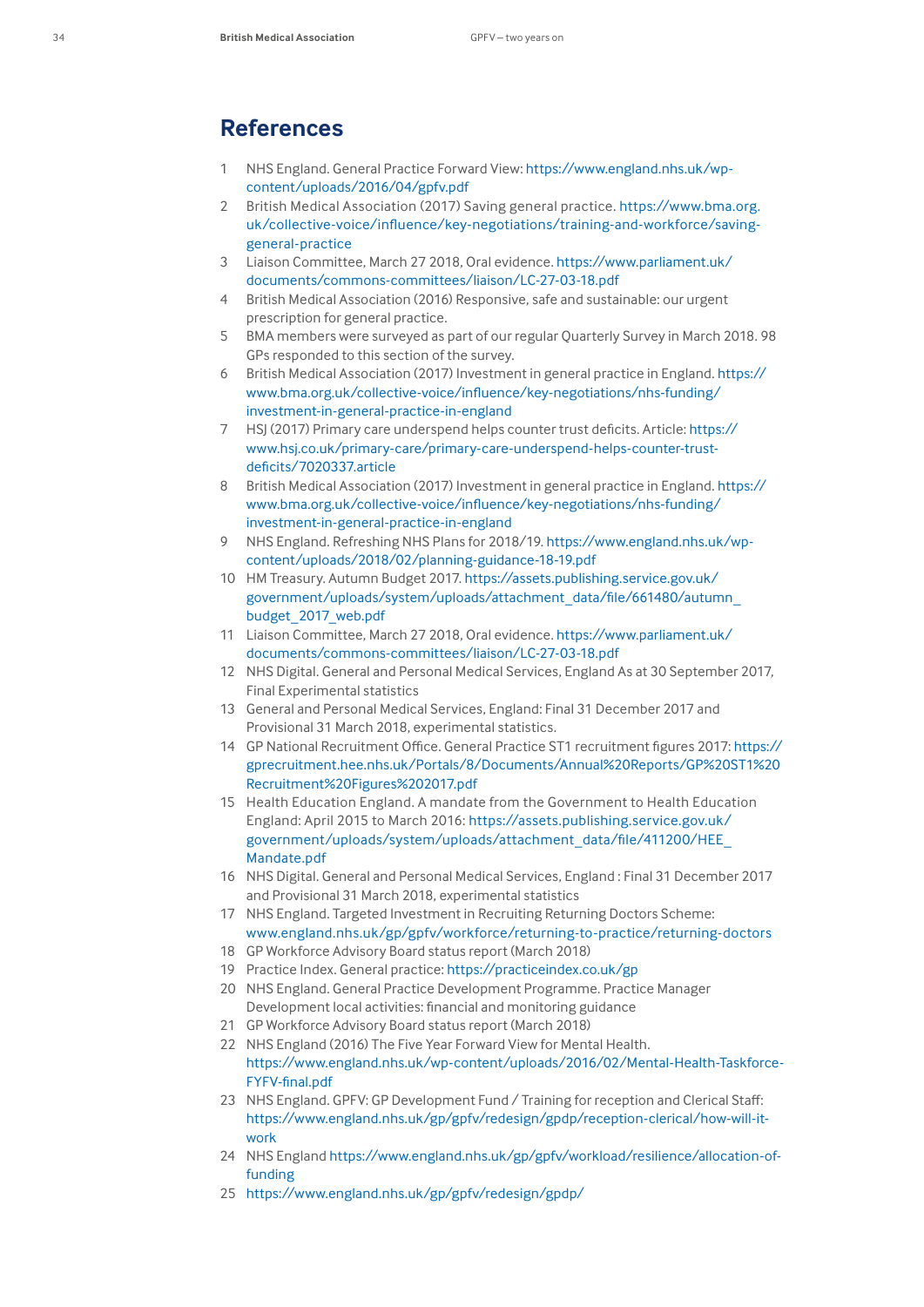- 26 NHS England. Board paper General Practice services programme update PB.30.07.2017/07. https://www.england.nhs.uk/wp-content/uploads/2017/03/boardpaper-300317-item-7.pdf
- 27 Royal College of General Practitioners (2018) Spotlight on the 10 High Impact Actions
- 28 HM Treasury. Autumn Budget 2017. https://assets.publishing.service.gov.uk/ government/uploads/system/uploads/attachment\_data/file/661480/autumn\_ budget\_2017\_web.pdf
- 29 British Medical Association (2017) Investment in general practice in England. https:// www.bma.org.uk/collective-voice/influence/key-negotiations/nhs-funding/ investment-in-general-practice-in-england
- 30 NHS Digital (2017) Investment in general practice 2012/13 to 2016/17 England, Wales, Northern Ireland and Scotland.
- 31 Department of Health (2017) Annual report and accounts 2017/18
- 32 Nuffield Trust (2017) Autumn Budget 2017: What it means for health and social care.
- 33 British Medical Association (2017) Saving general practice. https://www.bma.org.uk/ collective-voice/influence/key-negotiations/training-and-workforce/saving-generalpractice